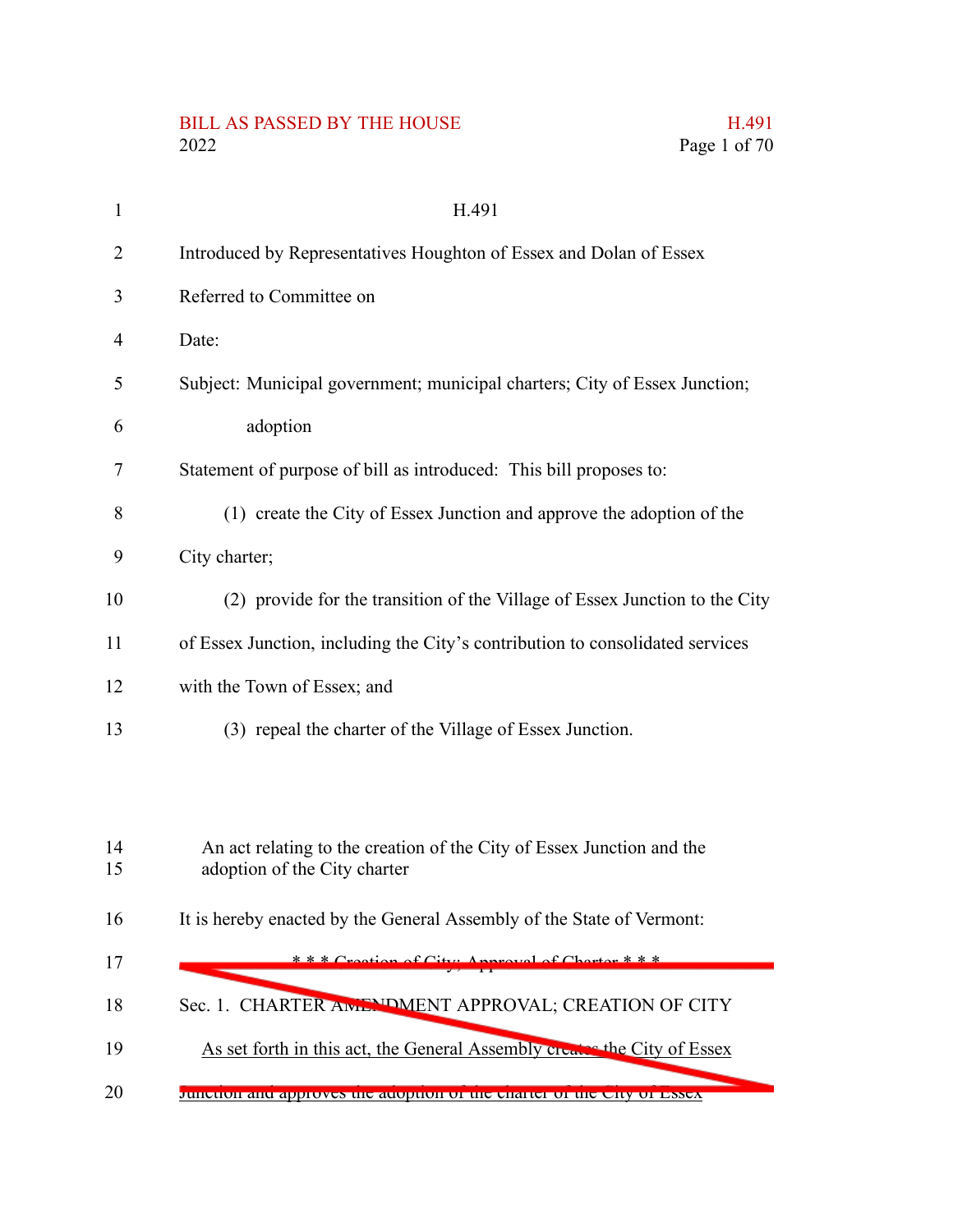## BILL AS PASSED BY THE HOUSE H.491<br>2022 Page 2 of 70

| 1  | votors of the Village of Essey Junction enproved the exertion of                  |
|----|-----------------------------------------------------------------------------------|
| 2  | the City and the adoption of the City charter on November 2, 2021.                |
| 3  | *** Charter of the City of Essex Junction ***                                     |
| 4  | Sec. 2. 24 App. V.S.A. chapter 4 is added to read:                                |
| 5  | CHAPTER 4. CITY OF ESSEX JUNCTION                                                 |
| 6  | <b>Subch</b> pter 1. Incorporation and Powers of the City                         |
| 7  | § 101. CORPORATE NISTENCE RETAINED                                                |
| 8  | Notwithstanding the provisions of any other municipal charter, the                |
| 9  | inhabitants of the Village of Es. ex Junction, within its corporate limits, shall |
| 10 | be a municipal corporation by the nome of the City of Essex Junction.             |
| 11 | § 102. GENERAL POWERS; LAW                                                        |
| 12 | Except as modified by the provisions of his charter, or by any lawful             |
| 13 | regulation or ordinance of the City of Essex Jun vtion, all provisions of the     |
| 14 | statutes of this State applicable to municipal corporations shall apply to the    |
| 15 | City of Essex Junction.                                                           |
| 16 | § 103. SPECIFIC POWERS                                                            |
| 17 | The City of Essex Junction shall have all the powers granted to cities<br>(a)     |
| 18 | and municipal corporations by the Constitution and laws of this State together    |
| 19 | with all the implied powers necessary to carry into execution all the powers      |
| 20 | granted, and it may enact ordinances not inconsistent with the Constitution and   |
| 21 | <b>RAWS OF HE SRAET OF VEHICLE OF WILLENDS SRAETIS</b>                            |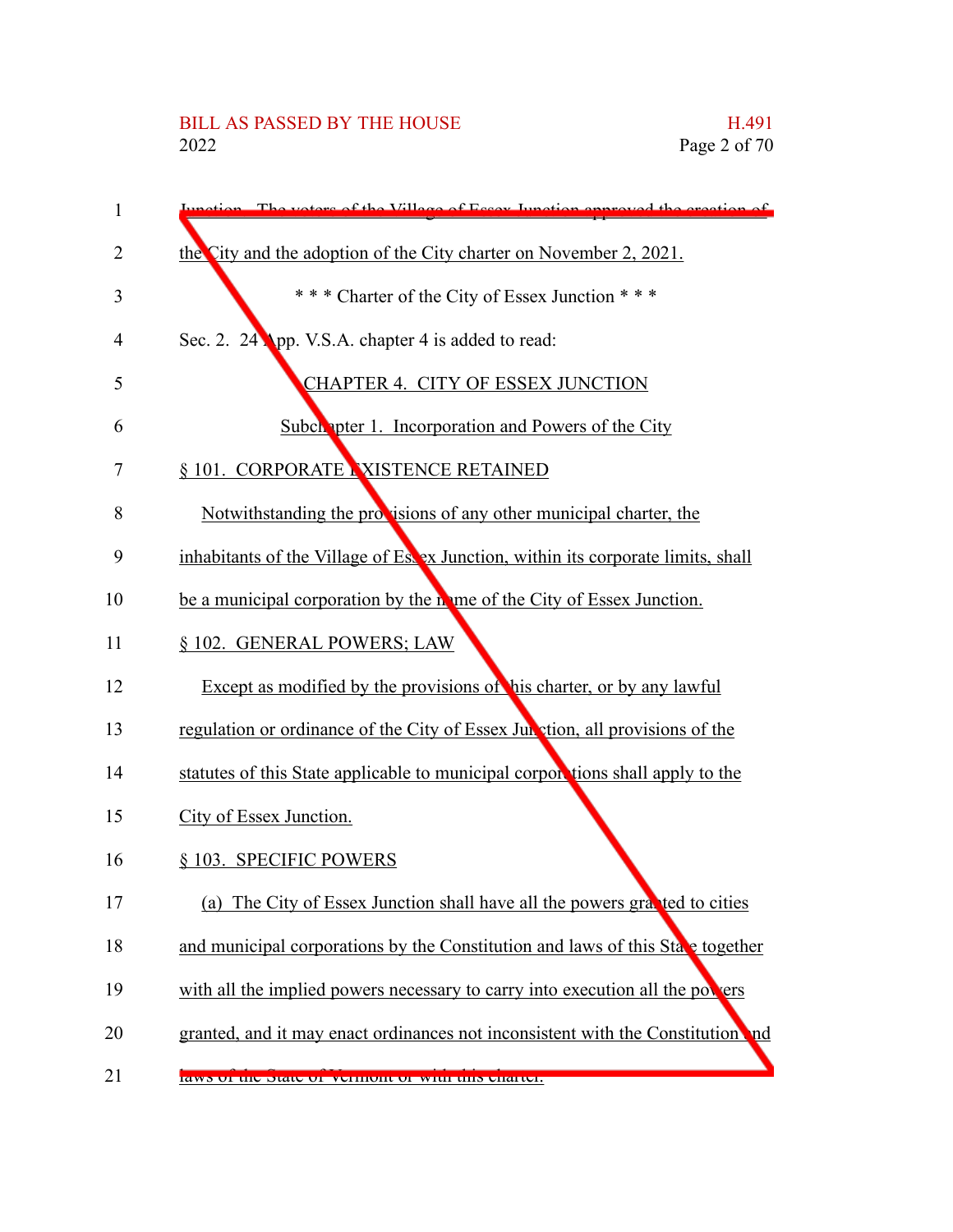| 1  | City of Eccay Innation may acquire real and nerco                                |
|----|----------------------------------------------------------------------------------|
| 2  | with in or without its corporate limits for any municipal purpose, including     |
| 3  | storm water collection and disposal; waste water collection and disposal; solid  |
| 4  | waste collection and disposal; provision of public water supply; provision of    |
| 5  | public parks and recreation facilities; provision of municipal facilities for    |
| 6  | office, fire protection, and police protection; provision of public libraries;   |
| 7  | provision of public parking areas; provision of sidewalks, bicycle paths, and    |
| 8  | green strips; provision of public roadways; provision of public view zones and   |
| 9  | open spaces; and such other purposes as are addressed under the general laws     |
| 10 | of the State of Vermont.                                                         |
| 11 | (c) The City of Essex Junction may equire such property in fee simple or         |
| 12 | any lesser interest or estate, by purchase, givt, devise, lease, or condemnation |
| 13 | and may sell, lease, mortgage, hold, manage, and control such property as its    |
| 14 | interest may require.                                                            |
| 15 | (d) The City of Essex Junction may exercise any of its powers or perform         |
| 16 | any of its functions and may participate in the financing the eof, jointly or in |
| 17 | cooperation, by contract or otherwise, with other Vermont municipalities, the    |
| 18 | State of Vermont, any one or more subdivisions or agencies of the State or the   |
| 19 | <b>United States.</b>                                                            |
| 20 | (e) The City of Essex Junction may establish and maintain an electric            |
| 21 | power system and regulate power nne instantations, provided, nowever, that       |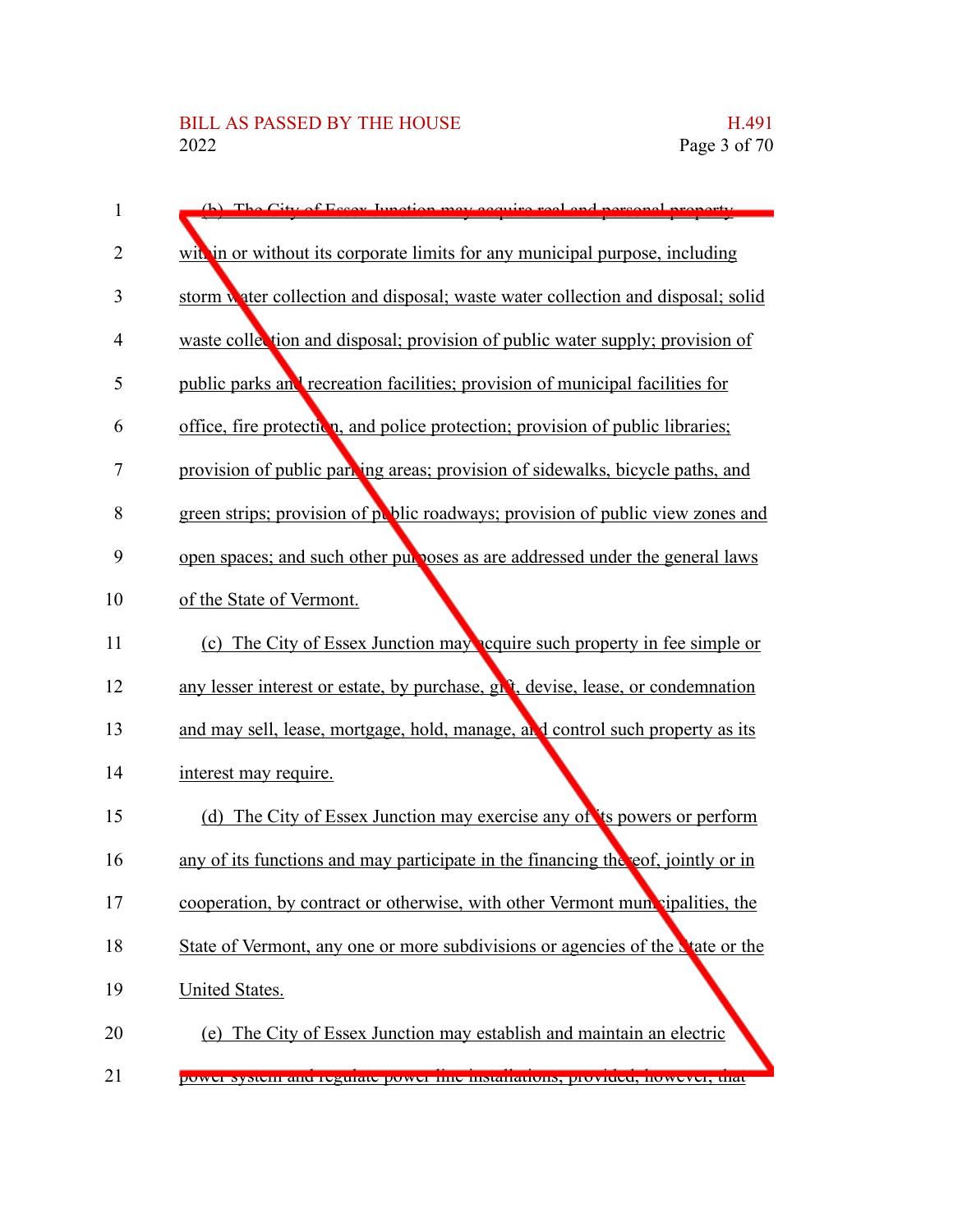| 1  | the City shall have no sutherity under this shorter that conflicts with that   |
|----|--------------------------------------------------------------------------------|
| 2  | authority granted to the Public Utilities Commission or any other state        |
| 3  | regulate ty agency. The City of Essex Junction may also establish a            |
| 4  | telecommul jeations system and an enterprise to deliver internet or broadband  |
| 5  | services.                                                                      |
| 6  | (f) In this charter, mention of a particular power shall not be construed to   |
| 7  | be exclusive or to restrict the scope of the powers that the City of Essex     |
| 8  | Junction would otherwise h ve if the particular power were not mentioned.      |
| 9  | § 104. RESERVATION OF POWERS                                                   |
| 10 | Nothing in this charter shall be so construed as in any way to limit the       |
| 11 | powers and functions conferred upon the City of Essex Junction and the City    |
| 12 | Council by general or special enactments in force or effect or hereafter       |
| 13 | enacted; and the powers and functions conferred by this charter shall be       |
| 14 | cumulative and in addition to the provisions of such general or special        |
| 15 | enactments.                                                                    |
| 16 | § 105. FORM OF GOVERNMENT                                                      |
| 17 | The municipal government provided by this charter shall be known as            |
| 18 | council-manager form of government. Pursuant to its provisions and subject     |
| 19 | only to the limitations imposed by the State Constitution and by this charter, |
| 20 | all powers of the City of Essex Junction shall be vested in an elective City   |
| 21 | Council, winch shan chact orthmances, coues, and regulations, adopt outigets,  |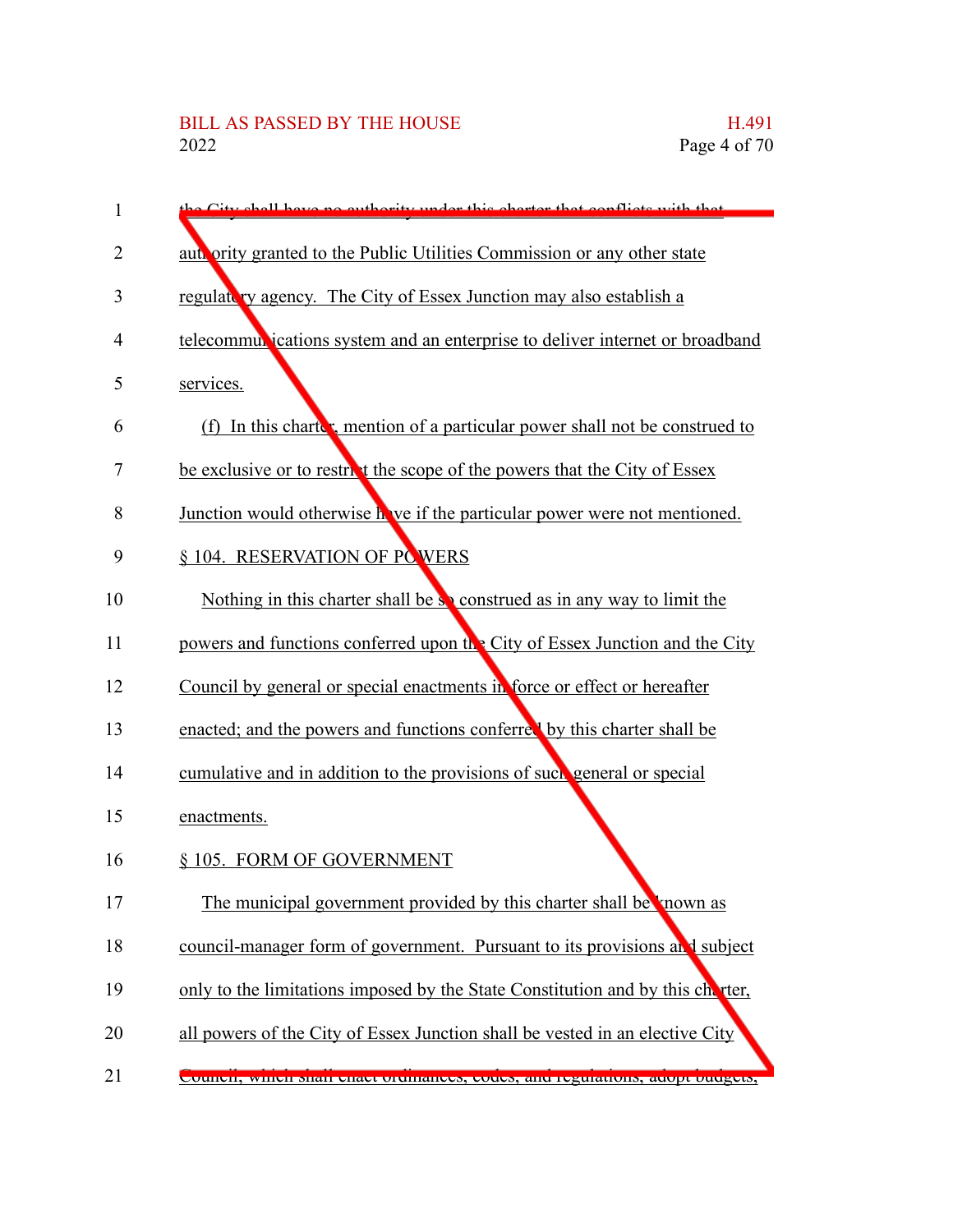| 1  | City Manager who shall enforce the laws                                                |
|----|----------------------------------------------------------------------------------------|
| 2  | and ordinances and administer the government of the City. All powers of the            |
| 3  | City shall be exercised in the manner prescribed by this charter or prescribed         |
| 4  | by ordinance.                                                                          |
| 5  | Subchapter 2. Governance Structure                                                     |
| 6  | § 201. POWERS AND DUTIES OF GOVERNING BODY                                             |
| 7  | (a) The members on the City of Essex Junction City Council shall                       |
| 8  | constitute the legislative bolly of the City of Essex Junction for all purposes        |
| 9  | required by statute and, except is otherwise provided in this charter, shall have      |
| 10 | all the powers and authority given $\mathbf b$ and perform all duties required of City |
| 11 | legislative bodies or Councils under the laws of the State of Vermont.                 |
| 12 | (b) Within the limitations of the foregon g, the City of Essex Junction                |
| 13 | Council shall have the power to:                                                       |
| 14 | (1) Appoint and remove a City Manager and supervise, create, change,                   |
| 15 | and abolish offices, commissions, or departments other than the offices,               |
| 16 | commissions, or departments established by this charter.                               |
| 17 | Appoint the members of all boards, commissions, committees, or                         |
| 18 | similar bodies unless specifically provided otherwise by this charter                  |
| 19 | (3) Provide for an independent audit by a certified public account ant.                |
| 20 | Inquire into the conduct of any officer, commission, or department<br>(4)              |
| 21 | anu mvesugate any anu an mumeipar arrans.                                              |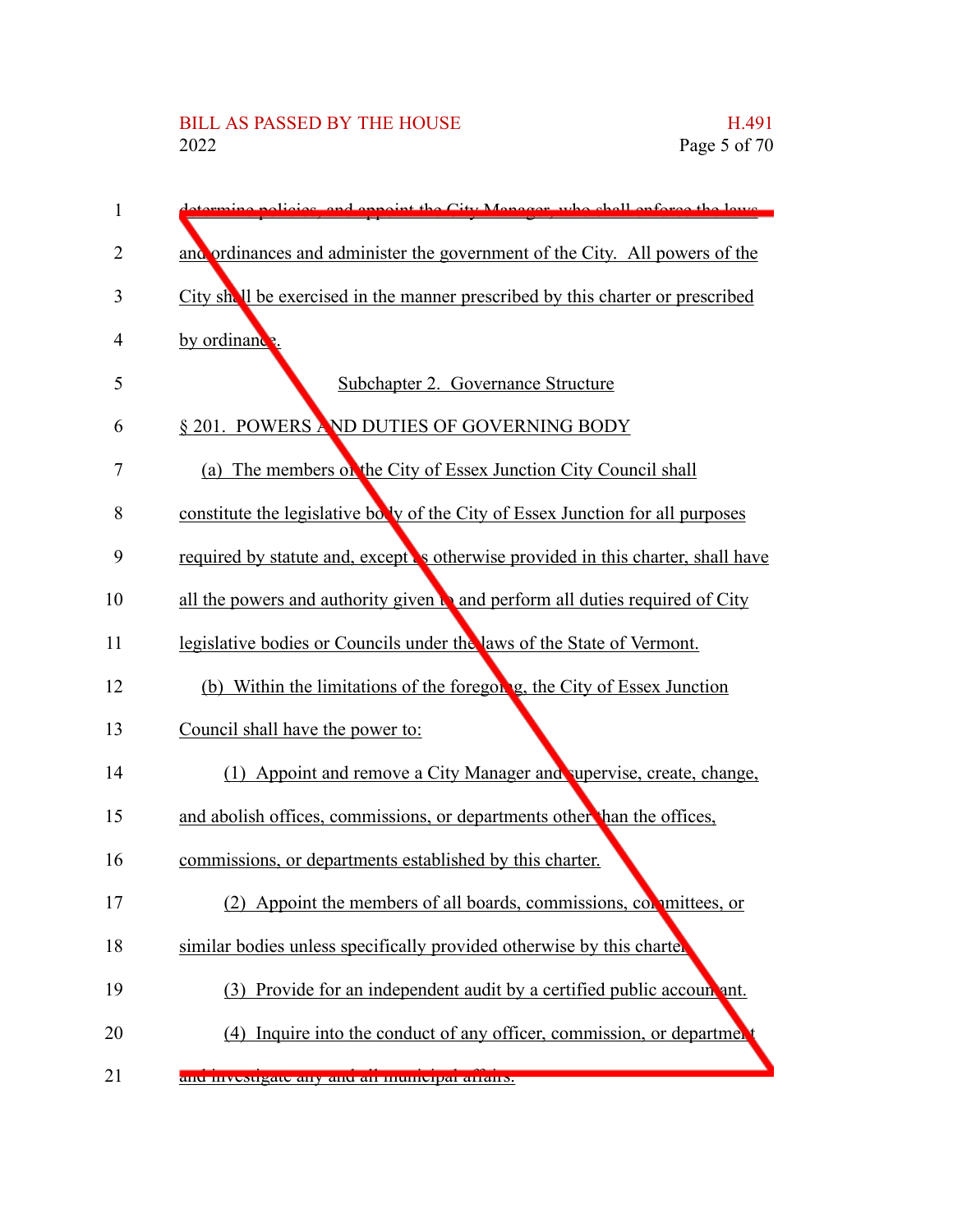| 1  | $(5)$ Evergica avant<br>not <i>engoifically cot forth horoin</i><br>nowar that    |
|----|-----------------------------------------------------------------------------------|
| 2  | but hat is granted to Councils or legislative bodies by the statutes of the State |
| 3  | of Vermont.                                                                       |
| 4  | § 202. GOV FRNING BODY; COMPOSITION AND TERMS OF OFFICE                           |
| 5  | (a) There shall be a City Council consisting of five members.                     |
| 6  | (b) All members shall reside within the boundaries of the City of Essex           |
| 7  | Junction to be elected by the qualified voters.                                   |
| 8  | (c) The term of office of a City Councilor shall be three years, and terms        |
| 9  | shall be staggered.                                                               |
| 10 | § 203. VACANCY IN OFFICE                                                          |
| 11 | In case of a vacancy of a Council seat, the vacancy shall be filled by the        |
| 12 | City Council until the next annual election purst, int to subsection $204(c)$ of  |
| 13 | this charter.                                                                     |
| 14 | § 204. ELECTION OF GOVERNING BODY OFFICERS                                        |
| 15 | (a) The terms of the officers shall commence on the first cay of the month        |
| 16 | following the month of election. At the first meeting of the month following      |
| 17 | the annual City meeting, the Council shall organize and elect a President, Vice   |
| 18 | President, and Clerk by a majority vote of the entire Council and shall file      |
| 19 | certificate of the electron for record in the office of the City Clerk.           |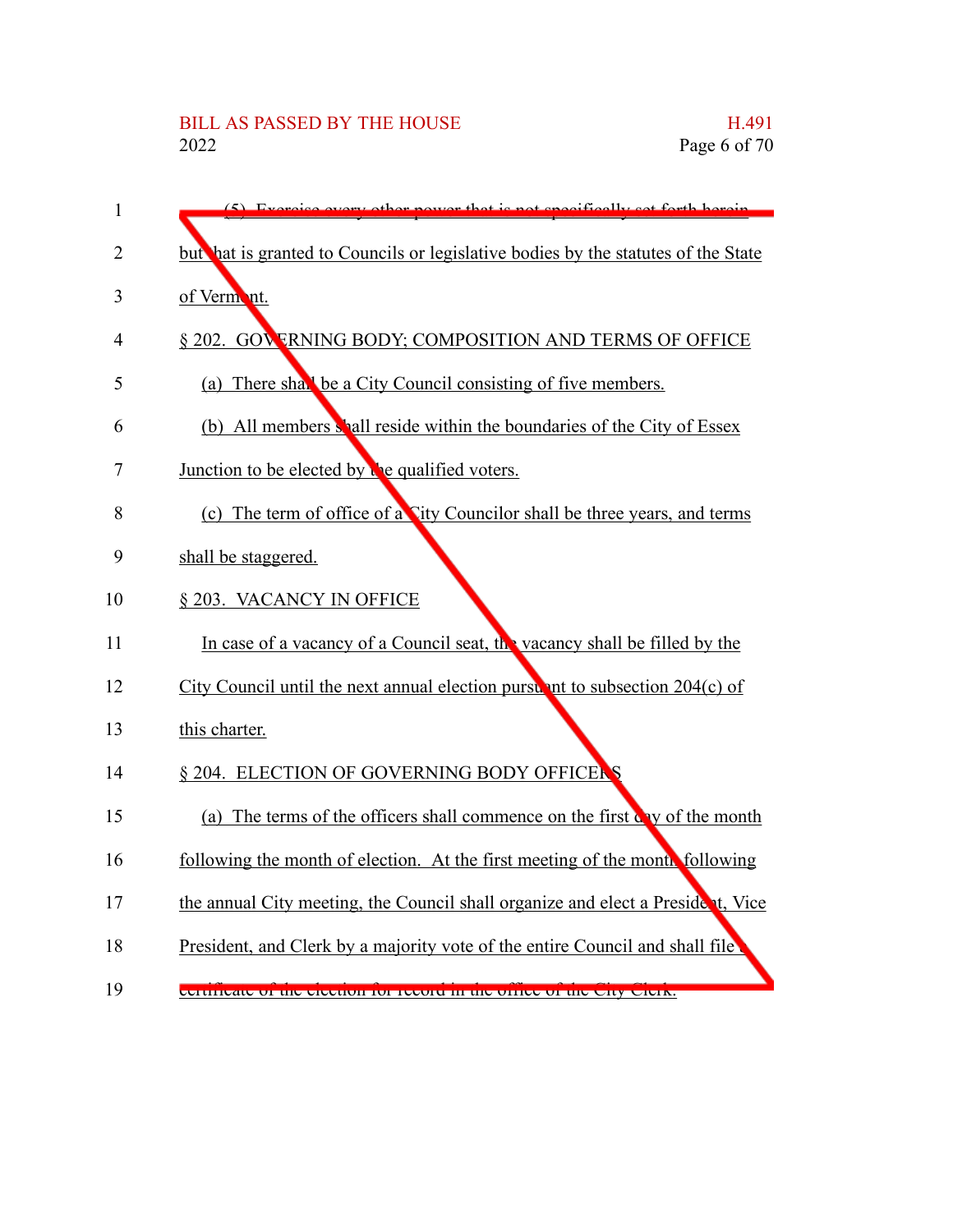| 1              | (b) The President of the Council or in the President's epsence the Vice          |
|----------------|----------------------------------------------------------------------------------|
| $\overline{2}$ | Precident, shall preside at all meetings of the Council and shall be recognized  |
| 3              | as the head of the City government for all ceremonial purposes.                  |
| 4              | (c) In the event of death, resignation, or incapacity of any Council member,     |
| 5              | the remaining members of the Council may appoint a person to fill that           |
| 6              | position until the next annual election. Incapacity shall be determined by a     |
| 7              | vote of the Council. Include the failure by any member of the                    |
| 8              | board to attend at least 50 percent of the meetings of the board in any calendar |
| 9              | year. At the next annual election, the vacancy shall be filled and the person so |
| 10             | elected shall serve for the remainder of the term of office. In the event the    |
| 11             | Council is unable to agree upon an intering replacement until the next annual    |
| 12             | City election, a special election shall be held porthwith to fill the position.  |
| 13             | (d) Elected Councilors who move out of the $C$ ty prior to the expiration of     |
| 14             | their terms shall surrender their seats.                                         |
| 15             | § 205. COMPENSATION                                                              |
| 16             | (a) Compensation paid to the Council members shall be set by the voters at       |
| 17             | the annual meeting, with a minimum of $$1,500.00$ a year each. Connoil           |
| 18             | members' compensation must be set forth as a separate item in the annual         |
| 19             | budget presented to the meeting. Council members may choose to forgo the         |
| 20             | compensation of a portion of the compensation.                                   |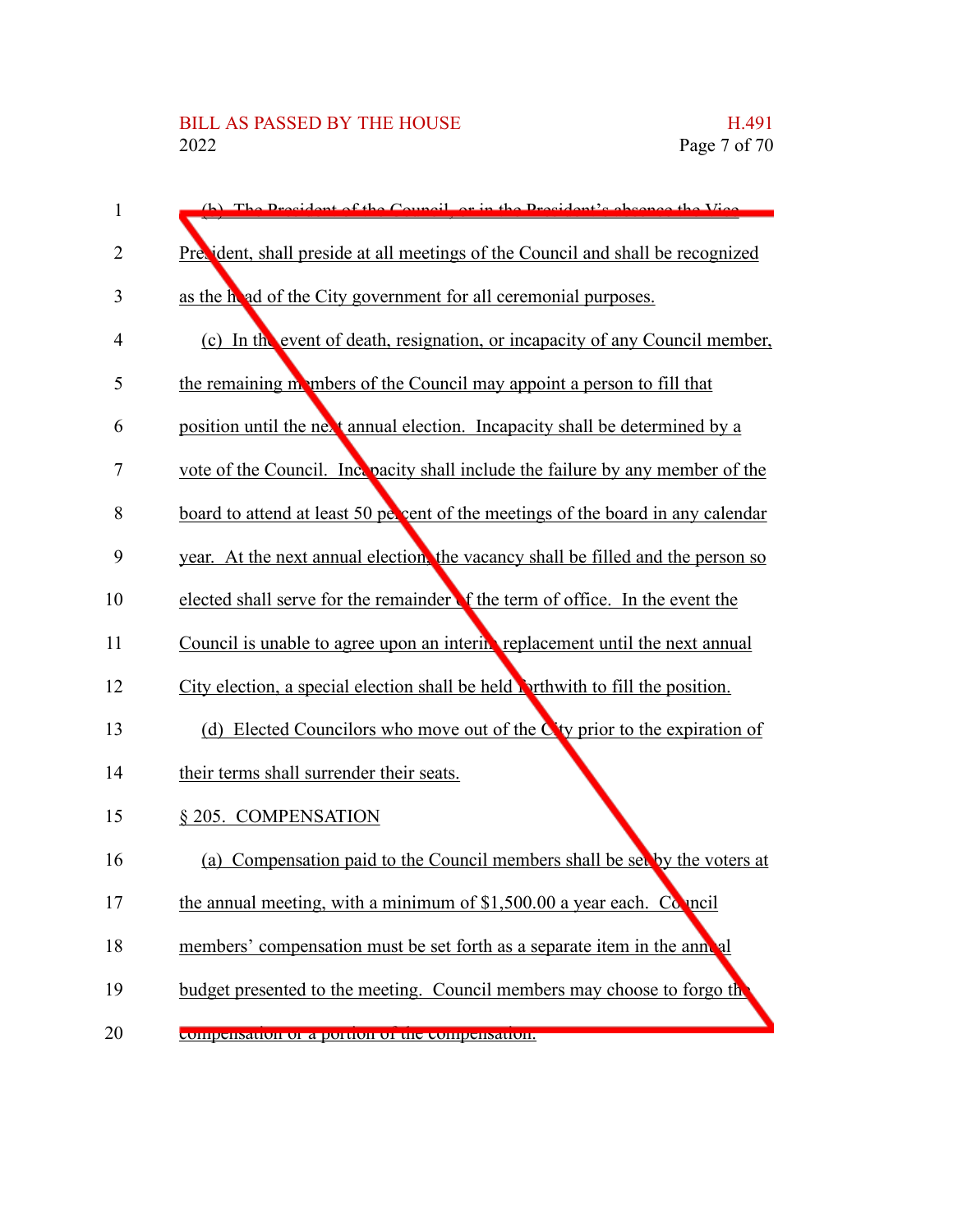| 1              | (b) The City Council shall fix the compensation of all appointess and the         |
|----------------|-----------------------------------------------------------------------------------|
| $\overline{2}$ | City Manager. The Council shall review, approve, and ratify any collective        |
| 3              | bargaining agreements, which may be negotiated or fixed by the Manager or         |
| 4              | their designe.                                                                    |
| 5              | § 206. CONFLICT OF INTEREST; PROHIBITIONS                                         |
| 6              | (a) Holding other office. No Council member shall hold any City                   |
| 7              | employment during the term for which they were elected to the Council. A          |
| 8              | Council member may be appointed to represent the City on other boards             |
| 9              | except as pursuant to 17 V.S.A. § 2647. No former Council member shall hold       |
| 10             | any compensated appointive munic pal office or employment, except for poll        |
| 11             | worker, until one year after the expiration of the term for which they were       |
| 12             | elected to the legislative body.                                                  |
| 13             | (b) Appointments and removals. Neither the legislative body nor any of its        |
| 14             | members shall in any manner dictate the appointment or removal of any             |
| 15             | municipal administrative officers or employees whom the manager or any of         |
| 16             | the manager's subordinates are empowered to appoint. The legislative body         |
| 17             | may discuss with the Manager the appointment, performance, and removal of         |
| 18             | such officers and employees in executive session.                                 |
| 19             | (c) Interference with administration. Except for the purpose of inquiries         |
| 20             | and investigations under subdivision $201(b)(4)$ of this charter, the legislative |
| 21             | body of its includers shall deal with the municipal officers and employees who    |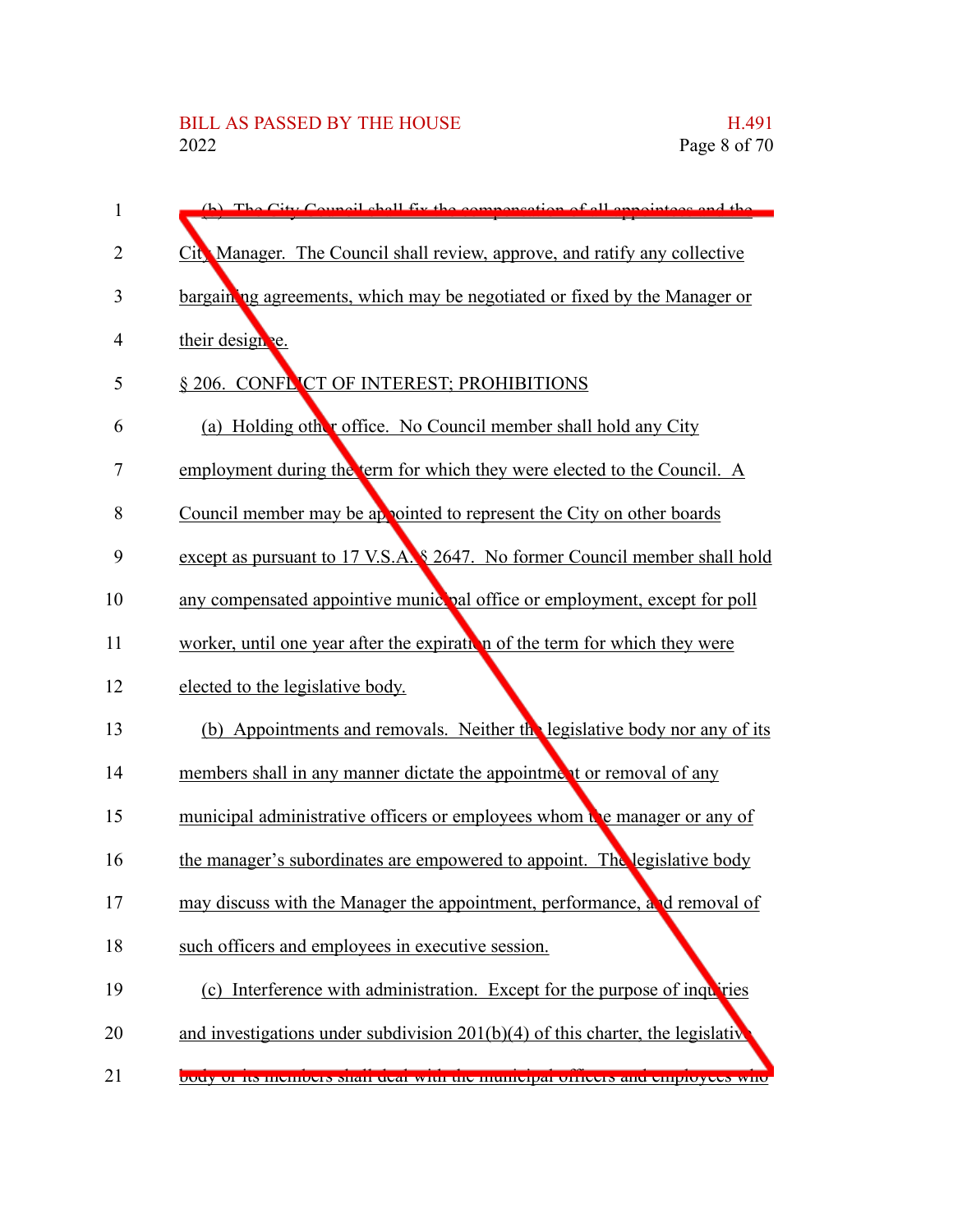| 1  | phiect to the direction and cuneryisian of the Manager solely through the       |
|----|---------------------------------------------------------------------------------|
| 2  | Ma. ager, and neither the legislative body nor its members shall give orders to |
| 3  | any such officer or employee, either publicly or privately.                     |
| 4  | § 207. GOVERNING BODY; MEETINGS                                                 |
| 5  | As soon as possible after the election of the President and Vice President,     |
| 6  | the Council shall fix the time and place of its regular meetings, and such      |
| 7  | meetings shall be held at least once a month.                                   |
| 8  | § 208. SPECIAL CITY METINGS                                                     |
| 9  | Special City meetings shall be called in the manner provided by the laws of     |
| 10 | the State, and the voting on all questions shall be by the Australian ballot    |
| 11 | system.                                                                         |
| 12 | § 209. COUNCIL MEETINGS; PROCEDULE                                              |
| 13 | (a) The Council shall determine its own rules and order of business.            |
| 14 | (b) The presence of three members shall constitute a quorum. Three              |
| 15 | affirmative votes shall be necessary to take binding Councel action.            |
| 16 | (c) In accordance with Vermont's Open Meeting Law, the Council shall            |
| 17 | keep minutes of its proceedings. The journalized minutes shall be public        |
| 18 | record.                                                                         |
| 19 | (d) All meetings of the Council shall be open to the public unless, by an       |
| 20 | annualive vole of the majority of the inemocis present, the council share vole  |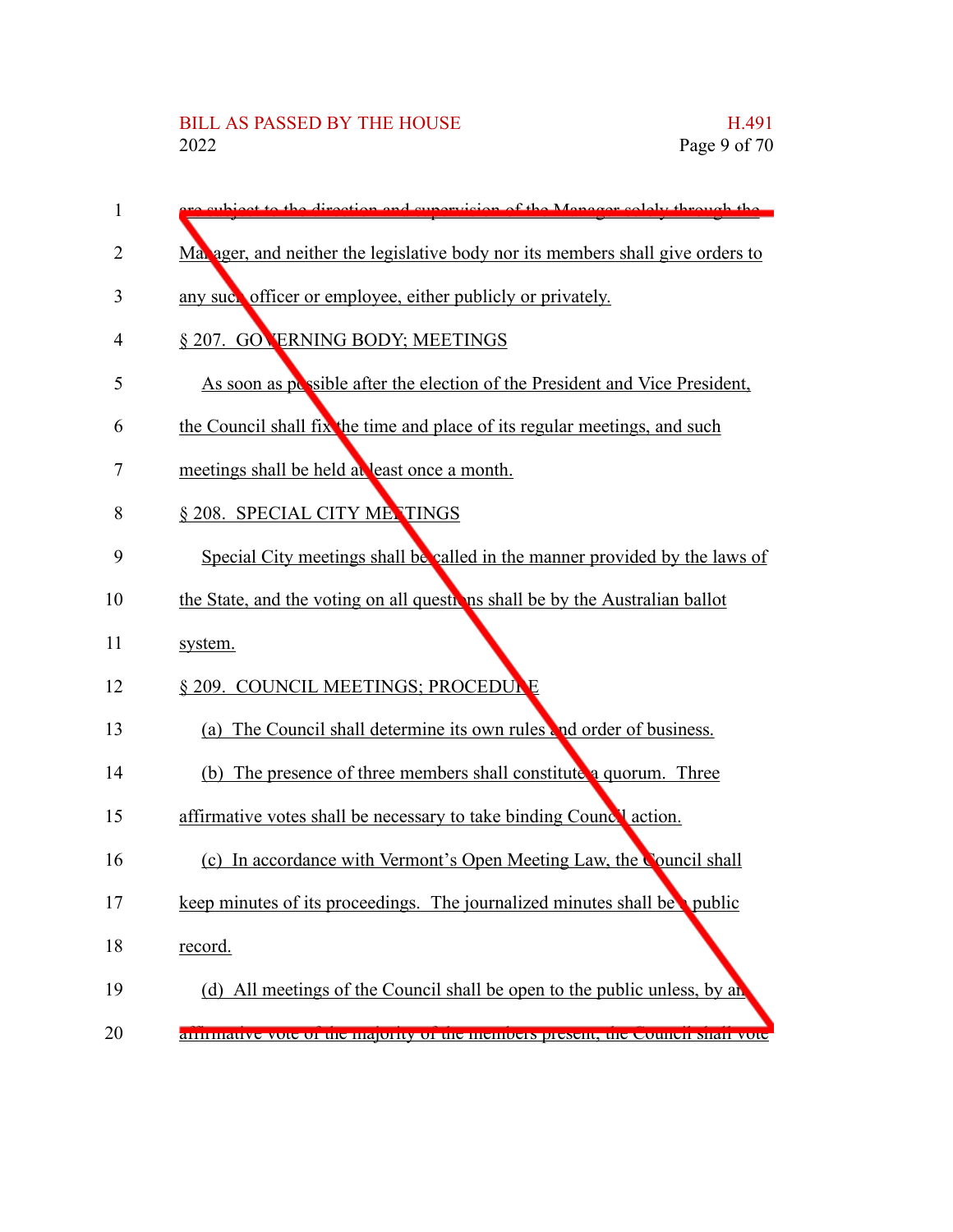| 1              | that any particular session shall be an executive session or deliberative session. |
|----------------|------------------------------------------------------------------------------------|
| $\overline{2}$ | in a cordance with Vermont's Open Meeting Law.                                     |
| 3              | § 210. APPOINTMENTS                                                                |
| 4              | The Council shall have the power to appoint the members of all boards,             |
| 5              | commissions, committees, or similar bodies unless specifically provided            |
| 6              | otherwise by this charter. The terms of all appointments shall commence on         |
| 7              | the day after the day of appointment unless the appointment is to fill a vacancy   |
| 8              | in an office, in which case the term shall commence at the time of                 |
| 9              | appointment.                                                                       |
| 10             | § 211. ADDITIONAL GOVERNING BODY PROVISIONS                                        |
| 11             | (a) No claim for personal services so all be allowed to the officers elected at    |
| 12             | the annual meeting, except when compensation for such services is provided         |
| 13             | for under the provisions of this charter or by the general law.                    |
| 14             | (b) The Council may authorize the sale or lease of any real or personal            |
| 15             | estate belonging to the City.                                                      |
| 16             | Subchapter 3. Other Elected Offices                                                |
| 17             | § 301. BROWNELL LIBRARY TRUSTEES                                                   |
| 18             | There shall be a five-member Board of Library Trustees who shall be                |
| 19             | elected to five-year terms using the Australian ballot system. Only qualified      |
| 20             | voters of the City of Essex Junction shall be eligible to hold the office of       |
| 21             | elected horaly trustee.                                                            |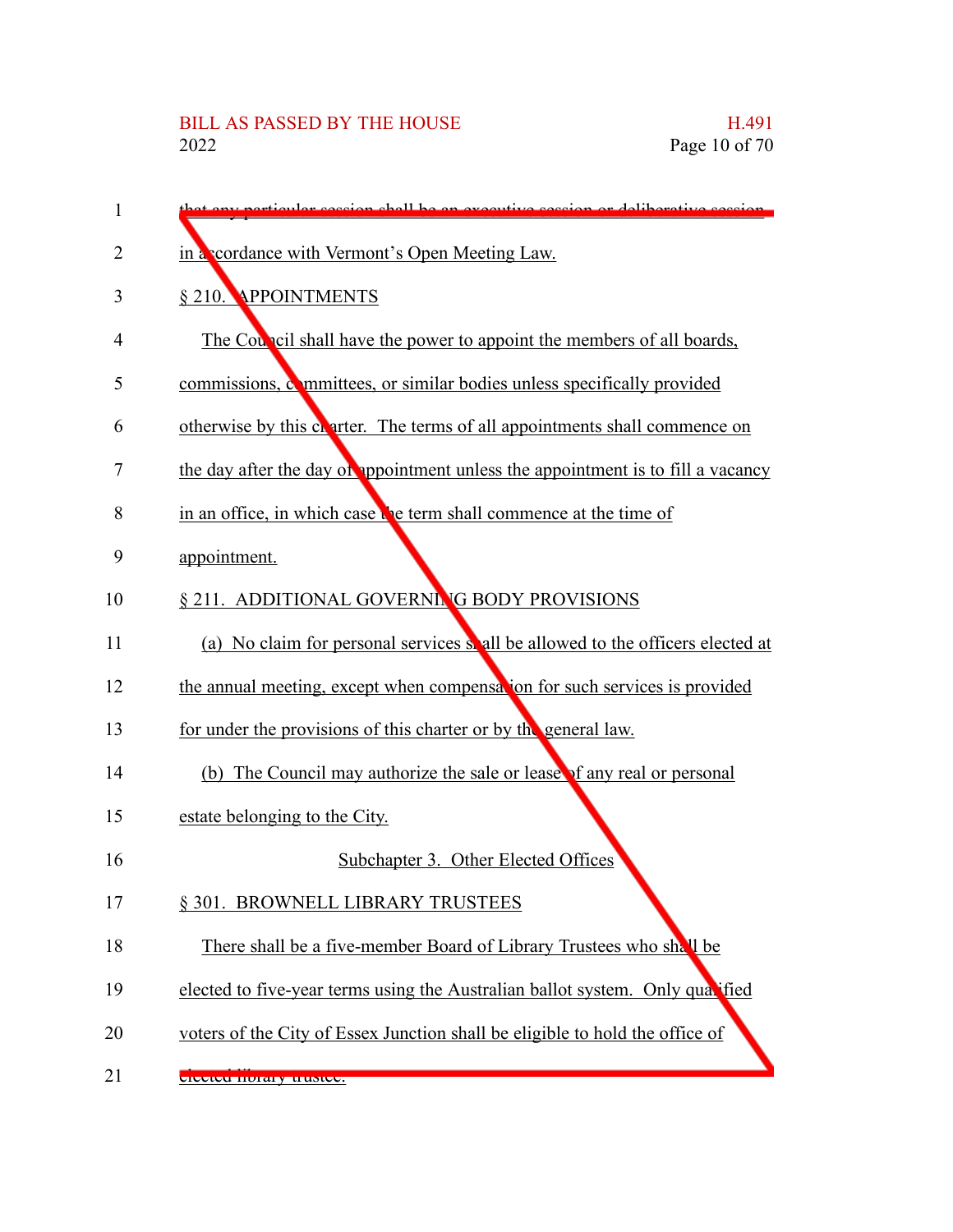| 1              | <u>e 202 - MODER ATOR</u>                                                           |
|----------------|-------------------------------------------------------------------------------------|
| $\overline{2}$ | The voters at the City Annual Meeting shall elect a Moderator who shall             |
| 3              | preside t the next City Annual Meeting. The term of Moderator shall be one          |
| 4              | year. Only ualified voters of the City of Essex Junction shall be eligible to       |
| 5              | hold the office of Moderator.                                                       |
| 6              | Subchapter 4. City Meetings                                                         |
| 7              | § 401. CITY MEETINGS AND ELECTIONS                                                  |
| 8              | (a) The voters shall at each annual meeting vote to set the date of the next        |
| 9              | annual meeting, at which time the voters shall vote for the election of officers,   |
| 10             | the voting on the City budget, and an other business included in the warnings       |
| 11             | for the meetings.                                                                   |
| 12             | (b) Provisions of the laws of the State of Vermont relating to the                  |
| 13             | qualifications of electors, the manner of voting, the duties of elections officers, |
| 14             | and all other particulars respective to preparation for, conducting, and            |
| 15             | management of elections, so far as they may be applicable, shall govern all         |
| 16             | municipal elections, and all general and special meetings, excent as otherwise      |
| 17             | provided in this charter.                                                           |
| 18             | (c) The election of officers and the voting on all questions shall be               |
| 19             | Australian ballot system. The City Clerk and Board of Civil Authority shall         |
| 20             | conquet ciections in accordance with general laws or the state.                     |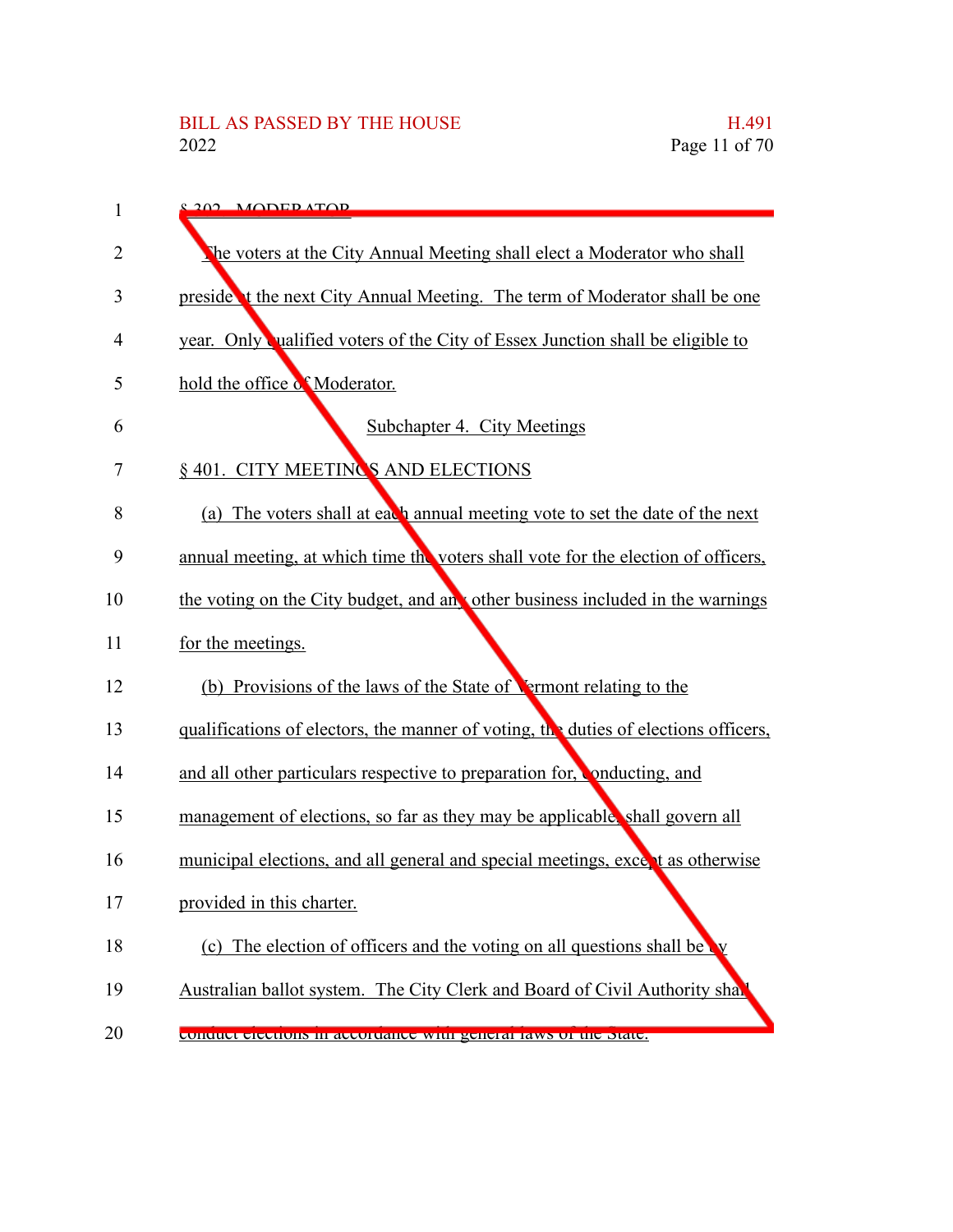| 1              | Subohantor 5 Ordinances                                                            |
|----------------|------------------------------------------------------------------------------------|
| $\overline{2}$ | § 501. ADOPTION OF ORDINANCES                                                      |
| 3              | Ordi ances shall be adopted in accordance with State law pursuant to               |
| 4              | 24 V.S.A. § 1972–1976, with the additional requirements noted in this              |
| 5              | subchapter.                                                                        |
| 6              | § 502. PUBLIC HEARING                                                              |
| 7              | (a) The Council shall hold a minimum of one public hearing prior to the            |
| 8              | adoption of any ordinance.                                                         |
| 9              | (b) At the time and place so a vertised, or at any time and place to which         |
| 10             | the hearing may from time to time be adjourned, the ordinance shall be             |
| 11             | introduced, and thereafter, all persons interested shall be given an opportunity   |
| 12             | to be heard.                                                                       |
| 13             | (c) After the hearing, the Council may finally ass the ordinance with or           |
| 14             | without amendment, except that if the Council makes in amendment, it shall         |
| 15             | cause the amended ordinance to be published, pursuant to ubsections (a)            |
| 16             | and (b) of this section with a notice of the time and place of a wiblic hearing at |
| 17             | which the amended ordinance will be further considered, which publication          |
| 18             | shall be at least three days prior to the public hearing. The Council ma           |
| 19             | finally pass the amended ordinance or again amend it subject to the same           |
| 20             | procedures as outnined nereni.                                                     |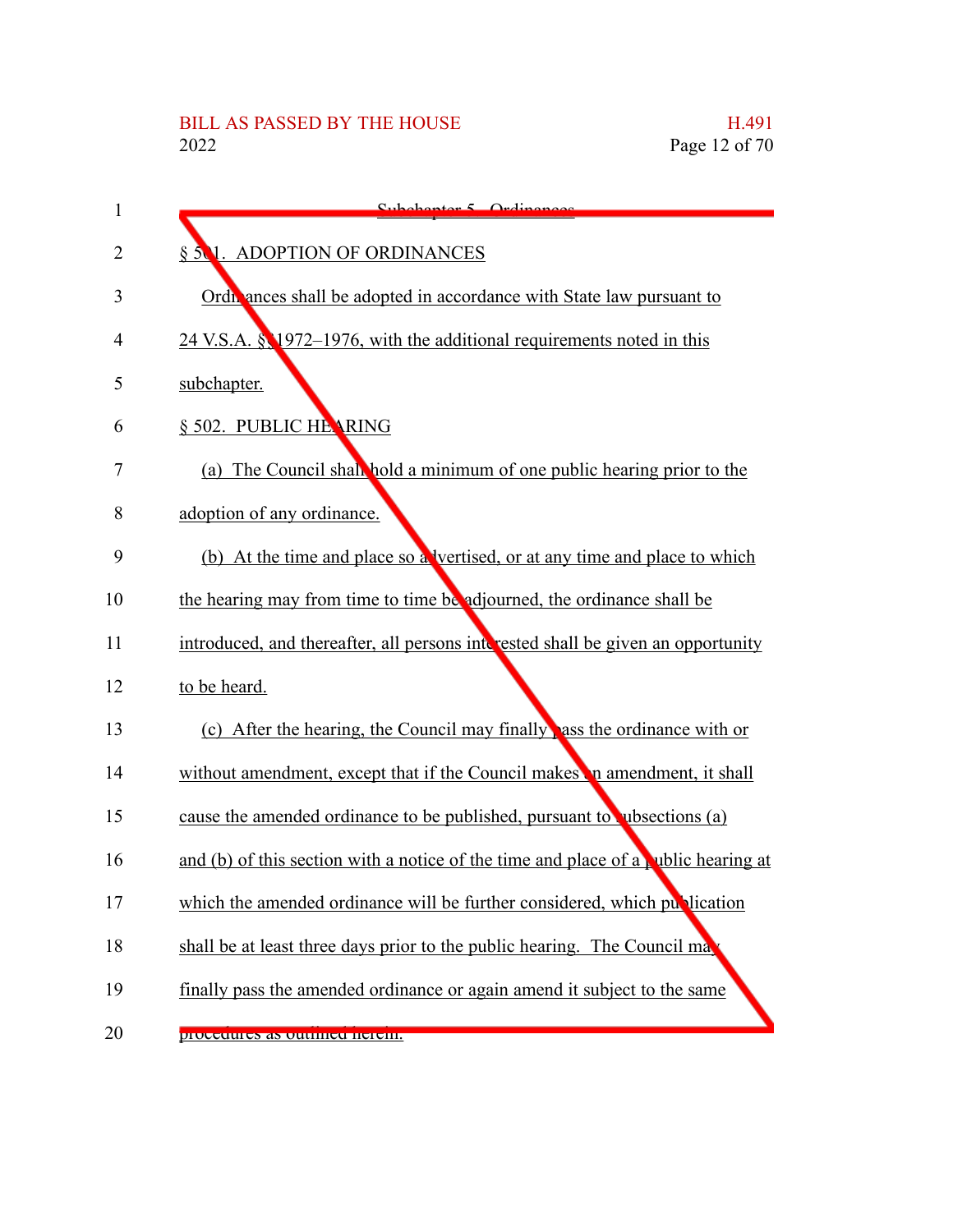| 1  | 8.502 EFFECTIVE DATE                                                                 |
|----|--------------------------------------------------------------------------------------|
| 2  | very ordinance shall become effective upon passage unless otherwise                  |
| 3  | specific <sup>1</sup> .                                                              |
| 4  | § 504. RECISSION OF ORDINANCES                                                       |
| 5  | All ordinances shall be subject to rescission by a special or annual City            |
| 6  | meeting, as follows. If, within 44 days after final passage by the Council of        |
| 7  | any such ordinance, a $\beta$ tition signed by voters of the City not less in number |
| 8  | than five percent of the qualified voters of the municipality is filed with the      |
| 9  | City Clerk requesting its referer ce to a special or annual City meeting, the        |
| 10 | Council shall fix the time and place of the meeting, which shall be within           |
| 11 | 60 days after the filing of the petition, and notice thereof shall be given in the   |
| 12 | manner provided by law in the calling of a pecial or annual City meeting.            |
| 13 | Voting shall be by Australian ballot. An ordinance so referred shall remain in       |
| 14 | effect upon the conclusion of the meeting unless a majority of those present         |
| 15 | and voting against the ordinance at the special or annual City meeting exceeds       |
| 16 | five percent in number of the qualified voters of the municipality.                  |
| 17 | § 505. PETITION FOR ENACTMENT OF ORDINANCE; SPECIAL                                  |
| 18 | <b>MEETING</b>                                                                       |
| 19 | (a) Voters of the City may at any time petition for the enactment of<br>$\mathbf{u}$ |
| 20 | proposed lawful ordinance by filing the petition, including the text of the          |
| 21 | orumance, while the city clerk. The council shall can a special city incentig        |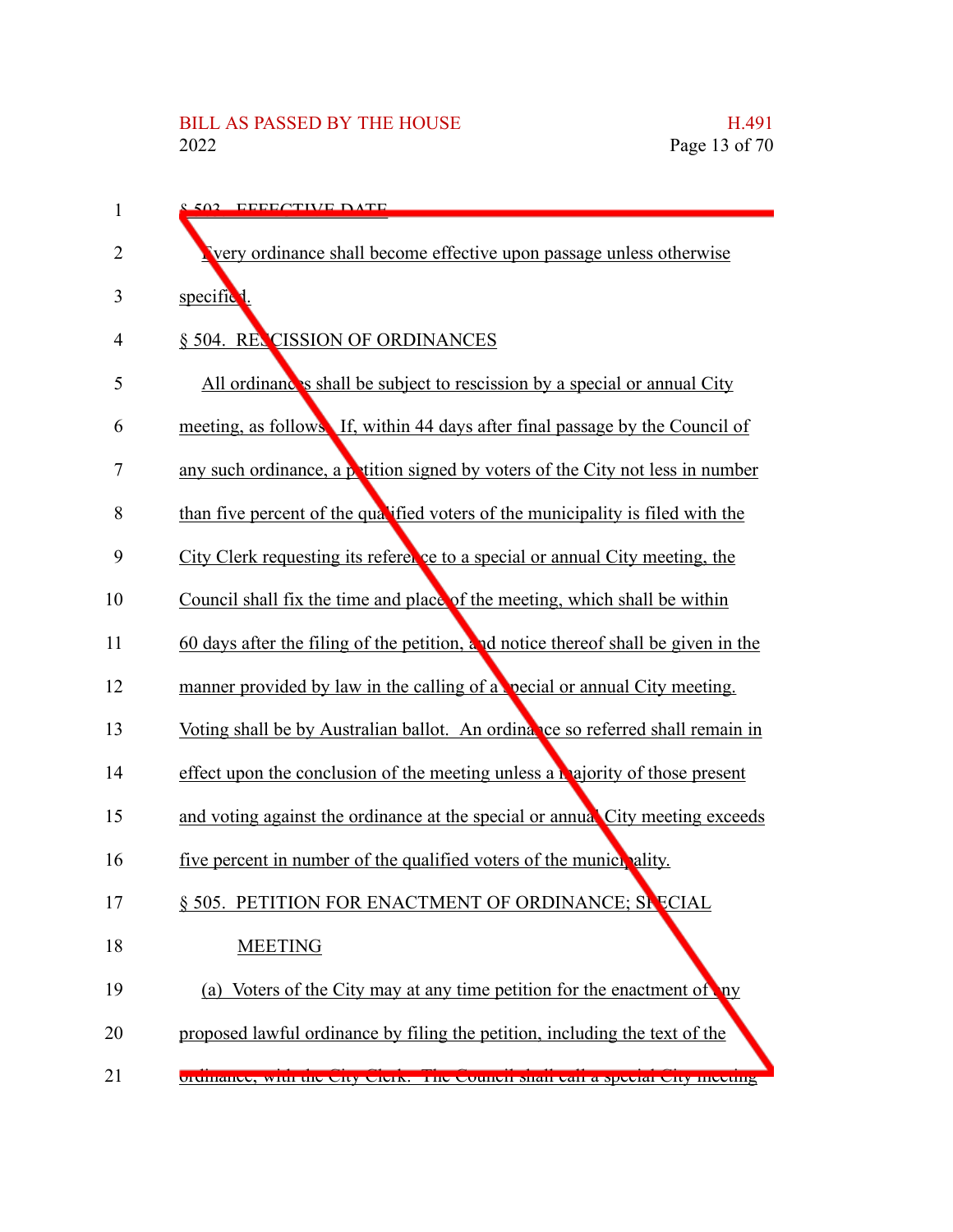| $\mathbf{1}$   | noo oo annual mootin<br>h                                                         |
|----------------|-----------------------------------------------------------------------------------|
| 2              | day after the date of the filing, unless prior to the meeting the ordinance shall |
| 3              | be enacted by the Council. The warning for the meeting shall state the            |
| 4              | proposed on linance in full or in concise summary and shall provide for an        |
| 5              | Australian ballor vote as to its enactment. The ordinance shall take effect on    |
| 6              | the 10th day after the conclusion of the meeting, provided that voters,           |
| $\overline{7}$ | constituting a majority of those voting thereon, shall have voted in the          |
| 8              | affirmative.                                                                      |
| 9              | (b) The proposed ordinance shall be examined by the City Attorney before          |
| 10             | being submitted to the special City meeting. The City Attorney is authorized,     |
| 11             | subject to the approval of the Council, to correct the ordinance so as to avoid   |
| 12             | repetitions, illegalities, and unconstitutional provisions and to ensure accuracy |
| 13             | in its text and references and clarity and precision in its phraseology, but the  |
| 14             | City Attorney shall not materially change its meaning and effect.                 |
| 15             | (c) The provisions of this section shall not apply to any appointments of         |
| 16             | officers, members of commissions, or boards made by the Council or to the         |
| 17             | appointment or designation of Council, or to rules governing the popedure of      |
| 18             | the Council.                                                                      |
| 19             | Subchapter 6. City Manager                                                        |
| 20             | V 001. INFINAULIN, ATTUINTINIENT AINE HININU                                      |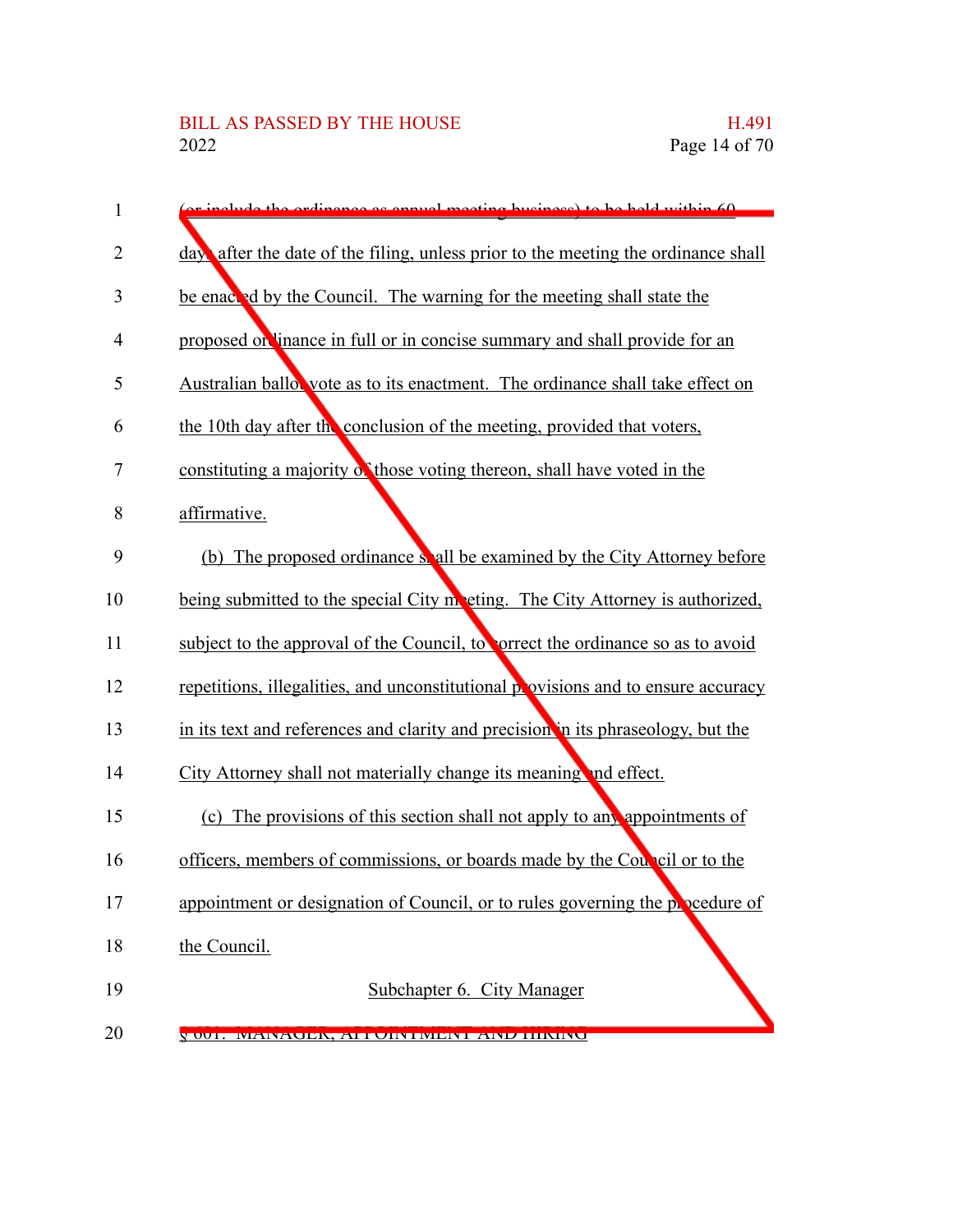| 1  | The Council shall ennaint a City Manager under and in accordance with             |
|----|-----------------------------------------------------------------------------------|
| 2  | Ven nont Statutes Annotated.                                                      |
| 3  | § 602. POWERS OF MANAGER                                                          |
| 4  | (a) The Manager shall be the chief administrative officer of the City of          |
| 5  | Essex Junction. The Manager shall be responsible to the Council for the           |
| 6  | administration of all City of Essex Junction affairs placed in the Manager's      |
| 7  | charge by or under this charter. The Manager shall have the following powers      |
| 8  | and duties in addition to those powers and duties delegated to municipal          |
| 9  | managers under the Vermont state tes.                                             |
| 10 | (b) The Manager shall appoint and when the Manager deems it necessary             |
| 11 | for the good of the service, suspend or rel love all City of Essex Junction       |
| 12 | employees, including the Treasurer, and other employees provided for by or        |
| 13 | under this charter for cause, except as otherwise provided by law, this charter,  |
| 14 | collective bargaining unit contracts, or personnel rules adopted pursuant to this |
| 15 | charter. The Manager may authorize any employee who is subject to the             |
| 16 | Manager's direction and supervision to exercise these powers with respect to      |
| 17 | subordinates in that employee's department, office, or agency. There shall be     |
| 18 | no discrimination in employment, in accordance with applicable State and          |
| 19 | federal laws, including 21 V.S.A. § 495. Appointments, lay-offs, suspensicas,     |
| 20 | ргоннопонь, асписионы, ана генномать мнан ос тнаас ргинатну он анс бамь от        |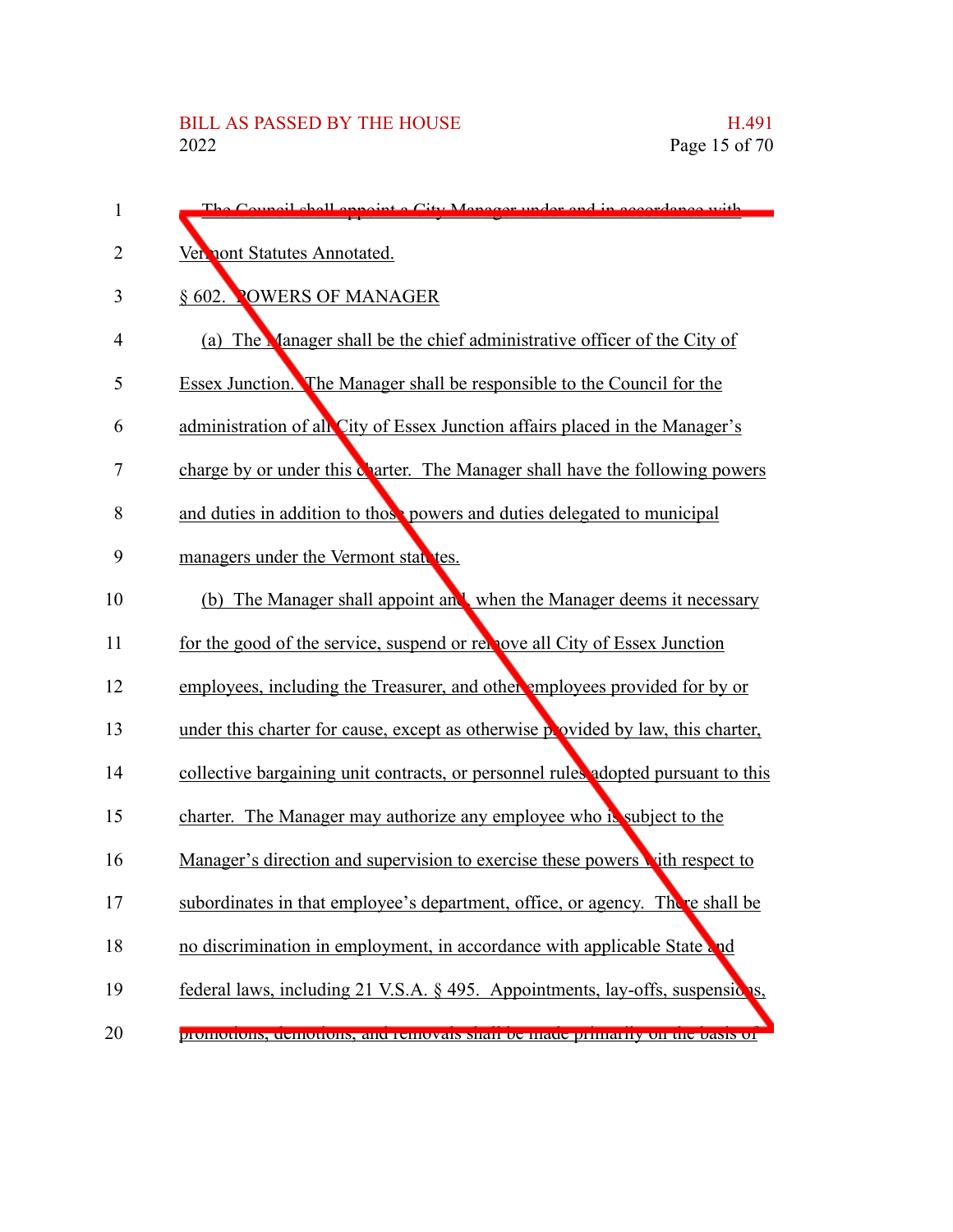| 1              | fitness and performance of duties in such monner as                                 |
|----------------|-------------------------------------------------------------------------------------|
| 2              | ensive that the responsible administrative officer may secure efficient service.    |
| 3              | The Manager, or designee, shall direct and supervise the administration<br>(c)      |
| 4              | of all departments, offices, and agencies of the City of Essex Junction, except     |
| 5              | as otherwise provided by this charter or by law.                                    |
| 6              | (d) The Manage's shall recommend hiring of a City Attorney with Council             |
| $\overline{7}$ | approval and shall hire pecial attorneys as needed.                                 |
| 8              | (e) The Manager or a ste ff member designated by the Manager shall attend           |
| 9              | all Council meetings and shall wave the right to take part in discussion and        |
| 10             | make recommendations but may not vote. The Council may meet in executive            |
| 11             | session without the Manager for discustion of the Manager's performance or if       |
| 12             | the Manager is the subject of an investigation pursuant to subdivision              |
| 13             | $301(b)(4)$ of this charter.                                                        |
| 14             | (f) The Manager shall see that all laws, provisions of this charter, and acts       |
| 15             | of the Council, subject to enforcement by the Manager r by officers subject to      |
| 16             | the Manager's direction and supervision, are faithfully executed.                   |
| 17             | The Manager shall prepare and submit the annual budge and capital<br>(g)            |
| 18             | program to the Council.                                                             |
| 19             | (h) The Manager shall submit to the Council and make available to<br>$\mathbf{h}$ e |
| 20             | public a complete report on the finances and administrative activities of the       |
| 21             | <u>Uny urbosca Junction as ur the church caun nscar year.</u>                       |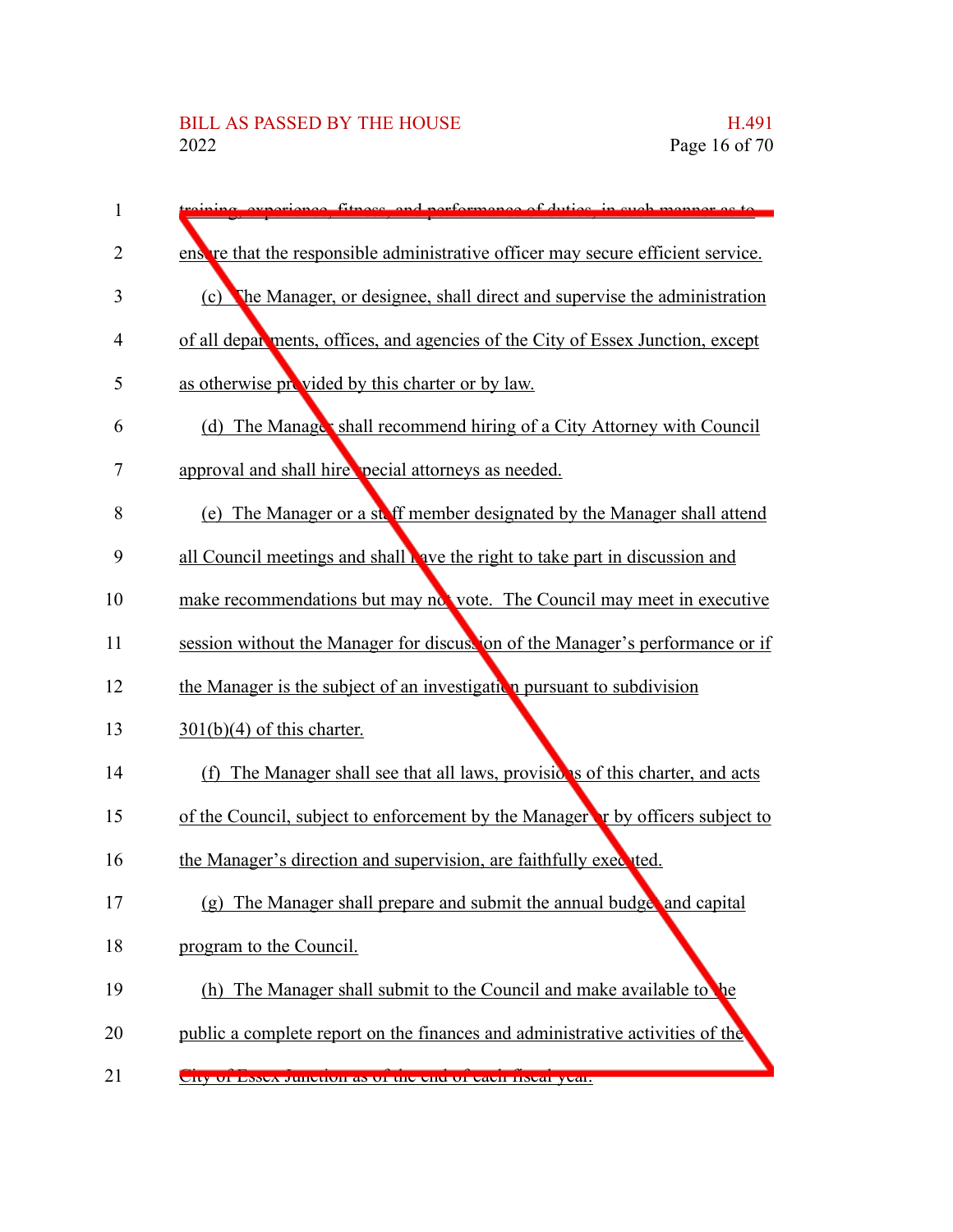| 1  | (i) The Menegar shall make such other reports as the Council may require        |
|----|---------------------------------------------------------------------------------|
| 2  | con erning the operations of the City of Essex Junction's departments, offices, |
| 3  | and agencies subject to the Manager's direction and supervision.                |
| 4  | (j) The Manager shall keep the Council fully advised as to the financial        |
| 5  | condition and I ture needs of the City of Essex Junction and make such          |
| 6  | recommendations to the Council concerning the affairs of the City of Essex      |
| 7  | Junction as the Manage deems desirable.                                         |
| 8  | (k) The Manager shall be responsible for the enforcement of all City of         |
| 9  | Essex Junction ordinances and <b>AWS</b> .                                      |
| 10 | (1) The Manager may when adv sable or proper delegate to subordinate            |
| 11 | officers and employees of the City of Esex Junction any duties conferred        |
| 12 | upon the Manager by this charter, the Vermant statutes, or the Council          |
| 13 | members.                                                                        |
| 14 | (m) The Manager shall perform such other dutics as are specified in this        |
| 15 | charter or in State law or as may be required by the Council.                   |
| 16 | (n) The Manager shall fix the compensation of City $em_k$ loyees.               |
| 17 | (o) The Manager shall recommend appointment of the City Clerk annually,         |
| 18 | with Council approval.                                                          |
| 19 | § 603. MANAGER; REMOVAL; HEARING                                                |
| 20 | The Council may remove the Manager from office for cause in accordance          |
| 21 | with the following procedures.                                                  |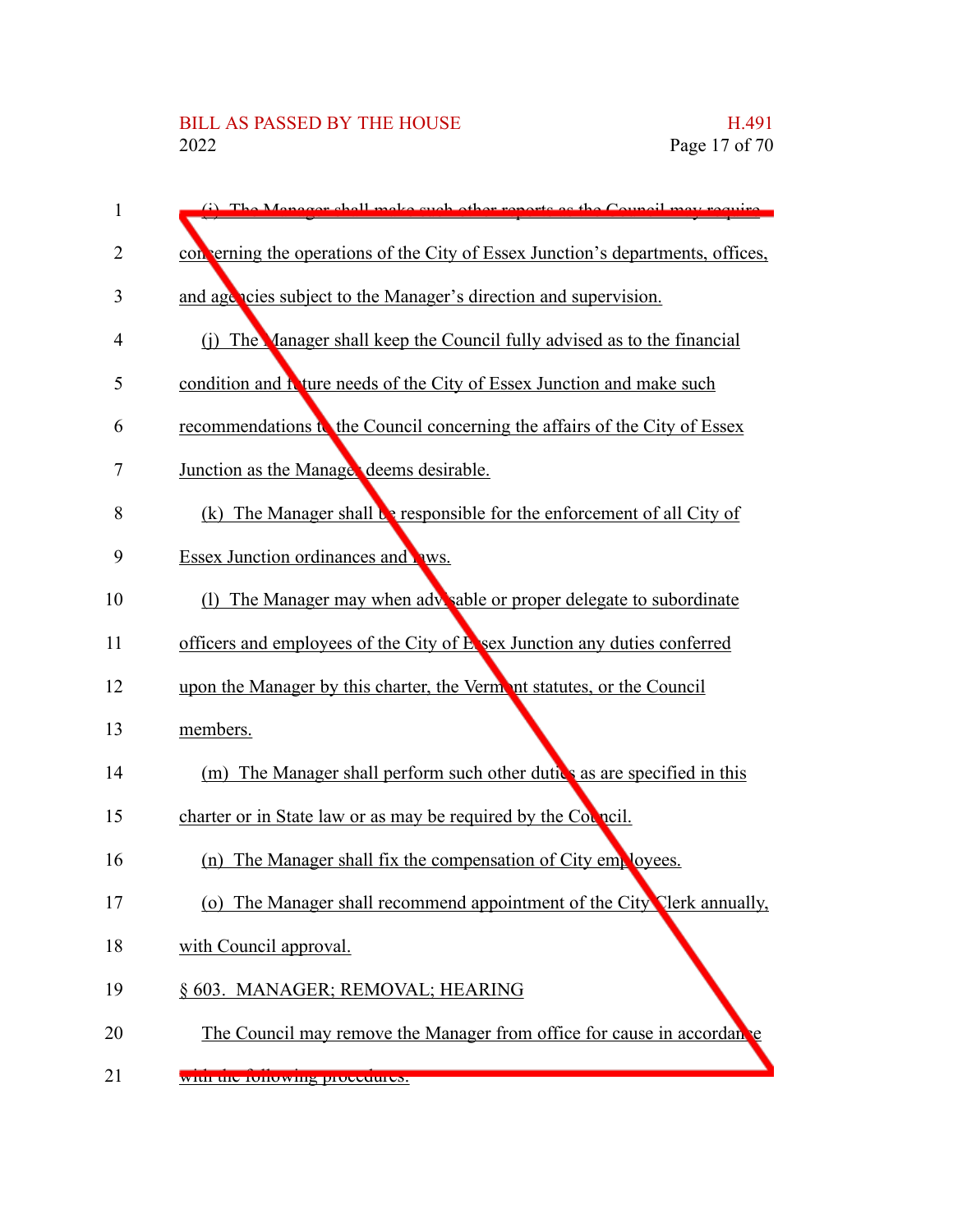| $(1)$ The Council shell adopt by effirmative yets of a majority of all its                               |
|----------------------------------------------------------------------------------------------------------|
| met about the reasons for removal and metallicity resolution that must state the reasons for removal and |
| may subseted the Manager from duty for a period not to exceed 45 days.                                   |
| Within three days after the vote, a copy of the resolution shall be delivered to                         |
| the Manager.                                                                                             |
| (2) Within five days after a copy of the resolution is delivered to the                                  |
| Manager, the Manager hay file with the Council a written request for a                                   |
| hearing; the hearing shall be in a public or executive session by choice of the                          |
| Manager. This hearing shall be held at a special Council meeting not earlier                             |
| than 15 days nor later than 30 days fter the request is filed. The Manager                               |
| may file with the Council a written reply not later than five days before the                            |
| hearing.                                                                                                 |
| (3) The Council may adopt a final resolution of removal, which may be                                    |
| made effective immediately, by affirmative vote of majority of all its                                   |
| members at any time after five days from the date when a copy of the                                     |
| preliminary resolution was delivered to the Manager, if the Manager has not                              |
| requested a public hearing, or at any time after the public hearing, if the                              |
| Manager has requested one.                                                                               |
| § 604. VACANCY IN OFFICE OF CITY MANAGER                                                                 |
| The Manager, by letter filed with the City Clerk, may appoint a staff                                    |
| memoer to perform the tyranager is utilies in the event or the tyranager is                              |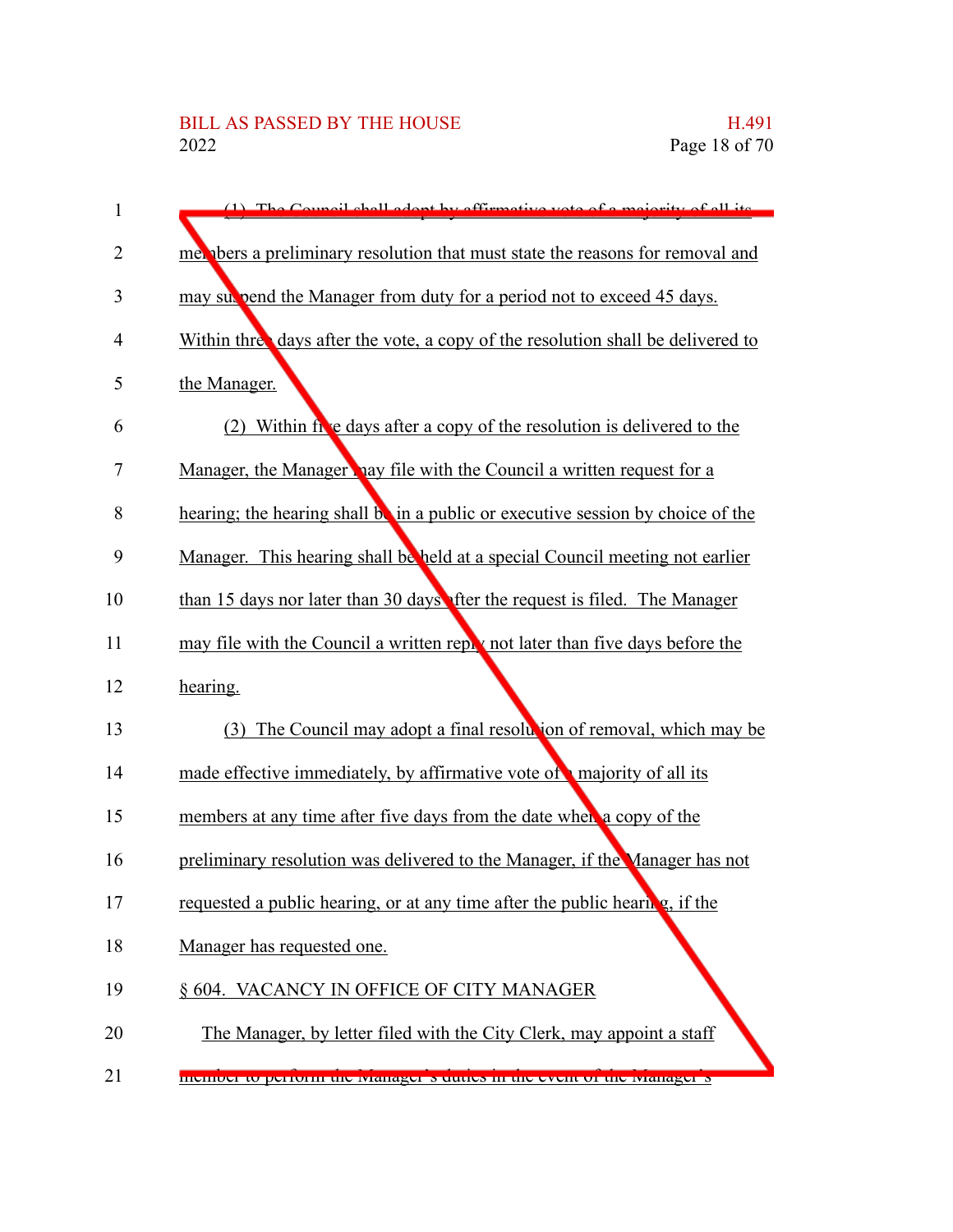| 1  | due to disobility inconscitation or vecetion unless the Manager has            |
|----|--------------------------------------------------------------------------------|
| 2  | preciously appointed a staff member as assistant manager or deputy manager,    |
| 3  | who would automatically assume the Manager's responsibilities in the           |
| 4  | Manager's a bence. If the Manager fails to make such designations, the         |
| 5  | Council may by resolution appoint an officer or employee of the City to        |
| 6  | perform the duties of the Manager until the Manager is able to return to duty. |
| 7  | Subchapter 7. Boards and Commissions                                           |
| 8  | § 701. BOARD OF CIVIL NUTHORITY                                                |
| 9  | The Board of Civil Authority hall be defined by 17 VSA § 2103(5).              |
| 10 | §702. BOARD OF ABATEMENT OF TAXES                                              |
| 11 | The Board of Civil Authority shall constitute a Board of Abatement as          |
| 12 | provided by law. The Board of Abatement shall meet and discharge its duties    |
| 13 | as required by the applicable statutory provisions.                            |
| 14 | § 703. PLANNING COMMISSION                                                     |
| 15 | There shall be a Planning Commission, and its powers, obligations, and         |
| 16 | operation shall be under and in accordance with Vermont Statutes Annotated,    |
| 17 | as amended, and members will be appointed by the City Council from among       |
| 18 | the qualified voters of the City. Members of the Commission shall hold no      |
| 19 | other City office. The City Council shall have the authority pursuant to       |
| 20 | <u> 24 у.э.А. ү4э2э(а) w set me terms ог me гтаннигу commission memoers.</u>   |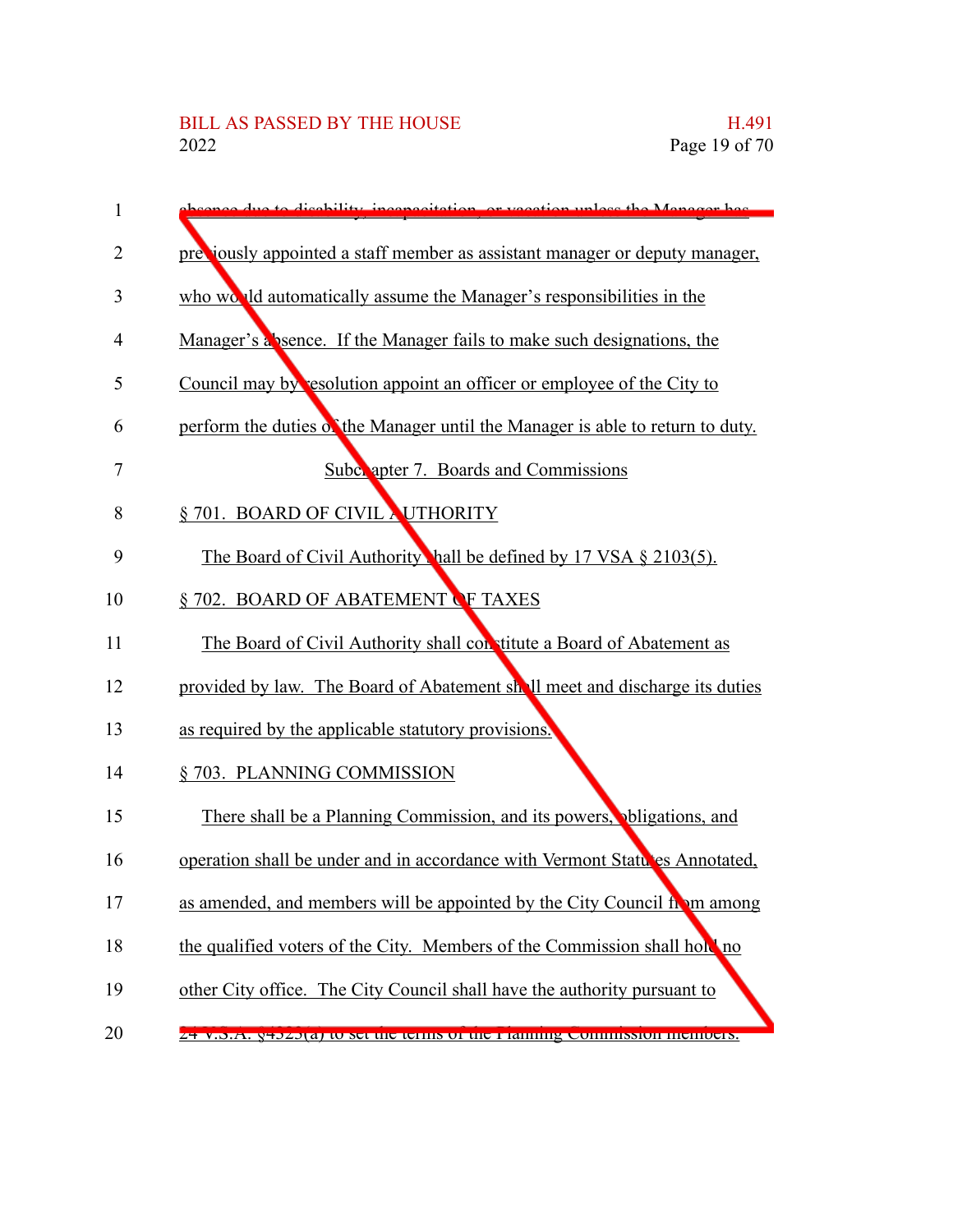| 1              | <u>2 704 DEVELODMENT DEVIEW DOADD</u>                                           |
|----------------|---------------------------------------------------------------------------------|
| 2              | Development Review Board shall be established, and its powers,                  |
| 3              | obligations, and operation shall be under and in accordance with Vermont        |
| $\overline{4}$ | Statutes An otated, as amended, and members will be appointed by the City       |
| 5              | Council for term is of three years from among the qualified voters of the City. |
| 6              | § 705. BROWNELL LIBRARY TRUSTEES                                                |
| 7              | The Brownell Library Board of Library Trustees that holds office at the         |
| 8              | time of enactment of this charter shall serve until their terms are completed.  |
| 9              | Any existing policies of the Library Trustees at the time of the enactment of   |
| 10             | this charter shall become the policies of the new Brownell Library Board of     |
| 11             | Trustees. The five permanent, self-perpetuating Library Trustees shall          |
| 12             | function in accordance with the terms of the Brownell Trust agreement dated     |
| 13             | May 25, 1925. The Library Trustees shall have the authority to establish any    |
| 14             | new policy for the operation of the Library or repeat or replace any existing   |
| 15             | policy and shall otherwise act in conformance with the Vermont statutes.        |
| 16             | Notwithstanding the forgoing, the Library is required to follow all financial   |
|                | and personnel policies adopted by the City Council.                             |
| 18             | Subchapter 8. Administrative Departments                                        |
| 19             | § 801. PERSONNEL ADMINISTRATION AND BENEFITS                                    |
| 20             | (a) The Manager or the Manager's appointee shall be the personnel               |
| 21             | uncetor. The tyranager shan manualli personnel rules and regulations            |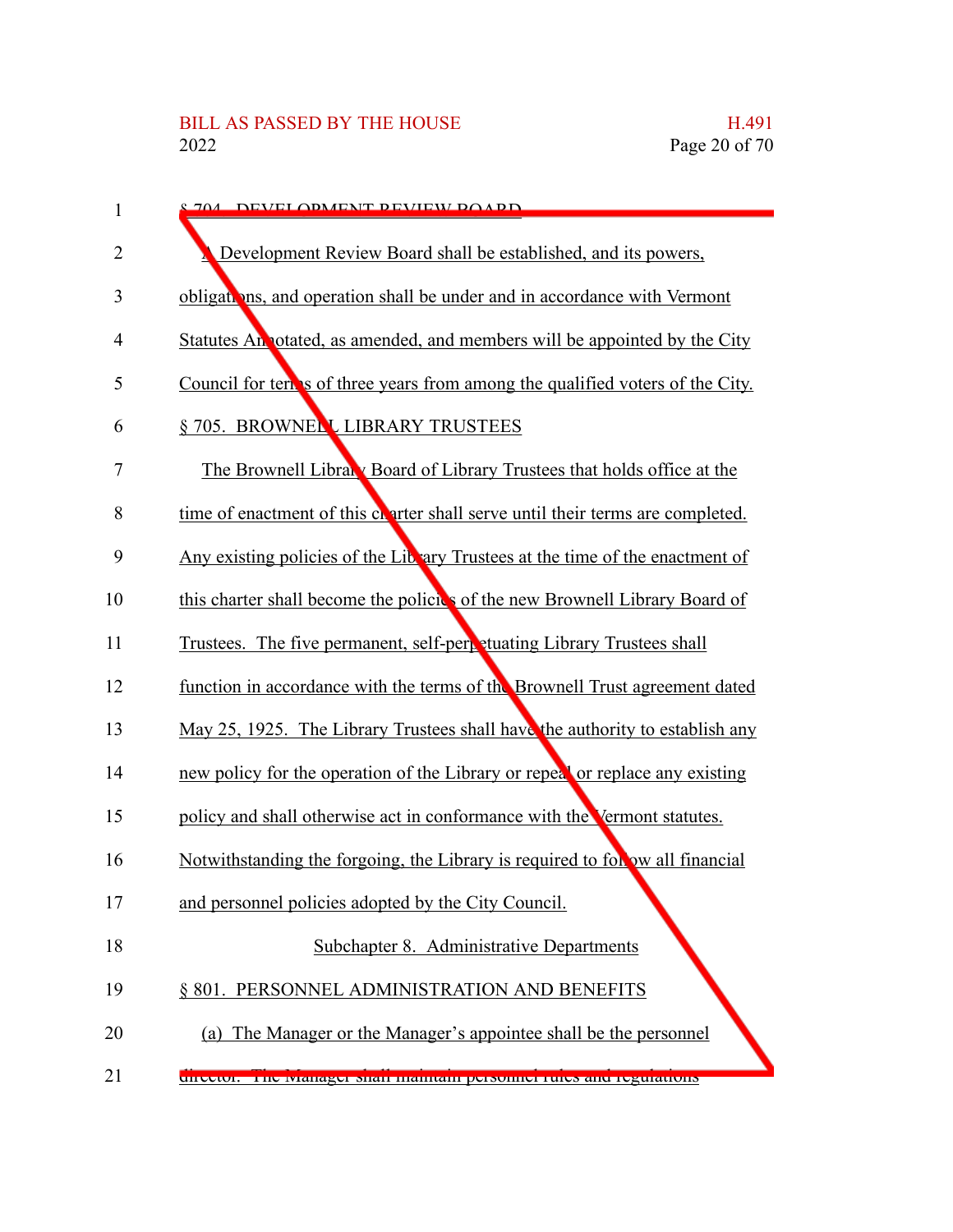| $\mathbf{1}$   | torogta of the City and of the<br>employees These rules and                        |
|----------------|------------------------------------------------------------------------------------|
| 2              | regulations must be approved by the Council and shall include the procedure        |
| 3              | for amending them and for placing them into practice. Each employee shall          |
| $\overline{4}$ | receive a copy of the rules and regulations when the employee is hired.            |
| 5              | (b) The rule and regulations may deal with the following subjects or with          |
|                | other similar matters of personnel administration: job classification, jobs to be  |
|                | filled, tenure, retirement pensions, leaves of absence, vacations, holidays,       |
|                | hours and days of work, group insurance, salary plans, rules governing hiring,     |
|                | temporary appointments, lay-or reinstatement, promotion, transfer, demotion,       |
|                | settlement of disputes, dismissal, probationary periods, permanent or              |
|                | continuing status, in-service training, in ury, employee records, and further      |
|                | regulations concerning the hearing of appeals.                                     |
|                | (c) No person in the service of the City shall either directly or indirectly       |
|                | give, render, pay, or receive any service or other variable thing for or on        |
|                | account of or in connection with any appointment, prop sed appointment,            |
|                | promotion, or proposed promotion.                                                  |
|                | § 802. REAL ESTATE ASSESSOR                                                        |
|                | There shall be either a real estate Assessor who is a certified real estate        |
|                | appraiser or an independent appraisal firm, headed by a certified real es ate      |
|                | appraiser, appointed by the Manager that shall carry out the duties of assesser    |
|                | <u>In the same manner and be subject to an or the same nabintees presented for</u> |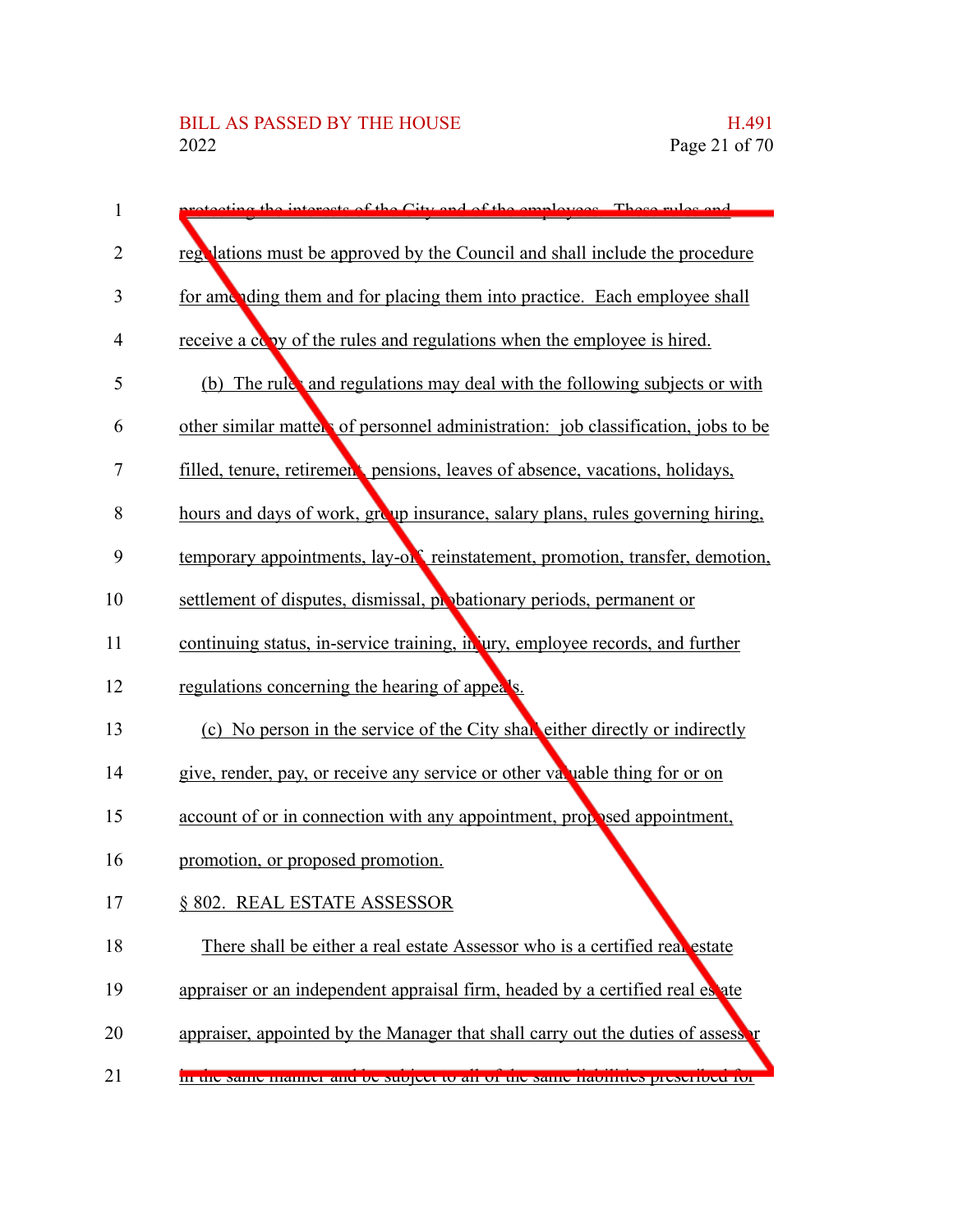# BILL AS PASSED BY THE HOUSE H.491<br>2022 Page 22 of 70

| $\mathbf{1}$   | ore under the law of the State of Vermont in accoccing are<br>norty within the     |
|----------------|------------------------------------------------------------------------------------|
| $\overline{2}$ | City of Essex Junction and that shall establish the grand list thereof and shall   |
| 3              | return so ch list to the City Clerk within the time required by State statute.     |
| 4              | § 803. APPRAISAL OF PROPERTY                                                       |
| 5              | Appraisals shall be reviewed periodically and kept up to date.                     |
| 6              | § 804. APPRAISAL OF BUSINESS PROPERTY FOR TAX PURPOSES                             |
| 7              | Appraisal of business personal property shall be in accordance with the            |
| 8              | provisions of 32 V.S.A. § 36 8, as the same may from time to time be               |
| 9              | amended, provided that all business personal property acquired by a taxpayer       |
| 10             | after September 30, 1995, shall be exampt from tax.                                |
| 11             | § 805. PURPOSE                                                                     |
| 12             | The purpose of appointing an Assessor is <b>N</b> lieu of the election of listers. |
| 13             | The City shall be governed by, and each taxpayer hall have rights granted by,      |
| 14             | the applicable State statutes concerning real and personal property taxation,      |
| 15             | appeal therefrom, and other statutes concerning taxation.                          |
| 16             | Subchapter 9. Budget Process                                                       |
| 17             | § 901. FISCAL YEAR                                                                 |
| 18             | The fiscal year of the City shall begin on the first day of July and end on        |
| 19             | the last day of June of each calendar year. The fiscal year shall constitute the   |
| 20             | buugu anu accounting year as used in this charter.                                 |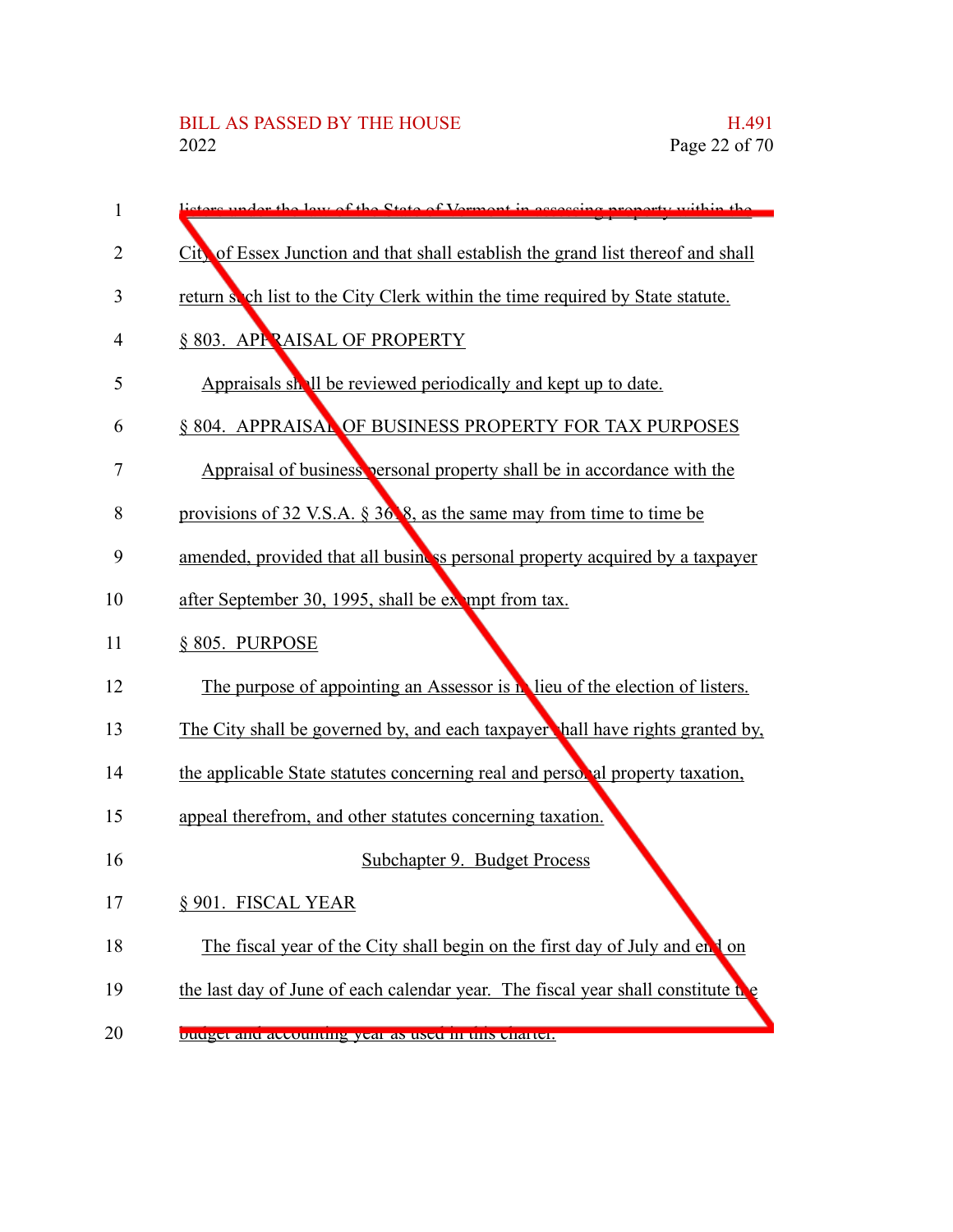| 1              | 8.002 ANNILAL MUNICIDAL RUDGET                                                   |
|----------------|----------------------------------------------------------------------------------|
| 2              | Vith support from the finance department, the Manager shall submit to the        |
| 3              | Council a budget for review before the annual City Meeting or at such            |
| $\overline{4}$ | previous time as may be directed by the Council. The budget shall contain:       |
| 5              | (1) an estimate of the financial condition of the City as of the end of the      |
| 6              | fiscal year;                                                                     |
| $\overline{7}$ | (2) an itemized septement of appropriations recommended for current              |
| 8              | expenses, and for capital in provements, during the next fiscal year, with       |
| 9              | comparative statements of appropriations and estimated expenditures for the      |
| 10             | current fiscal year and actual appropriations and expenditures for the           |
| 11             | immediate preceding fiscal year;                                                 |
| 12             | (3) an itemized statement of estimated revenues from all sources, other          |
| 13             | than taxation, for the next fiscal year and competative figures of tax and other |
| 14             | sources of revenue for the current and immediate preceding fiscal years;         |
| 15             | (4) a capital budget for not fewer than the next fre fiscal years,               |
| 16             | showing anticipated capital expenditures, financing, and tax requirements; and   |
| 17             | (5) such other information as may be required by the Corneil.                    |
| 18             | § 903. GOVERNING BODY'S ACTION ON BUDGET                                         |
| 19             | The Council shall review and approve the recommended budget with or              |
| 20             | without change. The budget shall be published not later than two weeks after     |
| 21             | Its premimitary adoption by the council. The council shall ha the third and      |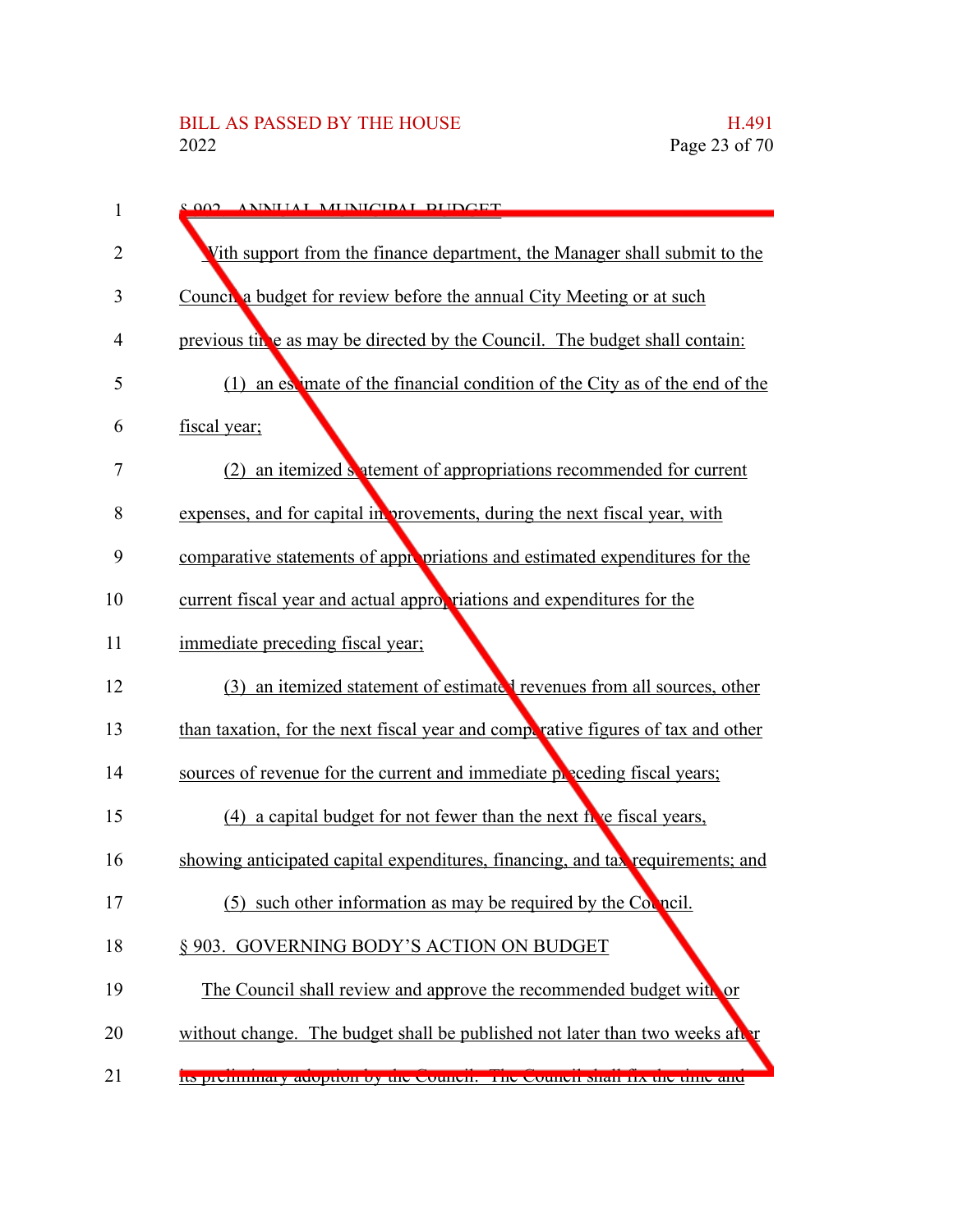| 1  | place for holding a mublic heaving for the budget and shall give public notice  |
|----|---------------------------------------------------------------------------------|
| 2  | of $\mathbf{t}$ e hearing.                                                      |
| 3  | § 904. PUDGET MEETING; WARNING                                                  |
| 4  | (a) The Council shall hold at least one public hearing at least 30 days prior   |
| 5  | to the annual meeting to present and explain its proposed budget and shall give |
| 6  | a public notice of such hearing.                                                |
| 7  | (b) The Manager shall, not less than 30 days prior to the annual meeting,       |
| 8  | make available the Council's recommended budget and the final warning of        |
| 9  | the pending annual meeting.                                                     |
| 10 | (c) The annual City report shall be made available to the legal voters of the   |
| 11 | City not later than 10 days prior to the an ual meeting.                        |
| 12 | § 905. APPROPRIATION AND TRANSFERS                                              |
| 13 | (a) An annual budget shall be adopted at the $C$ ty Meeting by the vote of a    |
| 14 | majority of eligible voters by Australian ballot in accordance with section 401 |
| 15 | of this charter. If, after the total budget has been appropricted, the Council  |
| 16 | finds additional appropriations necessary, the appropriations shall be made and |
| 17 | reported at the next City Meeting as a specific item. The appropriations shall  |
| 18 | only be made in special circumstances or situations of an emergency nature.     |
| 19 | No specific explanation need be given for any normal annual operating           |
| 20 | expense in any other, department, or agency mat may be increased over the       |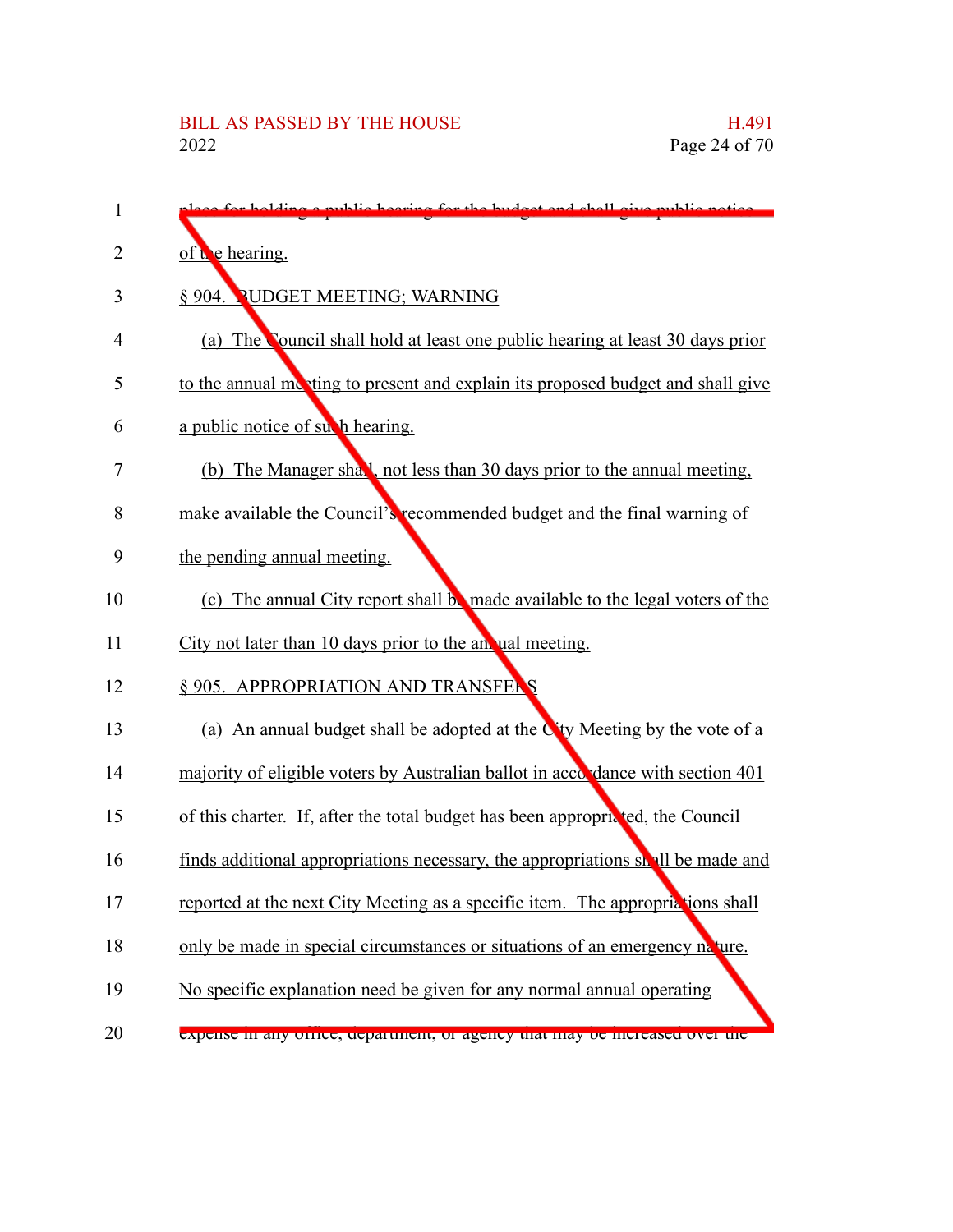| 1  | $10$ parcent of the office's                                                   |
|----|--------------------------------------------------------------------------------|
| 2  | department's, or agency's budget.                                              |
| 3  | (b) From the effective date of the budget, the amounts stated therein, as      |
| 4  | approved by the voters, become appropriated to the several agencies and        |
| 5  | purposes therein named.                                                        |
| 6  | (c) The Manager may at any time transfer an unencumbered appropriation         |
| 7  | balance or portion therect between general classifications of expenditures     |
| 8  | within an office, department, or agency. At the request of the Manager, the    |
| 9  | Council may, by resolution, transfer any unencumbered appropriation balance    |
| 10 | or portion thereof within the Council budget from one department, office, or   |
| 11 | agency to another.                                                             |
| 12 | (d) Notwithstanding the above, no unexpended balance in any                    |
| 13 | appropriation not included in the Council budget shall be transferred or used  |
| 14 | for any other purpose.                                                         |
| 15 | § 906. AMOUNT TO BE RAISED BY TAXATION                                         |
| 16 | Upon passage of the budget by the voters, the amounts stated therein as the    |
| 17 | amount to be raised by taxes shall constitute a determination of the amount of |
| 18 | the levy for the purposes of the City in the corresponding tax year, and the   |
| 19 | Council shall levy such taxes on the grand list as prepared by the assessor f  |
| 20 | the corresponding tax year.                                                    |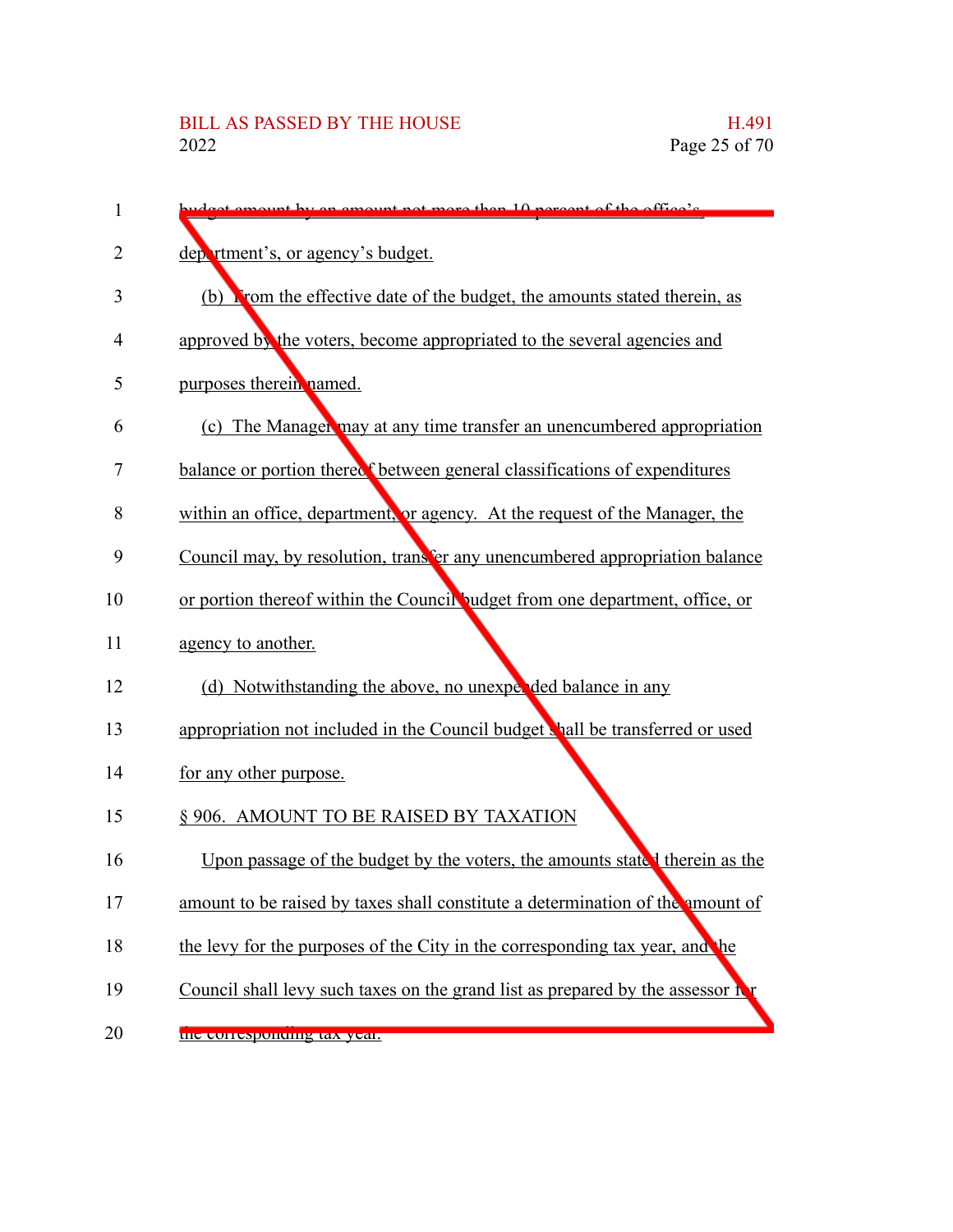| 1  | Subchaptor 10 Tovotion                                                             |
|----|------------------------------------------------------------------------------------|
| 2  | § 1001. TAXES ON REAL PROPERTY                                                     |
| 3  | Taxes on real property shall be paid in equal installments on March 15 and         |
| 4  | September 5. The Council shall send notice to taxpayers not less than              |
| 5  | 30 days prior to when taxes are due.                                               |
| 6  | § 1002. PENALTY                                                                    |
| 7  | An additional charge of eight percent shall be added to any tax not paid on        |
| 8  | or before the dates specified in section 1001 of this charter, and interest as     |
| 9  | authorized by Vermont statutes.                                                    |
| 10 | § 1003. ASSESSMENT AND TAXATION AGREEMENT                                          |
| 11 | Notwithstanding section 906 of this harter or any other provision of this          |
| 12 | charter and the requirements of the general aws of the State of Vermont, the       |
| 13 | Council is authorized and empowered to negotive and execute assessment and         |
| 14 | taxation agreements between the City and a taxpayer or taxpayers within the        |
| 15 | City of Essex Junction consistent with applicable requirements of the Vermont      |
| 16 | Constitution.                                                                      |
| 17 | Subchapter 11. Capital Improvements                                                |
| 18 | § 1101. CAPITAL PROGRAMS                                                           |
| 19 | (a) Preparation of capital program. The Manager shall prepare and ubmit            |
| 20 | to the Council a capital program at least three months prior to the final date for |
| 21 | submission or the budget.                                                          |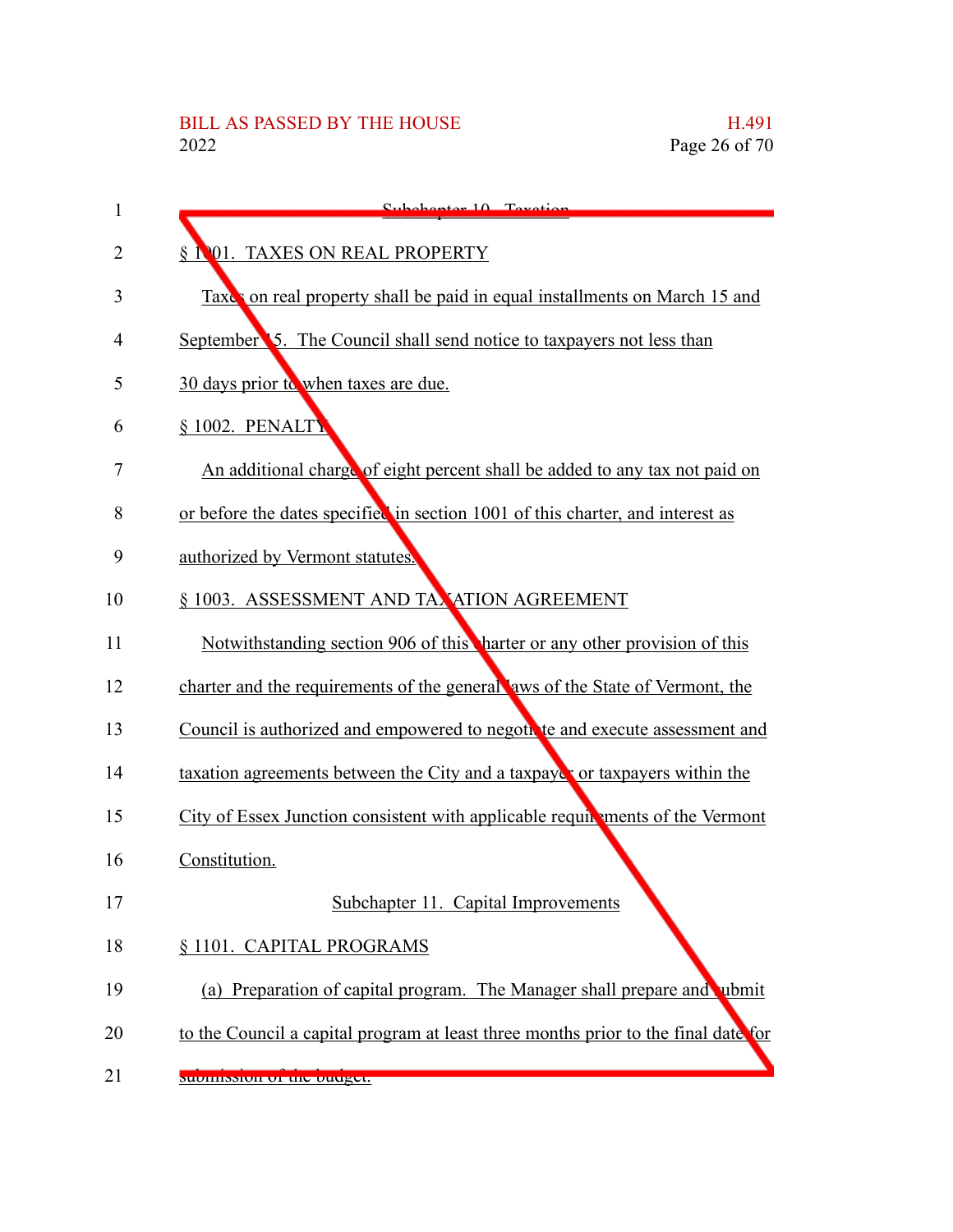| 1  | (b) Contente The conital program shall include                                 |
|----|--------------------------------------------------------------------------------|
| 2  | (1) a clear general summary of its contents;                                   |
| 3  | a list of all capital improvements that are proposed to be undertaken          |
| 4  | during not if wer than the next five fiscal years, with appropriate supporting |
| 5  | information as to the necessity for such improvements;                         |
| 6  | (3) cost estimates, method of financing, and recommended time                  |
| 7  | schedules for each such mprovement; and                                        |
| 8  | (4) the estimated annual cost of operating and maintaining the facilities      |
| 9  | to be constructed or acquired.                                                 |
| 10 | (c) Revision. The information required by this section may be revised and      |
| 11 | extended each year with regard to capital improvements still pending or in     |
| 12 | process of construction or acquisition.                                        |
| 13 | Subchapter 12. Amendment of Charter and Initiatives                            |
| 14 | § 1201. GOVERNING LAW                                                          |
| 15 | This charter may be amended in accordance with the procedure provided          |
| 16 | for by State statutes for amendment of municipal charters.                     |
| 17 | Subchapter 13. General Provisions                                              |
| 18 | § 1301. SAVINGS CLAUSE                                                         |
| 19 | Repeal or modification of this charter shall not affect the validity of a      |
| 20 | previously enacted ordinance, resolution, or bytaw.                            |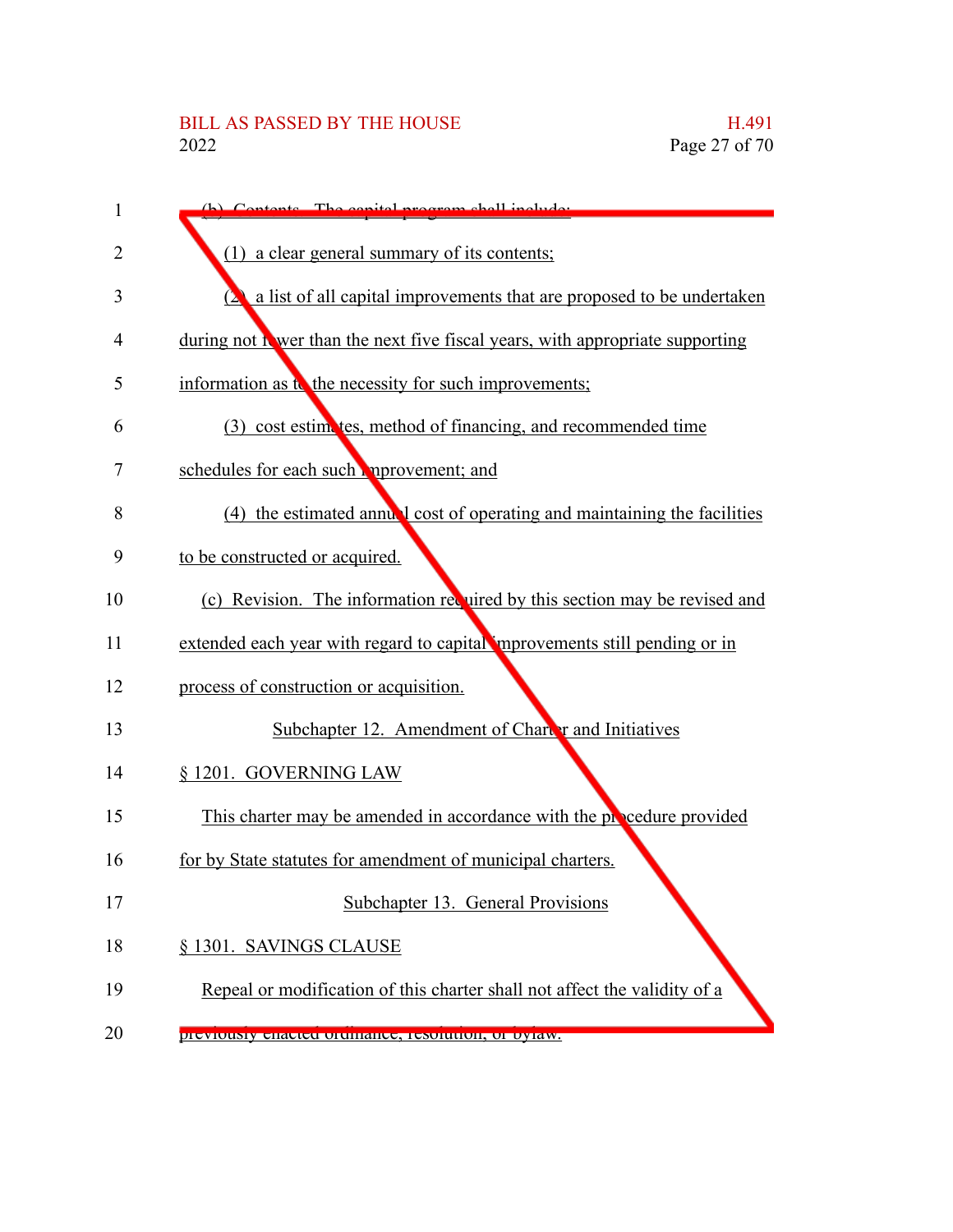| 1  | $\frac{1202}{120}$ CEVED A DILITY                                                |
|----|----------------------------------------------------------------------------------|
| 2  | The provisions of this charter are declared to be severable. If any              |
| 3  | provisions of this charter are for any reason invalid, such invalidity shall not |
| 4  | affect the remaining provisions, which can be given effect without the invalid   |
| 5  | provision.                                                                       |
| 6  | § 1303. SUPERSE DING LANGUAGE                                                    |
| 7  | The City of Essex Junction shall be formed notwithstanding the following         |
| 8  | language ("Notwithstanding the provisions of any other municipal charters,       |
| 9  | territory within the corporate la nits [of the Town of Essex] shall not be       |
| 10 | annexed to or become a part of any other municipal corporation except by         |
| 11 | annexation procedures as set forth in the statutes of the State of Vermont.")    |
| 12 | contained in chapter 117, section 101 of this title.                             |
| 13 | *** Transitional Provisions ***                                                  |
| 14 | Sec. 3. TRANSITIONAL PROVISION; ASSIGNMENT AND                                   |
| 15 | ASSUMPTION OF VILLAGE ASSETS AND LIABILITIES                                     |
| 16 | (a) All assets and obligations formerly owned or held by the Village not         |
| 17 | otherwise transferred shall hereby be assigned and assumed by the City of        |
| 18 | Essex Junction upon the effective date of this act. This shall include all real  |
| 19 | property, easements, rights, and interests in land, buildings, and other         |
| 20 | improvements; vehicles, equipment, and other personal property; rents, and       |
| 21 | лында, шдана мин нан нднь ана антальный ромах, шонеух, нднь от                   |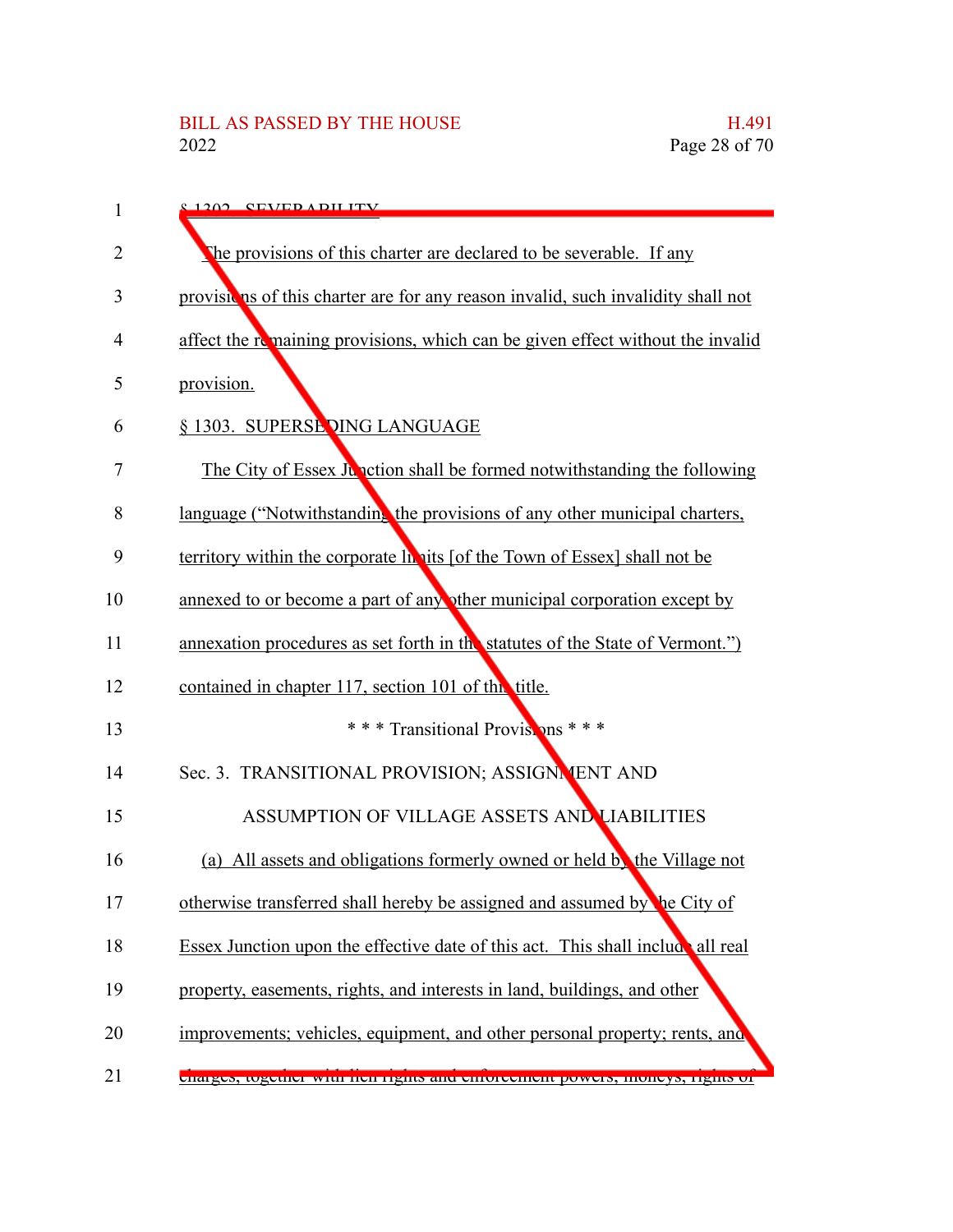| $\mathbf{1}$   | edministrative preceedings; incurance policies; decuments                            |
|----------------|--------------------------------------------------------------------------------------|
| 2              | and records; debts, claims, bonded indebtedness; without any further act, deed,      |
| 3              | or instrument being necessary.                                                       |
| $\overline{4}$ | (b) All ontracts, agreements, trusts, and other binding written documents            |
| 5              | obligating the Village shall remain in effect on the effective date of this act,     |
| 6              | and the City of Essex Junction shall assume all the responsibilities formerly        |
| $\overline{7}$ | belonging to the Village unless previously allocated or otherwise specified.         |
| 8              | Sec. 4. TRANSITION PENIOD                                                            |
| 9              | The charter will become effective and the City of Essex Junction shall<br>(a)        |
| 10             | be established on the effective date of this act. The transition period shall        |
| 11             | begin on July 1, 2022, following approval of the charter by the Legislature,         |
| 12             | and end on or before July 1, 2023. During the transition period, the City of         |
| 13             | Essex Junction shall continue to receive and pay for consolidated services with      |
| 14             | the Town of Essex for administration, assessing, cle k/treasurer, finance,           |
| 15             | information technology, police, public works, and storn water. The City              |
| 16             | Council shall set a tax rate and collect taxes to meet the obligations for the       |
| 17             | City's share of the Town of Essex municipal operations and all of the City of        |
| 18             | Essex Junction municipal operations throughout the transition period, per the        |
| 19             | budgets approved by the voters of the Town of Essex and the Village of Essex         |
| 20             | Junction (now the City of Essex Junction) the previous March and April.<br><b>Ne</b> |
| 21             | taxes concetted by the City for the TOWN of Essex share be paid to the TOWN of       |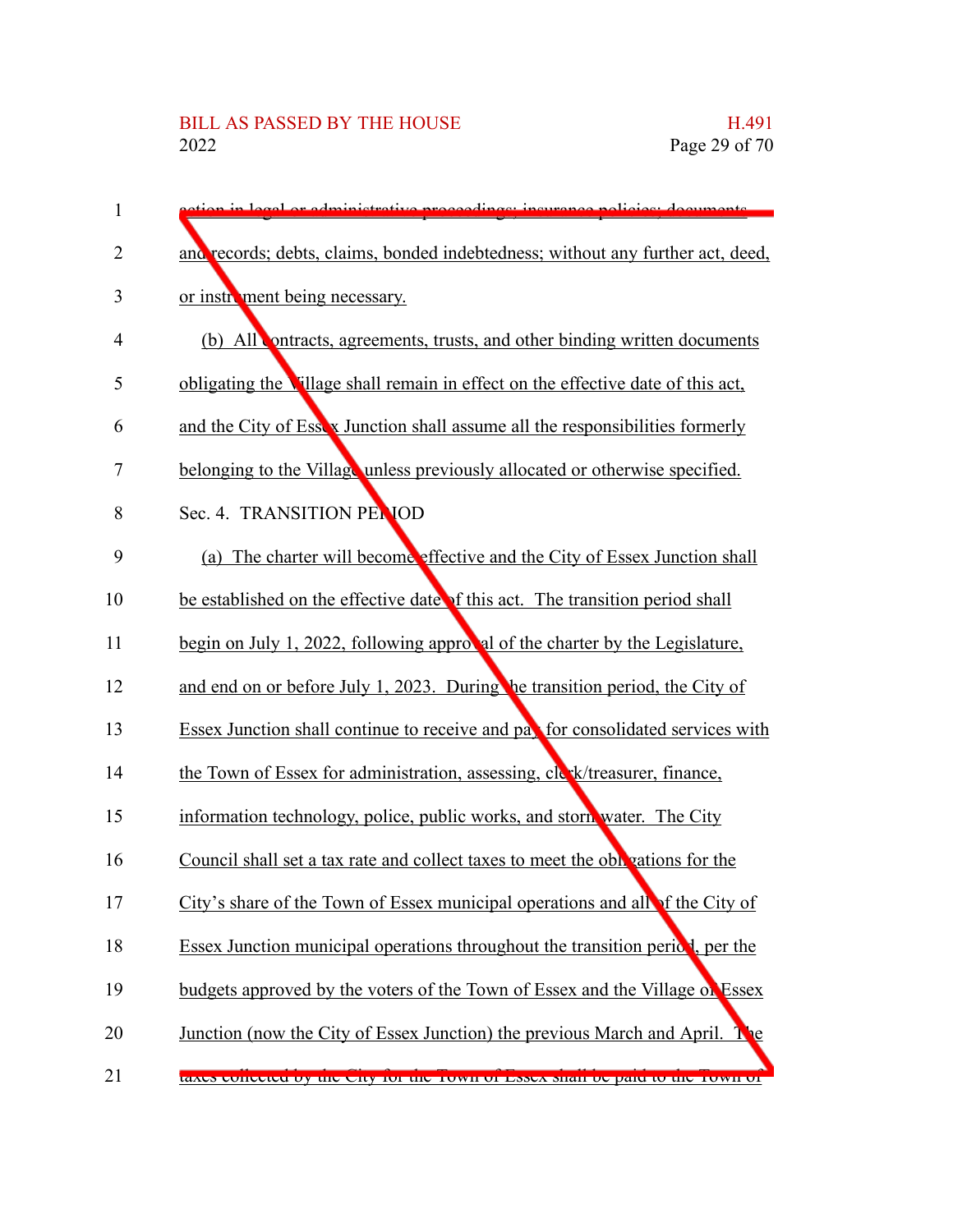| $\mathbf{1}$   | two equal installments on or before October 15 and April 15 At the               |
|----------------|----------------------------------------------------------------------------------|
| $\overline{2}$ | end of the transition period, the City of Essex Junction shall be fully          |
| 3              | organize <sup>1</sup> .                                                          |
| $\overline{4}$ | (b) Nothing in this section shall affect or limit other provisions in this       |
| 5              | subchapter or in the subchapters, which serve a transitional purpose and         |
| 6              | which by their own provisions continue beyond the transitional period. In        |
| 7              | such cases, transitional provisions intended to extend beyond the transitional   |
| 8              | period shall be governed by specific sunset terms.                               |
| 9              | Sec. 5. TRANSITIONAL PROVINION; ORGANIZATIONAL MEETING                           |
| 10             | The first annual City Meeting shall cover on the date set forth by the voters    |
| 11             | at the most recent Village annual meeting, in lowing approval of the charter.    |
| 12             | This shall be a meeting of the City of Essex Junction and shall be noticed and   |
| 13             | warned to all residents of the City of Essex Junction. This meeting shall be for |
| 14             | the purpose of presenting and discussing the budget only. Other City business    |
| 15             | may also be presented and discussed but not voted on. After resentation and      |
| 16             | discussion of the budget and any other business, the meeting shall adjourn.      |
| 17             | Voting on the budget and the election of councilors shall be by Australian       |
| 18             | ballot and shall occur on the date set forth by the voters at the most recent    |
| 19             | <u> үниде ашки шесшд.</u>                                                        |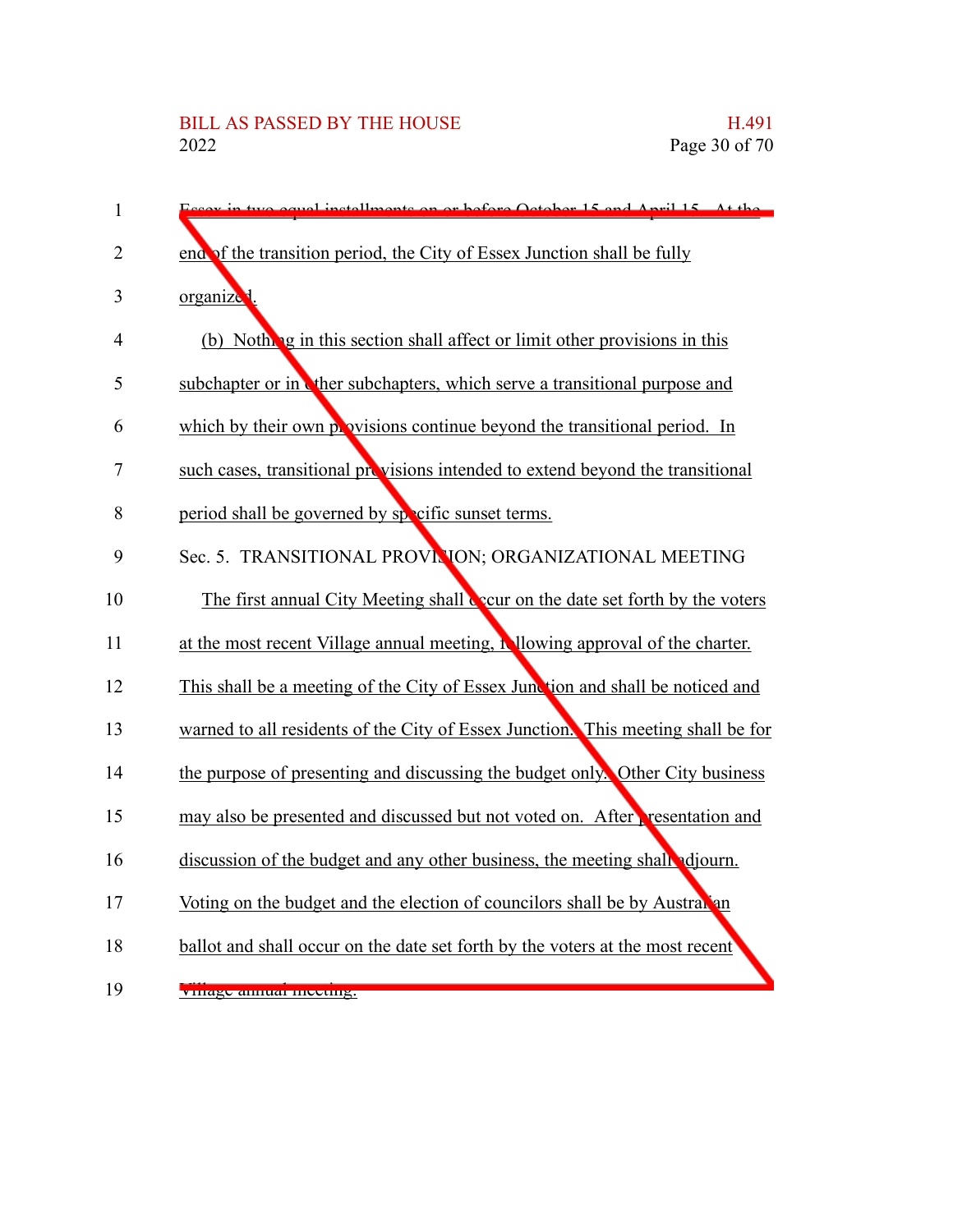| 1      | <b>6 TD ANSITIONAL DROVISION. VILLAGE CENTER AND</b>                                      |
|--------|-------------------------------------------------------------------------------------------|
| 2      | NEIGHBORHOOD DEVELOPMENT AREA DESIGNATIONS                                                |
| 3      | The Village Center District and Neighborhood Development Area, as                         |
| 4      | designated <b>N</b> the Essex Junction Land Development Code, shall continue in           |
| 5      | the new City for the purpose of continuing the downtown revitalization efforts            |
| 6      | as outlined in the Vn <sup>1</sup> age's Comprehensive Plan, and shall retain any and all |
| $\tau$ | State designations for the purposes of redevelopment in force at the time of              |
| 8      | adoption of the charter or unall such designations are withdrawn or amended as            |
| 9      | per routine statutory process.                                                            |
| 10     | Sec. 7. TRANSITIONAL PROVISION; GOVERNING BODY                                            |
| 11     | (a) When the charter becomes effective and the City of Essex Junction is                  |
| 12     | established on July 1, 2022, following approve of the charter by the                      |
| 13     | Legislature, all members of the Village Board of Lustees shall become                     |
| 14     | members of the City Council and shall continue to set e in their capacities and           |
| 15     | shall serve out their elected terms. The president, vice precident, and clerk of          |
| 16     | the Council shall continue to serve in their capacities until the poard                   |
| 17     | reorganizes pursuant to chapter 4, subsection 204(a) of this charter.                     |
| 18     | (b) The Councilors shall warn and hold meetings as appropriate. T                         |
| 19     | Councilors shall address all details and issues relating to the transition from the       |
| 20     | VIHAGE OF ESSEX JUNCTION TO THE CITY OF ESSEX JUNCTION.                                   |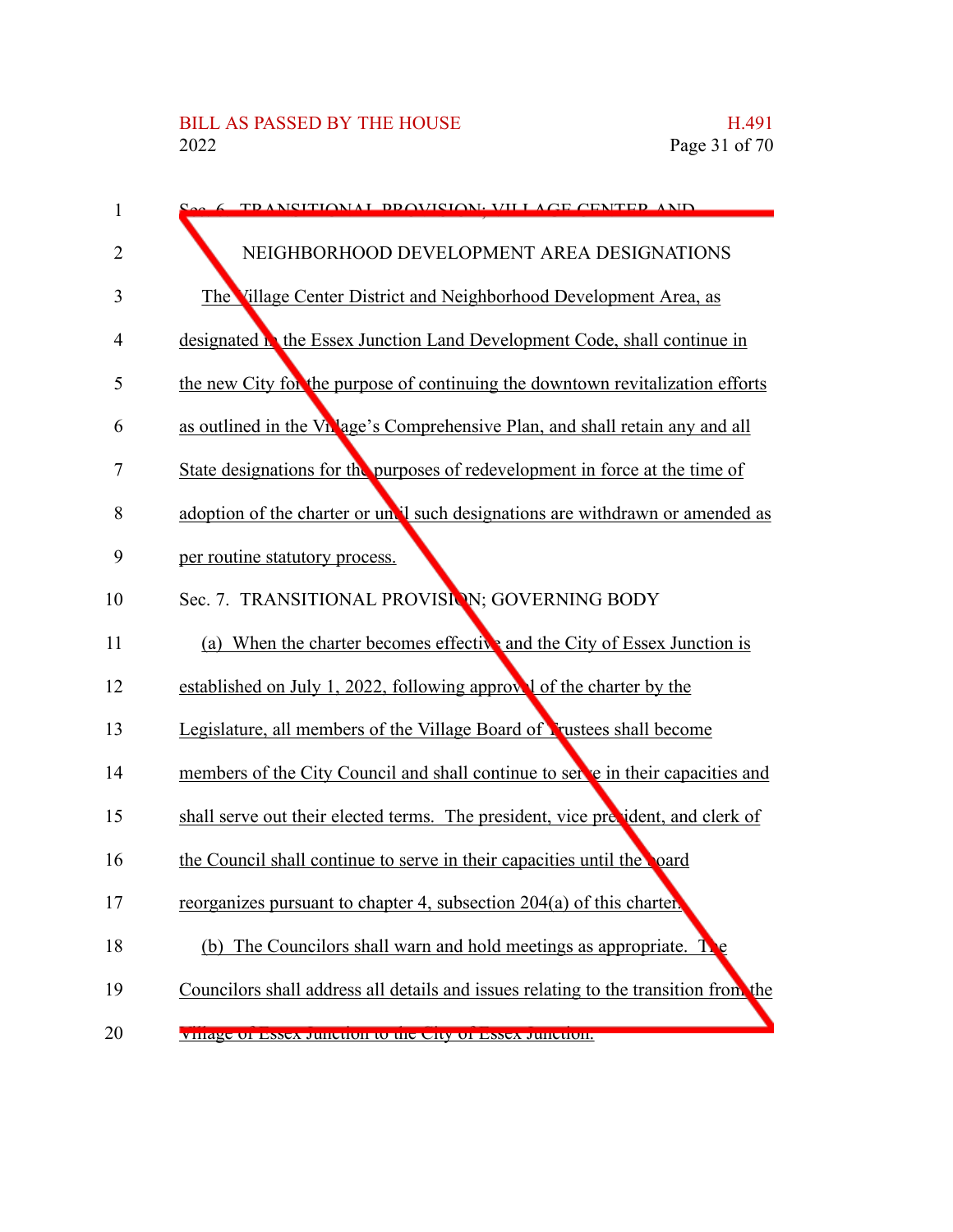| $\mathbf{1}$   | The Council shall review consider<br>and adont all                                |
|----------------|-----------------------------------------------------------------------------------|
| $\overline{2}$ | ord, ances, and plans from the former Village of Essex Junction as its own.       |
| 3              | (d) The City Council, with the assistance of the City Manager and staff,          |
| $\overline{4}$ | shall propose and warn in the manner pursuant to the charter, the first annual    |
| 5              | budget of the new City of Essex Junction for consideration by the voters at the   |
| 6              | first annual meeting.                                                             |
| 7              | Sec. 8. TRANSITIONAL PROVISION; BUDGET AND                                        |
| 8              | <b>ADMINISTRATION</b>                                                             |
| 9              | Following the approval of the eventer by the Legislature, the City Manager        |
| 10             | will propose a budget for the City for the next fiscal year that addresses proper |
| 11             | service levels, contractual obligations, capital projects, and debt, and that     |
| 12             | reflects any changes related to the incorporation of the City of Essex Junction.  |
| 13             | Sec. 9. TRANSITIONAL PROVISION; SEPARATION OF CITY AND                            |
| 14             | <b>TOWN DEPARTMENTS</b>                                                           |
| 15             | The City Council shall employ a City Manager. The City Manager shall              |
| 16             | plan and hire for the separation of all consolidated departments with the Town    |
| 17             | of Essex by the end of the transition period, unless contracts are signed stating |
| 18             | otherwise, in which case the contracts shall dictate the terms for the sharing of |
| 19             | SUIVICUS DUUWUUII UIU UILY OF ESSUA JUHUHOH AHU TOWH OF ESSUA.                    |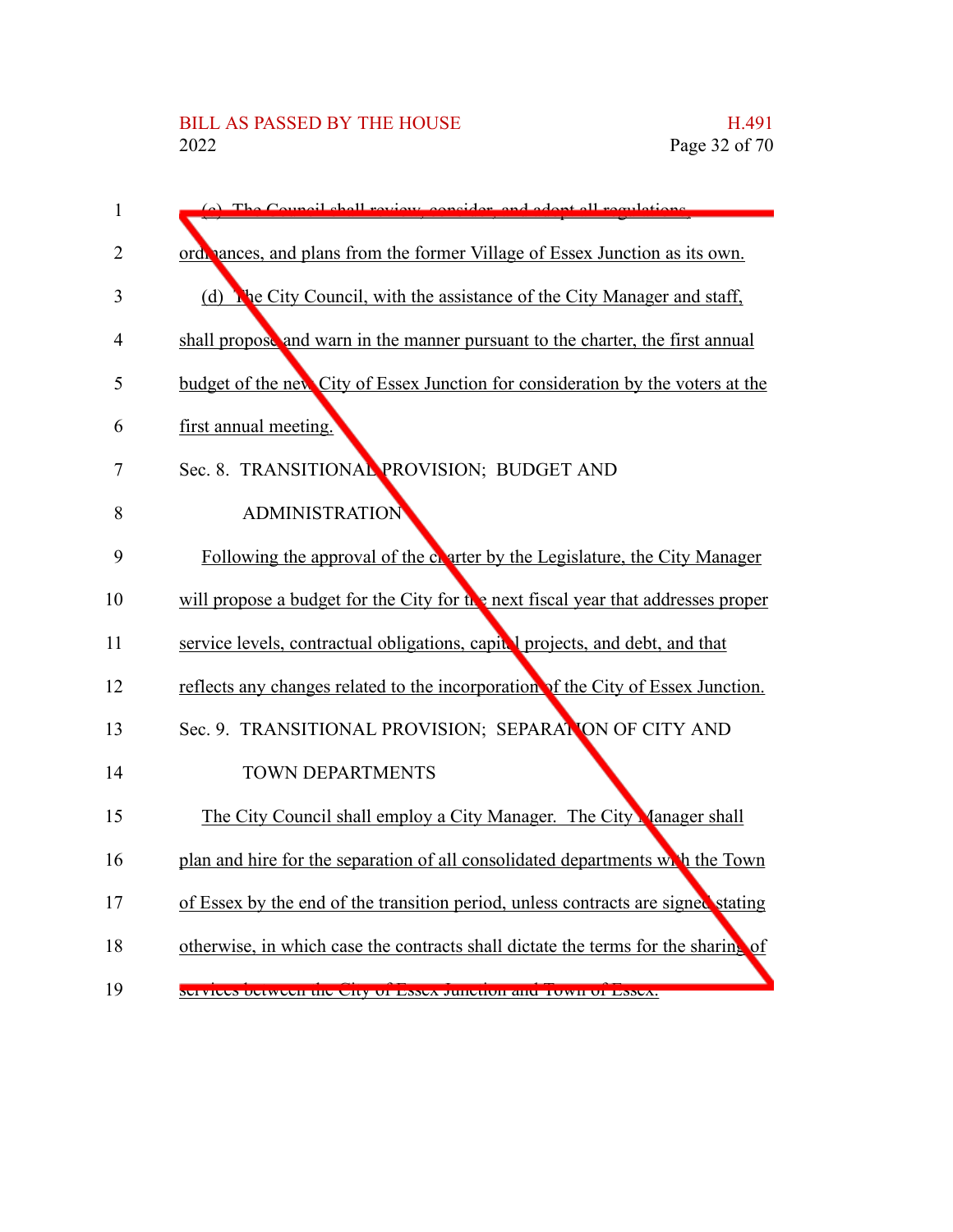| 1  | 10 TRANSITIONAL PROVISION. PLANNING AND                                           |
|----|-----------------------------------------------------------------------------------|
| 2  | <b>DEVELOPMENT</b>                                                                |
| 3  | On the effective date of this charter, the former Village plan, the former<br>(a) |
| 4  | Village's zoning bylaws and Land Development Code, and any Village                |
| 5  | Ordinances shall remain in effect until amended or revised by the new City        |
| 6  | Council.                                                                          |
| 7  | (b) From the effective date of this charter, the Village of Essex Junction        |
| 8  | Planning Commission and the Village of Essex Junction Zoning Board of             |
| 9  | Adjustment shall become the Panning Commission and the Development                |
| 10 | Review Board of the City of Essex Junction, respectively.                         |
| 11 | Sec. 11. TRANSITIONAL PROVISION; APPOINTED COMMISSION                             |
| 12 | AND COMMITTEE MEMBERS                                                             |
| 13 | All current Trustee appointed commission at d committee members shall             |
| 14 | serve out the remainders of their terms, and new positions shall be filled upon   |
| 15 | the existing schedules and as they become available.                              |
| 16 | Sec. 12. TRANSITIONAL PROVISION; UNIFICATION AND ADOPTION                         |
| 17 | OF ORDINANCES, BYLAWS, AND RULES                                                  |
| 18 | On the effective date of this charter, all ordinances and bylaws of the           |
| 19 | Village of Essex Junction shall become ordinances and bylaws of the new City      |
| 20 | of Essex Junction. The City Council shall be fully authorized to amend or         |
| 21 | repear any oruntance according to the provisions or subchapter 5 or the charter.  |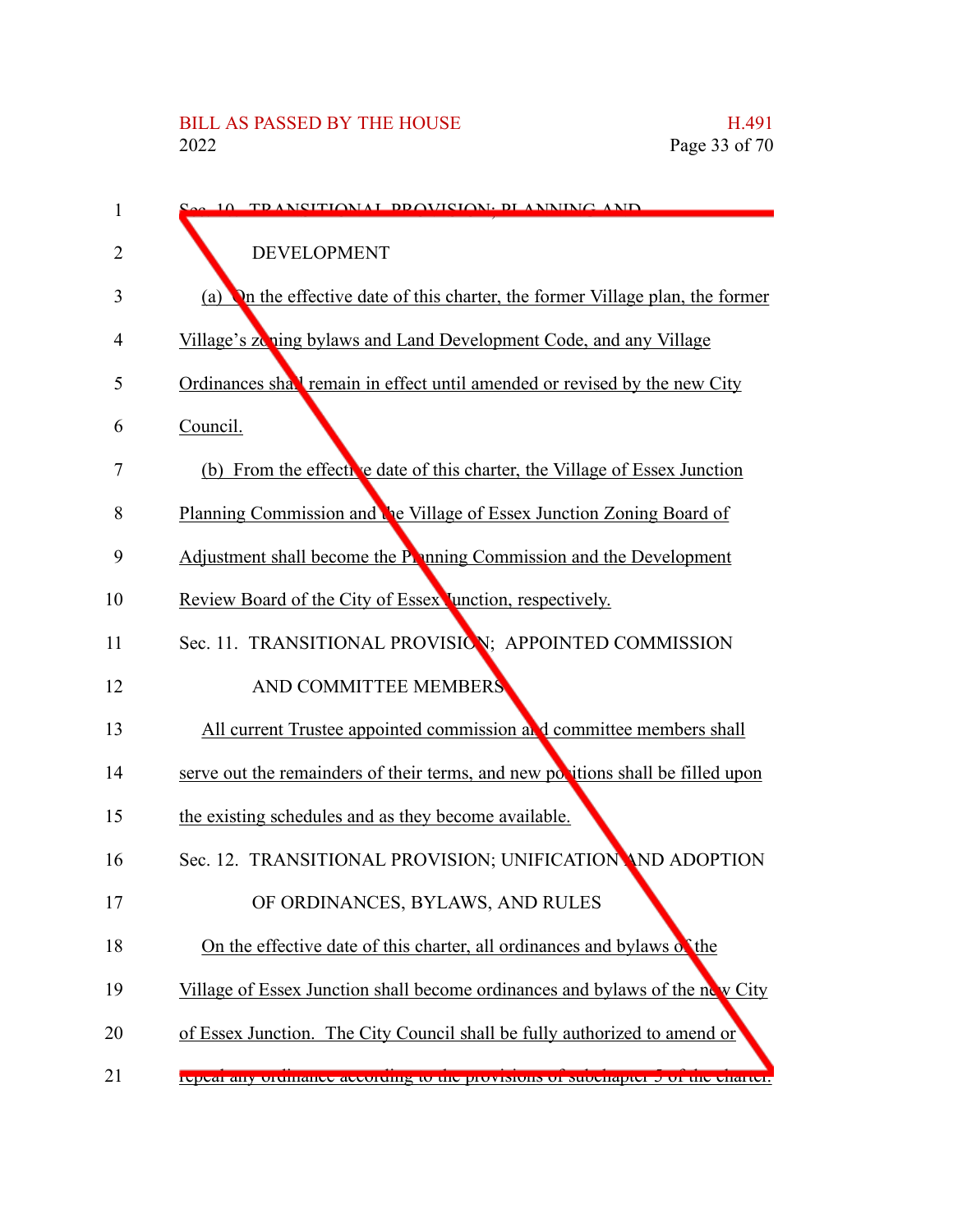| 1  | rented by any such ordinance or by low to an officer or                               |
|----|---------------------------------------------------------------------------------------|
| 2  | officers of the Village of Essex Junction, such power is conferred upon the           |
| 3  | appropriate officer or officers of the new City of Essex Junction.                    |
| 4  | Sec. 13. TRANSITIONAL PROVISION; PERSONNEL                                            |
| 5  | (a) On the elective date of this charter, all employees of the Village of             |
| 6  | Essex Junction shall become employees of The City of Essex Junction and any           |
| 7  | and all employment contracts of the Village shall be assumed by the City              |
| 8  | unless otherwise terminated, reexecuted, or renegotiated. Any and all                 |
| 9  | personnel policies and regulation, adopted by the Village shall become policies       |
| 10 | and regulations of the City of Essex <b>M</b> notion until further repealed, amended, |
| 11 | or restated.                                                                          |
| 12 | (b) The dates of hire with the Village of E sex Junction will be used as the          |
| 13 | dates of hire for purposes related to benefits with the new City of Essex             |
| 14 | Junction and all accrued benefits shall carry over.                                   |
| 15 | Sec. 14. TRANSITIONAL PROVISION; FINANCES                                             |
| 16 | (a) Upon the effective date of this charter, the City of Essex Junction shall         |
| 17 | adopt any and all portions of the Town of Essex Grand List for properties             |
| 18 | located within the borders of the City. Any and all property tax payments due         |
| 19 | and delinquencies incurred for the Village of Essex Junction prior to the             |
| 20 | enecuve tate of this charter shall be payable to the TOWIFOI ESSEA. Upon the          |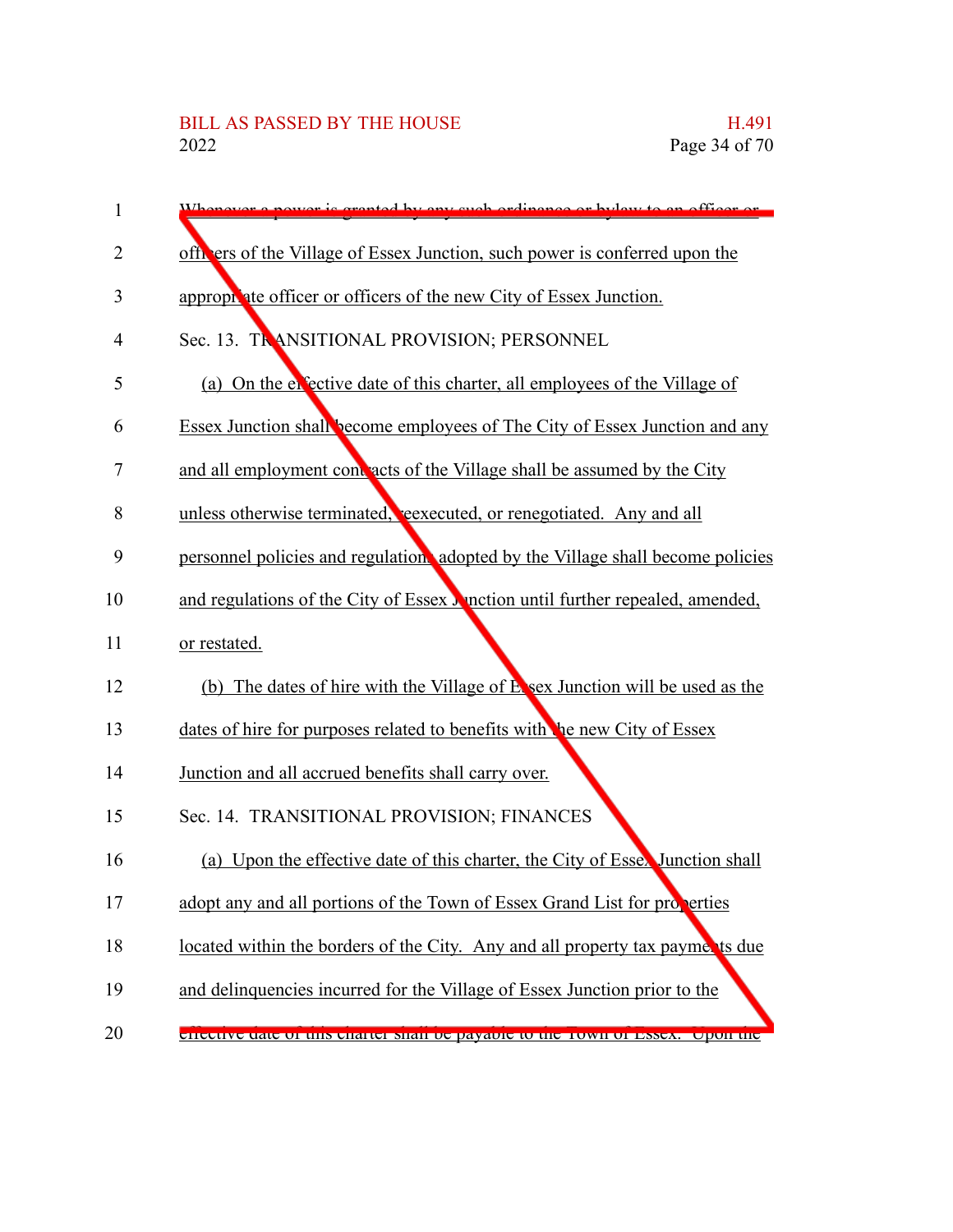| $\mathbf{1}$ | date of this charter, any City taxes due and delinguancies incurred                |
|--------------|------------------------------------------------------------------------------------|
| 2            | shall be payable to the City.                                                      |
|              |                                                                                    |
| 3            | (b) All existing contractual agreements, including but not limited to tax          |
| 4            | stabilization as reements and any agreements related to the conveyance of real     |
| 5            | property, within the Village of Essex Junction shall hereby be assigned to the     |
| 6            | City of Essex Junction.                                                            |
| 7            | Sec. 15. TRANSITIONAL PROVISION; FUTURE GOVERNANCE                                 |
| 8            | <b>COMMISSION</b>                                                                  |
| 9            | Within three years after the approval of this charter by the Legislature, the      |
| 10           | Council shall appoint a special commission to study governance considerations      |
| 11           | such as, but not limited to, form of government, election of officials at-large or |
| 12           | through wards or districts, governing body composition term of office, term        |
| 13           | limits, and councilor compensation.                                                |
| 14           | Sec. 16. REPEAL                                                                    |
| 15           | 24 App. V.S.A. chapter 221 (Village of Essex Junction charter) is repealed.        |
| 16           | Sec. 17. EFFECTIVE DATE                                                            |
| 17           | THIS are shall take effect on July 1, $2022$ .                                     |
|              | *** Creation of City; Approval of Charter ***                                      |

## *Sec. 1. CHARTER AMENDMENT APPROVAL; CREATION OF CITY*

*As set forth in this act, the General Assembly creates the City of Essex Junction and approves the adoption of the charter of the City of Essex*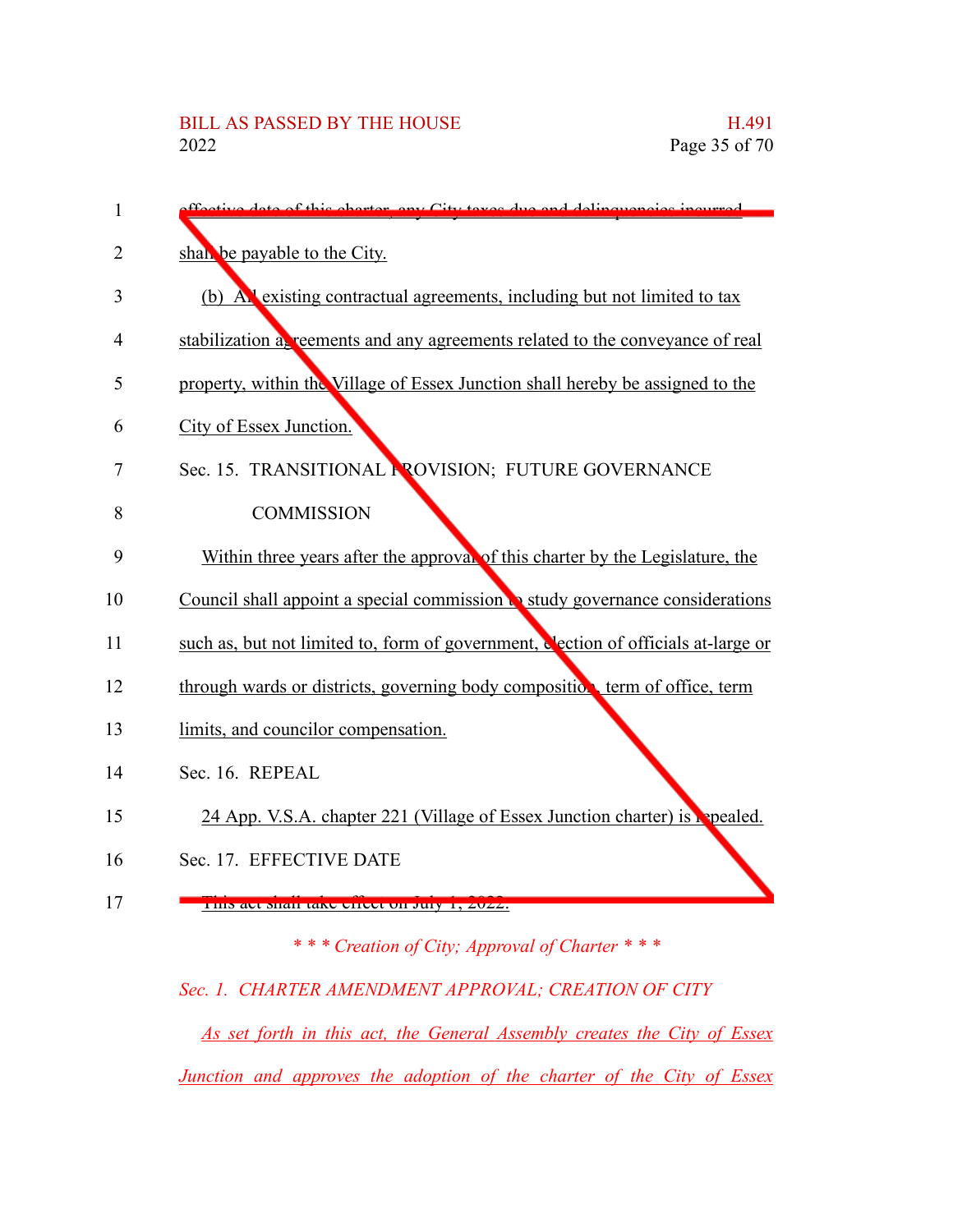*Junction. The voters of the Village of Essex Junction approved the creation of the City and the adoption of the City charter on November 2, 2021.*

*\* \* \* Charter of the City of Essex Junction \* \* \**

*Sec. 2. 24 App. V.S.A. chapter 4 is added to read:*

*CHAPTER 4. CITY OF ESSEX JUNCTION*

*Subchapter 1. Incorporation and Powers of the City*

*§ 101. CORPORATE EXISTENCE RETAINED*

*Notwithstanding the provisions of any other municipal charter, the inhabitants of the Village of Essex Junction, within its corporate limits, shall be a municipal corporation by the name of the City of Essex Junction.*

*§ 102. GENERAL POWERS; LAW*

*Except as modified by the provisions of this charter, or by any lawful regulation or ordinance of the City of Essex Junction, all provisions of the statutes of this State applicable to municipal corporations shall apply to the City of Essex Junction.*

*§ 103. SPECIFIC POWERS*

*(a) The City of Essex Junction shall have all the powers granted to cities and municipal corporations by the Constitution and laws of this State together with all the implied powers necessary to carry into execution all the powers granted, and it may enact ordinances not inconsistent with the Constitution and laws of the State of Vermont or with this charter.*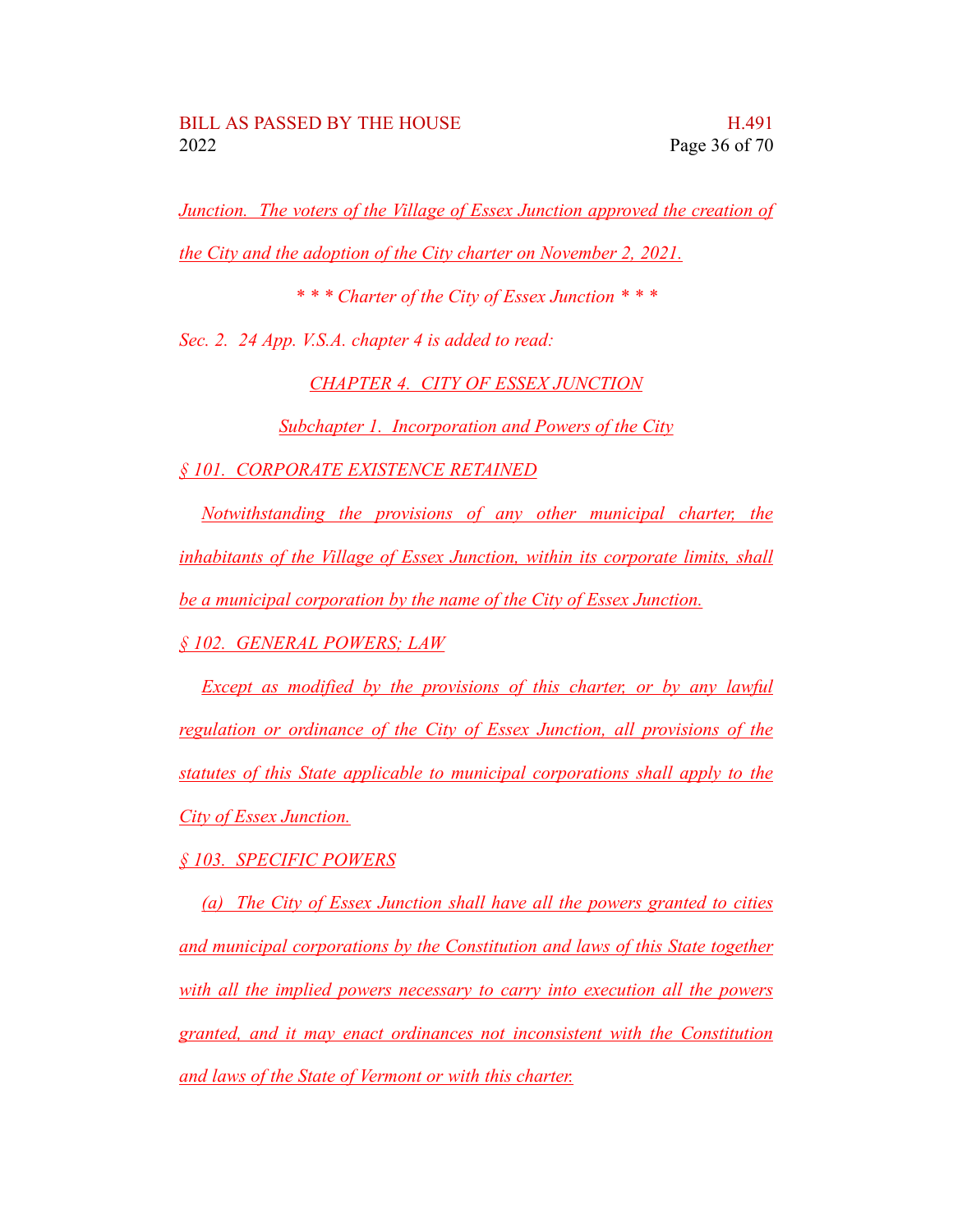*(b) The City of Essex Junction may acquire real and personal property within or without its corporate limits for any municipal purpose, including storm water collection and disposal; waste water collection and disposal; solid waste collection and disposal; provision of public water supply; provision of public parks and recreation facilities; provision of municipal facilities for office, fire protection, and police protection; provision of public libraries; provision of public parking areas; provision of sidewalks, bicycle paths, and green strips; provision of public roadways; provision of public view zones and open spaces; and such other purposes as are addressed under the general laws of the State of Vermont.*

*(c) The City of Essex Junction may acquire such property in fee simple or any lesser interest or estate, by purchase, gift, devise, lease, or condemnation and may sell, lease, mortgage, hold, manage, and control such property as its interest may require.*

*(d) The City of Essex Junction may exercise any of its powers or perform any of its functions and may participate in the financing thereof, jointly or in cooperation, by contract or otherwise, with other Vermont municipalities, the State of Vermont, any one or more subdivisions or agencies of the State or the United States.*

*(e) The City of Essex Junction may establish and maintain an electric power system and regulate power line installations; provided, however, that the*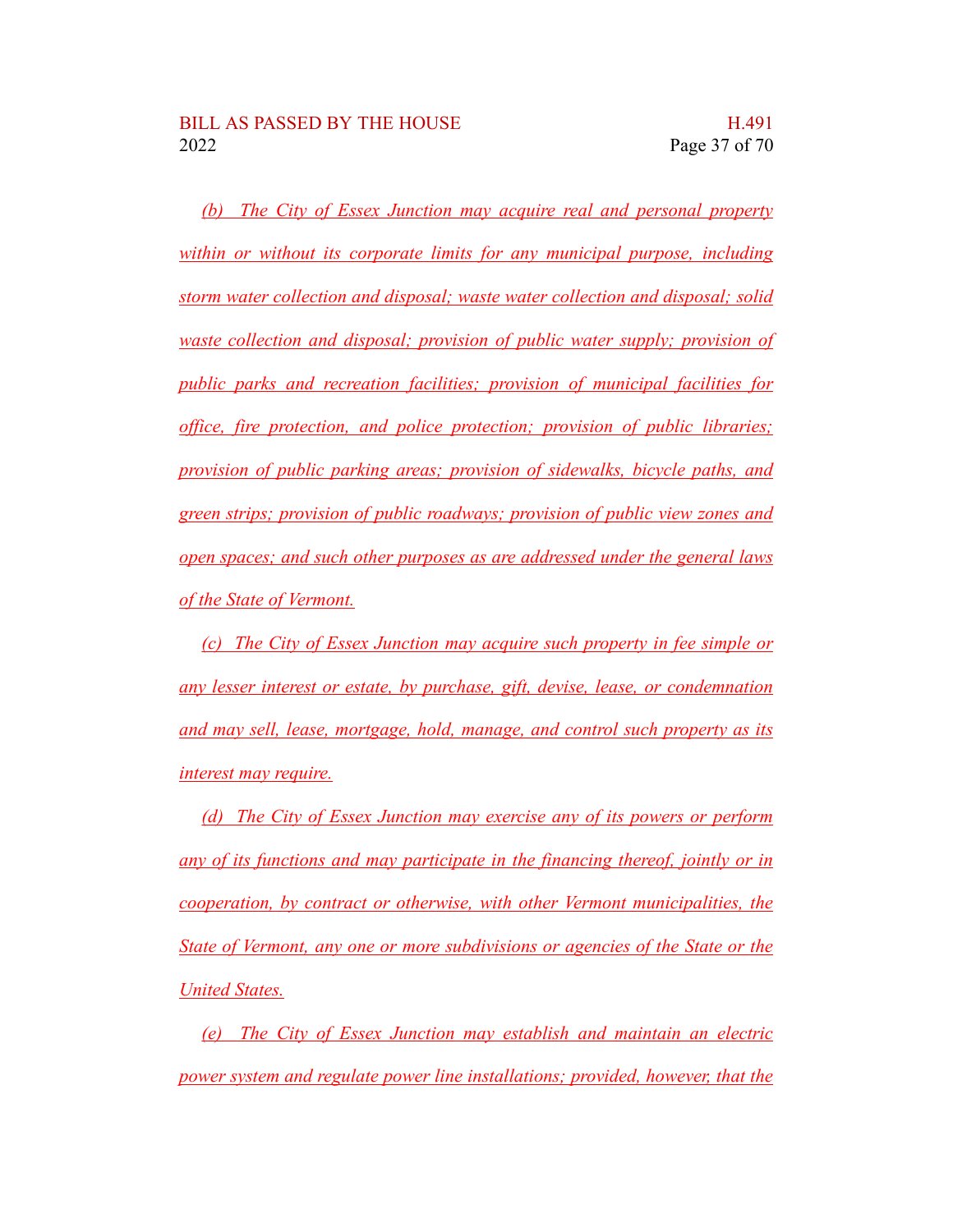*City shall have no authority under this charter that conflicts with that authority granted to the Public Utilities Commission or any other state regulatory agency. The City of Essex Junction may also establish a telecommunications system and an enterprise to deliver internet or broadband services.*

*(f) In this charter, mention of a particular power shall not be construed to be exclusive or to restrict the scope of the powers that the City of Essex Junction would otherwise have if the particular power were not mentioned. § 104. RESERVATION OF POWERS*

*Nothing in this charter shall be so construed as in any way to limit the powers and functions conferred upon the City of Essex Junction and the City Council by general or special enactments in force or effect or hereafter enacted; and the powers and functions conferred by this charter shall be cumulative and in addition to the provisions of such general or special enactments.*

*§ 105. FORM OF GOVERNMENT*

*The municipal government provided by this charter shall be known as council-manager form of government. Pursuant to its provisions and subject only to the limitations imposed by the State Constitution and by this charter, all powers of the City of Essex Junction shall be vested in an elective City Council, which shall enact ordinances, codes, and regulations, adopt budgets,*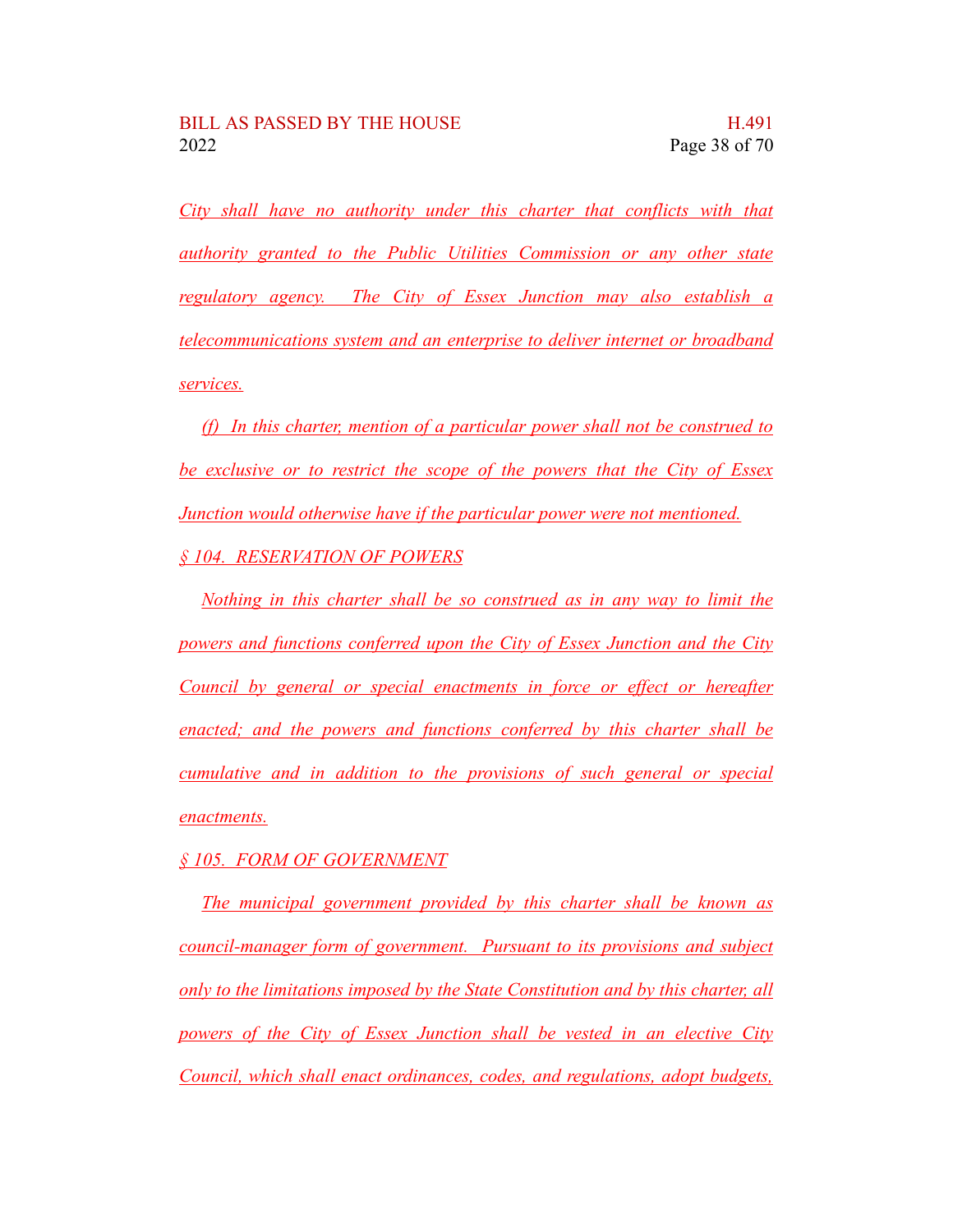*determine policies, and appoint the City Manager, who shall enforce the laws and ordinances and administer the government of the City. All powers of the City shall be exercised in the manner prescribed by this charter or prescribed by ordinance.*

*Subchapter 2. Governance Structure*

*§ 201. POWERS AND DUTIES OF GOVERNING BODY*

*(a) The members of the City of Essex Junction City Council shall constitute the legislative body of the City of Essex Junction for all purposes required by statute and, except as otherwise provided in this charter, shall have all the powers and authority given to and perform all duties required of City legislative bodies or Councils under the laws of the State of Vermont.*

*(b) Within the limitations of the foregoing, the City of Essex Junction Council shall have the power to:*

*(1) Appoint and remove a City Manager and supervise, create, change, and abolish offices, commissions, or departments other than the offices, commissions, or departments established by this charter.*

*(2) Appoint the members of all boards, commissions, committees, or similar bodies unless specifically provided otherwise by this charter.*

*(3) Provide for an independent audit by a certified public accountant.*

*(4) Inquire into the conduct of any officer, commission, or department and investigate any and all municipal affairs.*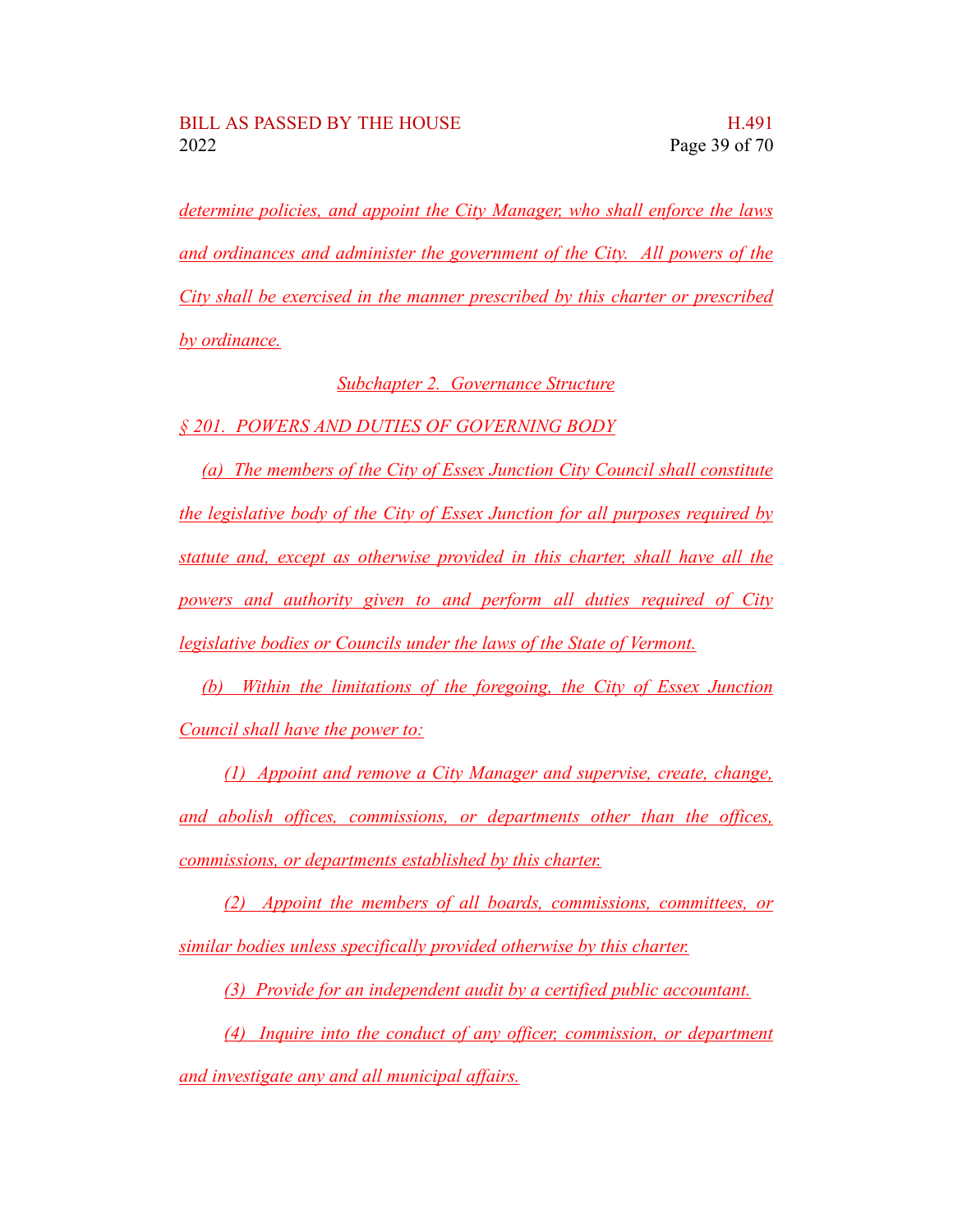*(5) Exercise every other power that is not specifically set forth herein but that is granted to Councils or legislative bodies by the statutes of the State of Vermont.*

*§ 202. GOVERNING BODY; COMPOSITION AND TERMS OF OFFICE*

*(a) There shall be a City Council consisting of five members.*

*(b) All members shall reside within the boundaries of the City of Essex Junction to be elected by the qualified voters.*

*(c) The term of office of a City Councilor shall be three years, and terms shall be staggered.*

*§ 203. VACANCY IN OFFICE*

*In case of a vacancy of a Council seat, the vacancy shall be filled by the City Council until the next annual election pursuant to subsection 204(c) of this charter.*

*§ 204. ELECTION OF GOVERNING BODY OFFICERS*

*(a) The terms of the officers shall commence on the first day of the month following the month of election. At the first meeting of the month following the annual City meeting, the Council shall organize and elect a President, Vice President, and Clerk by a majority vote of the entire Council and shall file a certificate of the election for record in the office of the City Clerk.*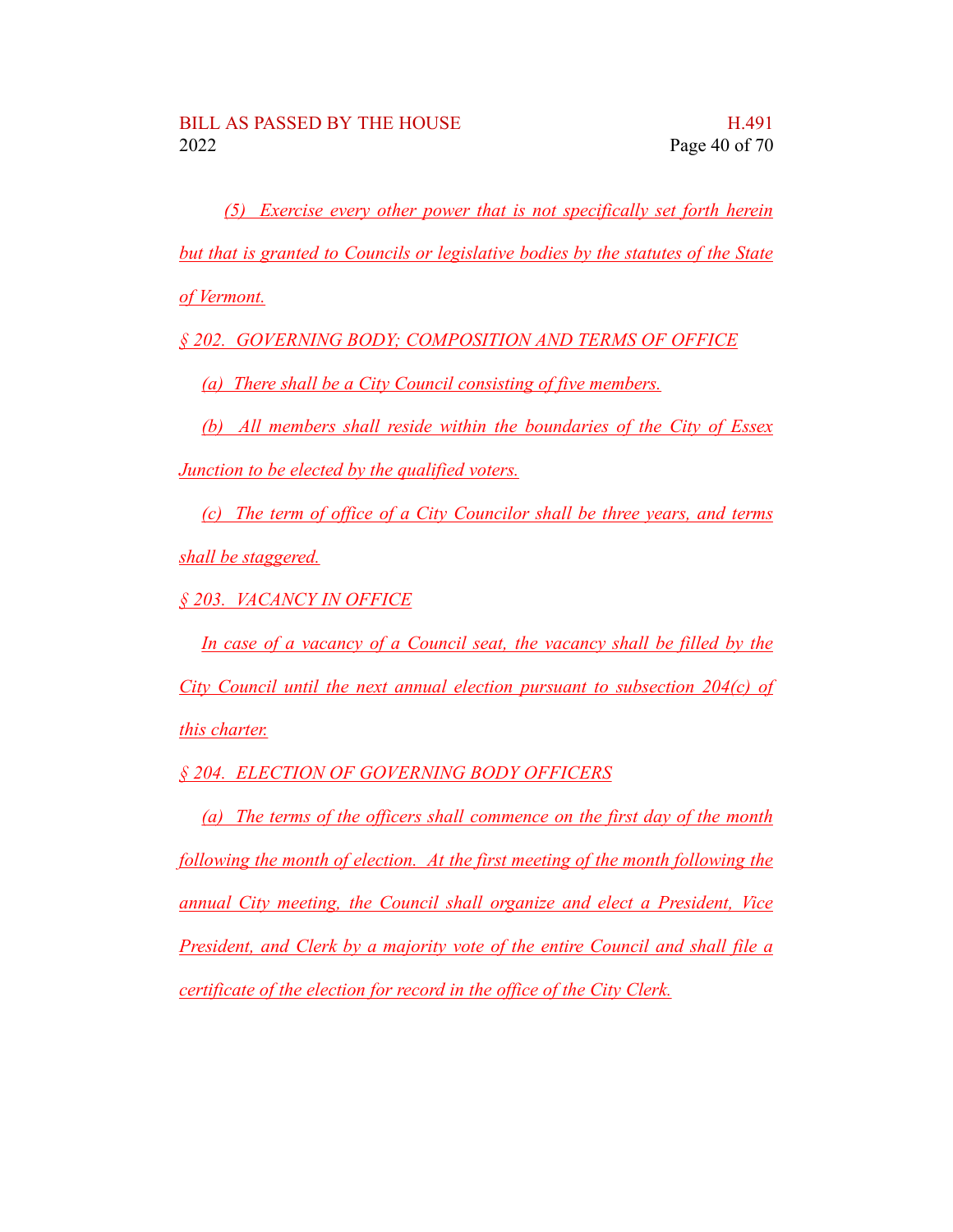*(b) The President of the Council, or in the President's absence the Vice President, shall preside at all meetings of the Council and shall be recognized as the head of the City government for all ceremonial purposes.*

*(c) In the event of death, resignation, or incapacity of any Council member, the remaining members of the Council may appoint a person to fill that position until the next annual election. Incapacity shall be determined by a vote of the Council. Incapacity shall include the failure by any member of the board to attend at least 50 percent of the meetings of the board in any calendar year. At the next annual election, the vacancy shall be filled and the person so elected shall serve for the remainder of the term of office. In the event the Council is unable to agree upon an interim replacement until the next annual City election, a special election shall be held forthwith to fill the position.*

*(d) In the event that a Councilor is no longer a resident of the City prior to the expiration of the Councilor's term, the Councilor's office shall be deemed vacant. The Council may appoint a person to fill the vacant office until a successor can be elected at the next annual election.*

*§ 205. COMPENSATION*

*(a) Compensation paid to the Council members shall be set by the voters at the annual meeting, with a minimum of \$1,500.00 a year each. Council members' compensation must be set forth as a separate item in the annual*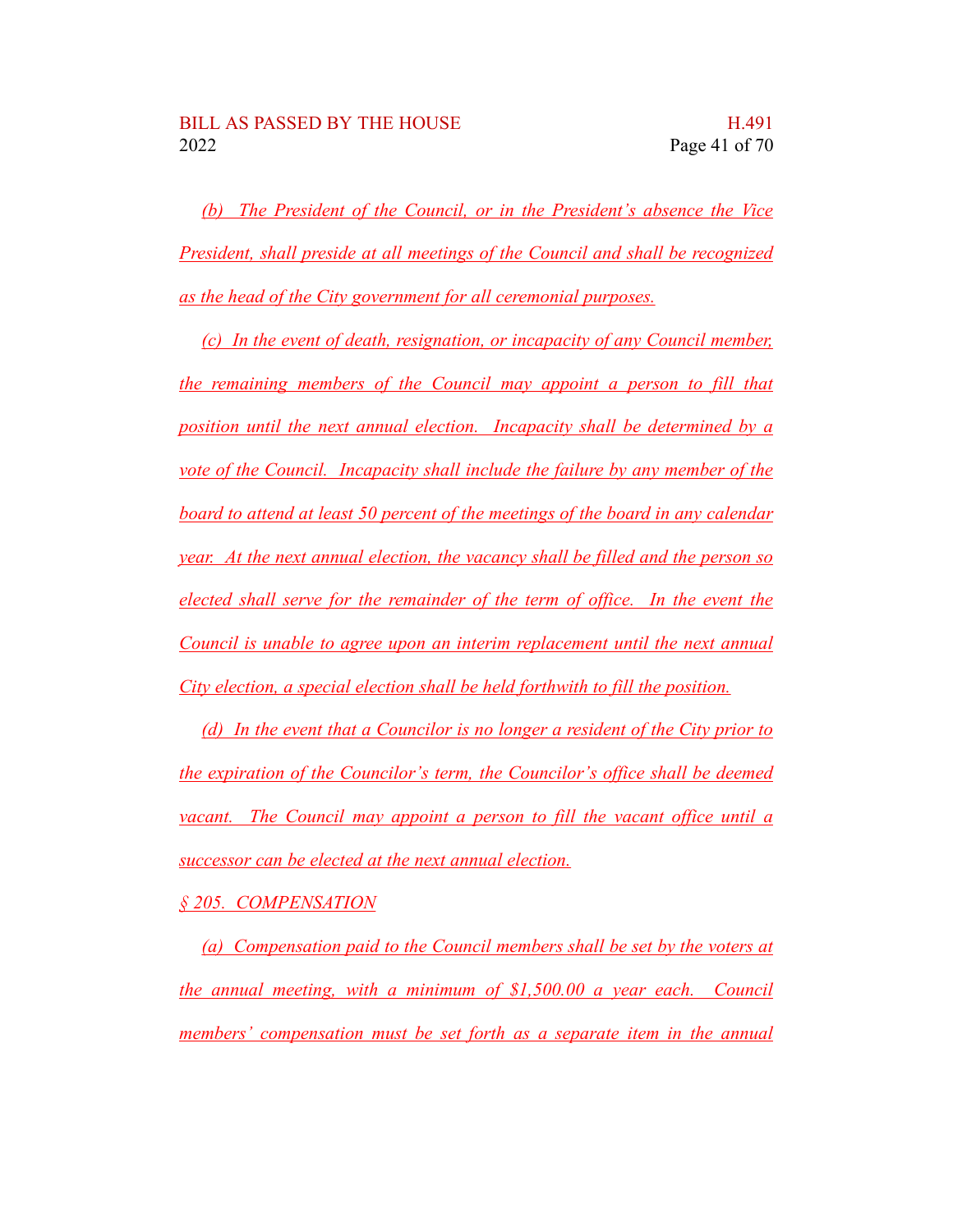*budget presented to the meeting. Council members may choose to forgo the compensation or a portion of the compensation.*

*(b) The City Council shall fix the compensation of all appointees and the City Manager. The Council shall review, approve, and ratify any collective bargaining agreements, which may be negotiated or fixed by the Manager or their designee.*

*§ 206. CONFLICT OF INTEREST; PROHIBITIONS*

*(a) Holding other office. No Council member shall hold any City employment during the term for which they were elected to the Council. A Council member may be appointed to represent the City on other boards except as pursuant to 17 V.S.A. § 2647. No former Council member shall hold any compensated appointive municipal office or employment, except for poll worker, until one year after the expiration of the term for which they were elected to the legislative body.*

*(b) Appointments and removals. Neither the legislative body nor any of its members shall in any manner dictate the appointment or removal of any municipal administrative officers or employees whom the manager or any of the manager's subordinates are empowered to appoint. The legislative body may discuss with the Manager the appointment, performance, and removal of such officers and employees in executive session.*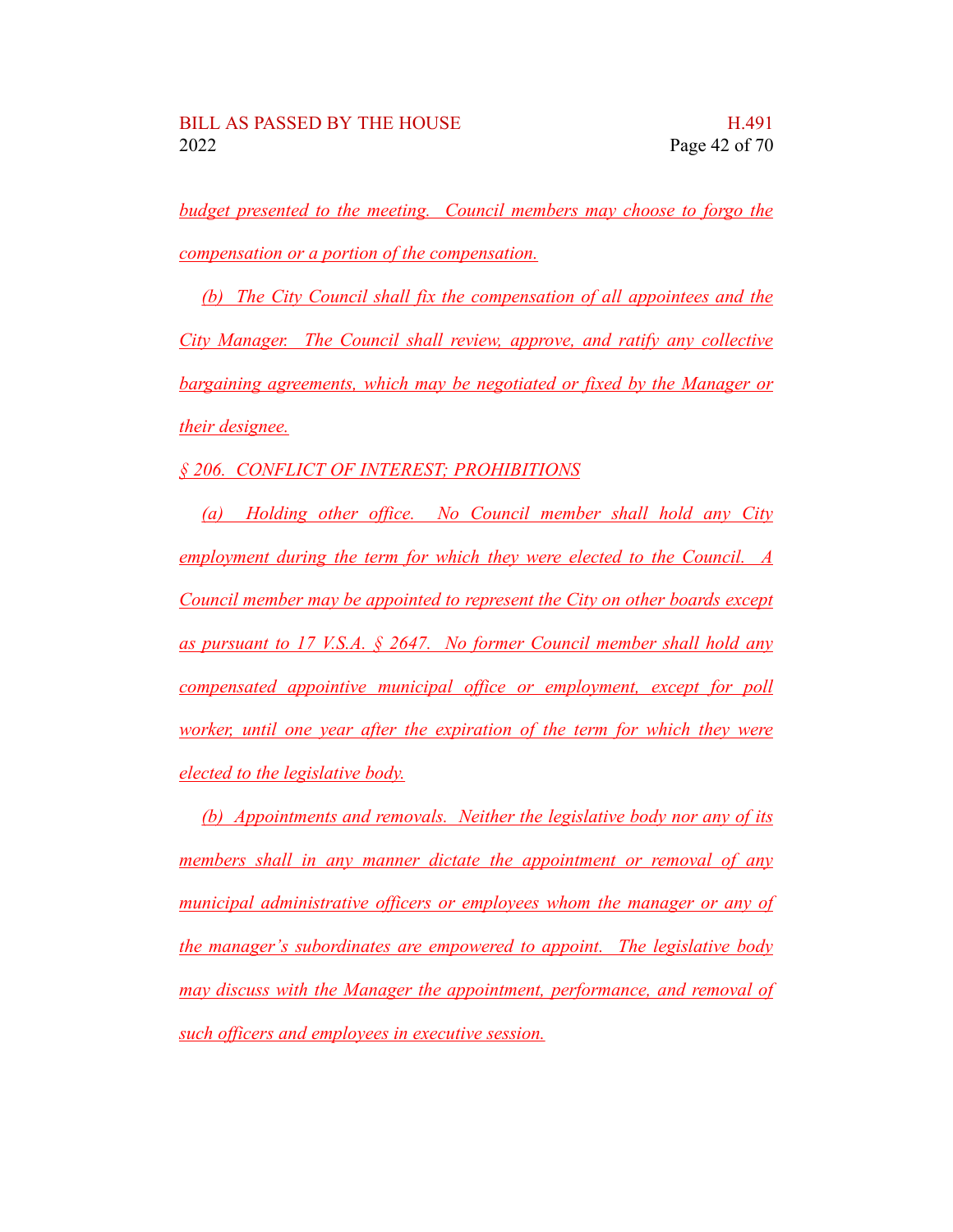*(c) Interference with administration. Except for the purpose of inquiries and investigations under subdivision 201(b)(4) of this charter, the legislative body or its members shall deal with the municipal officers and employees who are subject to the direction and supervision of the Manager solely through the Manager, and neither the legislative body nor its members shall give orders to any such officer or employee, either publicly or privately.*

*§ 207. GOVERNING BODY; MEETINGS*

*As soon as possible after the election of the President and Vice President, the Council shall fix the time and place of its regular meetings, and such meetings shall be held at least once a month.*

*§ 208. SPECIAL CITY MEETINGS*

*Special City meetings shall be called in the manner provided by the laws of the State, and the voting on all questions shall be by the Australian ballot system.*

*§ 209. COUNCIL MEETINGS; PROCEDURE*

*(a) The Council shall determine its own rules and order of business.*

*(b) The presence of three members shall constitute a quorum. Three affirmative votes shall be necessary to take binding Council action.*

*(c) In accordance with Vermont's Open Meeting Law, the Council shall keep minutes of its proceedings. The journalized minutes shall be a public record.*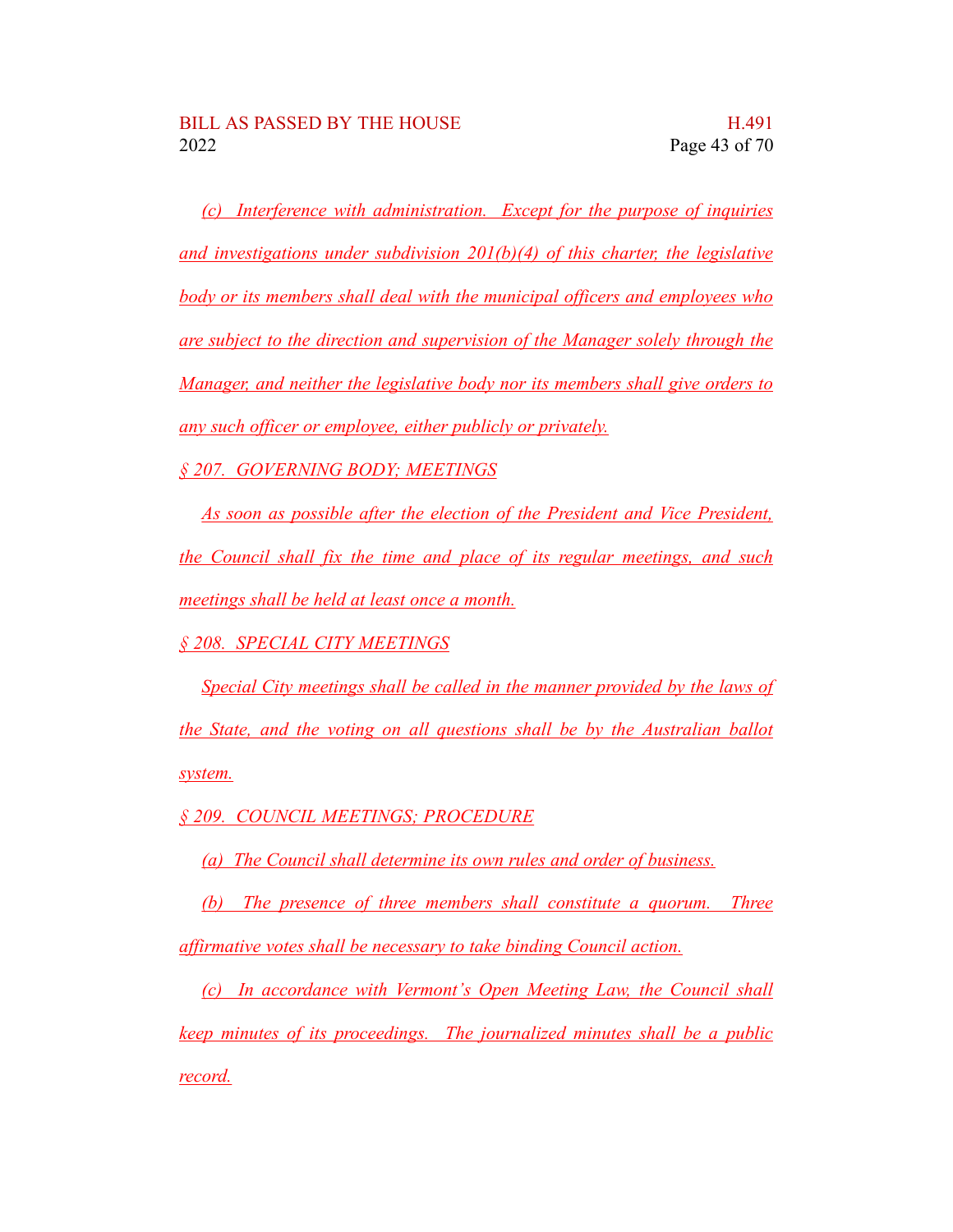*(d) All meetings of the Council shall be open to the public unless, by an affirmative vote of the majority of the members present, the Council shall vote that any particular session shall be an executive session or deliberative session in accordance with Vermont's Open Meeting Law.*

*§ 210. APPOINTMENTS*

*The Council shall have the power to appoint the members of all boards, commissions, committees, or similar bodies unless specifically provided otherwise by this charter. The terms of all appointments shall commence on the day after the day of appointment unless the appointment is to fill a vacancy in an office, in which case the term shall commence at the time of appointment. § 211. ADDITIONAL GOVERNING BODY PROVISIONS*

*(a) No claim for personal services shall be allowed to the officers elected at the annual meeting, except when compensation for such services is provided for under the provisions of this charter or by the general law.*

*(b) The Council may authorize the sale or lease of any real or personal estate belonging to the City.*

*Subchapter 3. Other Elected Offices*

*§ 301. BROWNELL LIBRARY TRUSTEES*

*There shall be a five-member Board of Library Trustees who shall be elected to five-year terms using the Australian ballot system. Only qualified*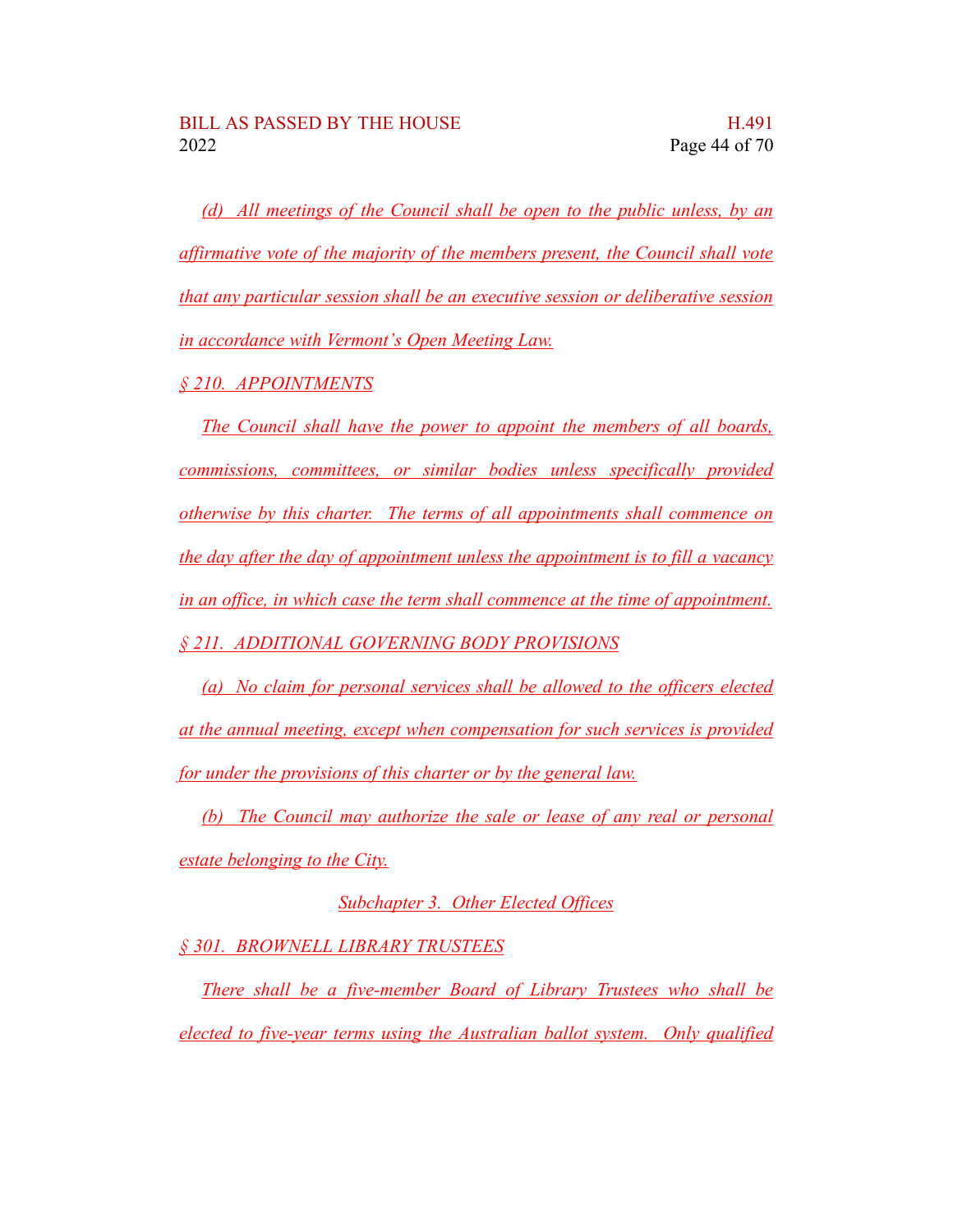*voters of the City of Essex Junction shall be eligible to hold the office of elected library trustee.*

*§ 302. MODERATOR*

*The voters at the City Annual Meeting shall elect a Moderator who shall preside at the next City Annual Meeting. The term of Moderator shall be one year. Only qualified voters of the City of Essex Junction shall be eligible to hold the office of Moderator.*

*Subchapter 4. City Meetings*

*§ 401. CITY MEETINGS AND ELECTIONS*

*(a) The voters shall at each annual meeting vote to set the date of the next annual meeting, at which time the voters shall vote for the election of officers, the voting on the City budget, and any other business included in the warnings for the meetings.*

*(b) Provisions of the laws of the State of Vermont relating to the qualifications of electors, the manner of voting, the duties of elections officers, and all other particulars respective to preparation for, conducting, and management of elections, so far as they may be applicable, shall govern all municipal elections, and all general and special meetings, except as otherwise provided in this charter.*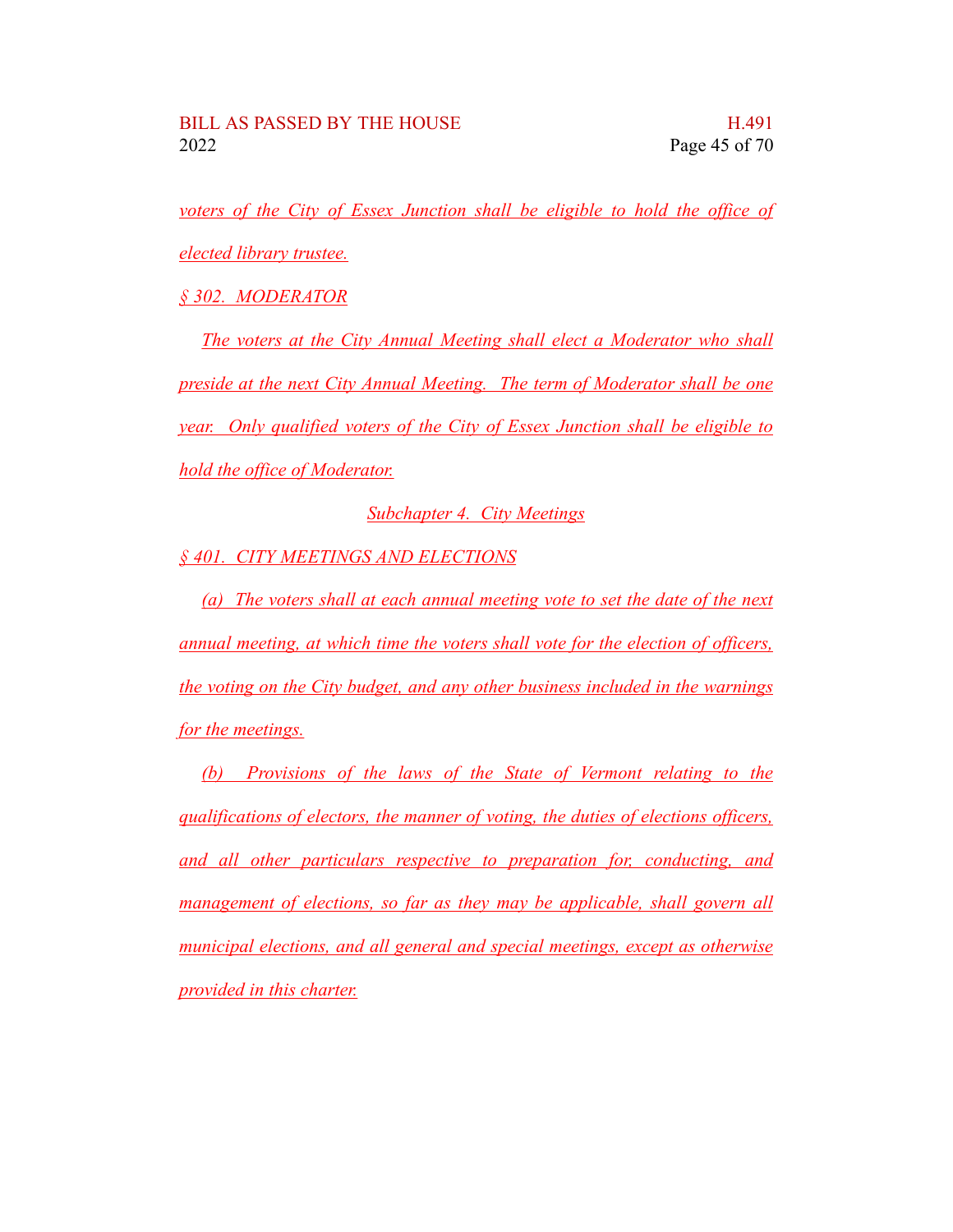*(c) The election of officers and the voting on all questions shall be by Australian ballot system. The City Clerk and Board of Civil Authority shall conduct elections in accordance with general laws of the State.*

*Subchapter 5. Ordinances*

*§ 501. ADOPTION OF ORDINANCES*

*Ordinances shall be adopted in accordance with State law pursuant to 24 V.S.A. §§1972–1976, with the additional requirements noted in this subchapter.*

*§ 502. PUBLIC HEARING*

*(a) The Council shall hold a minimum of one public hearing prior to the adoption of any ordinance.*

*(b) At the time and place so advertised, or at any time and place to which the hearing may from time to time be adjourned, the ordinance shall be introduced, and thereafter, all persons interested shall be given an opportunity to be heard.*

*(c) After the hearing, the Council may finally pass the ordinance with or without amendment, except that if the Council makes an amendment, it shall cause the amended ordinance to be published, pursuant to subsections (a) and (b) of this section with a notice of the time and place of a public hearing at which the amended ordinance will be further considered, which publication shall be at least three days prior to the public hearing. The Council may*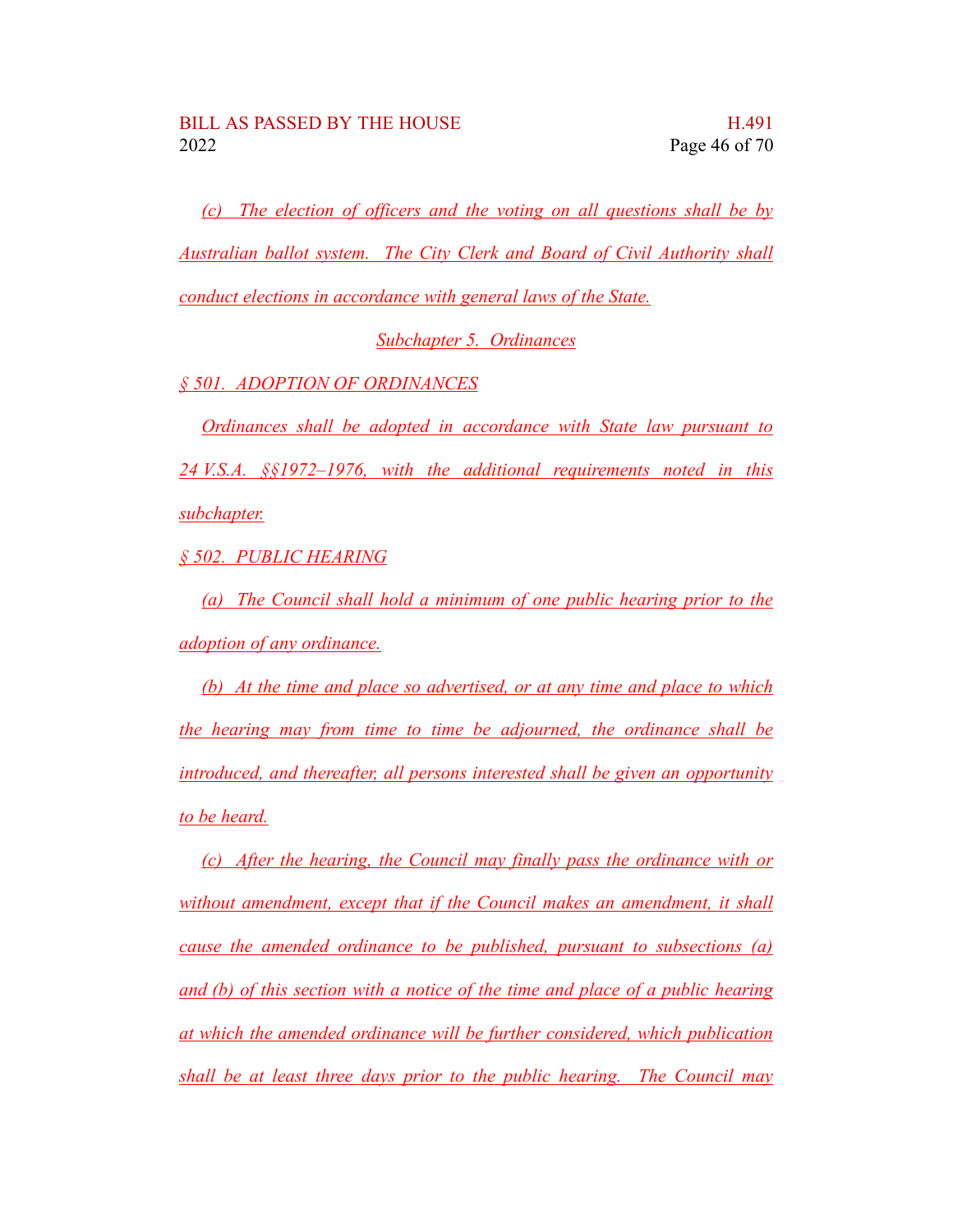*finally pass the amended ordinance or again amend it subject to the same procedures as outlined herein.*

*§ 503. EFFECTIVE DATE*

*Every ordinance shall become effective upon passage unless otherwise specified.*

*§ 504. RESCISSION OF ORDINANCES*

*All ordinances shall be subject to rescission by a special or annual City meeting, as follows: If, within 44 days after final passage by the Council of any such ordinance, a petition signed by voters of the City not less in number than five percent of the qualified voters of the municipality is filed with the City Clerk requesting its reference to a special or annual City meeting, the Council shall fix the time and place of the meeting, which shall be within 60 days after the filing of the petition, and notice thereof shall be given in the manner provided by law in the calling of a special or annual City meeting. Voting shall be by Australian ballot. An ordinance so referred shall remain in effect upon the conclusion of the meeting unless a majority of those present and voting against the ordinance at the special or annual City meeting exceeds five percent in number of the qualified voters of the municipality.*

*§ 505. PETITION FOR ENACTMENT OF ORDINANCE; SPECIAL*

*MEETING*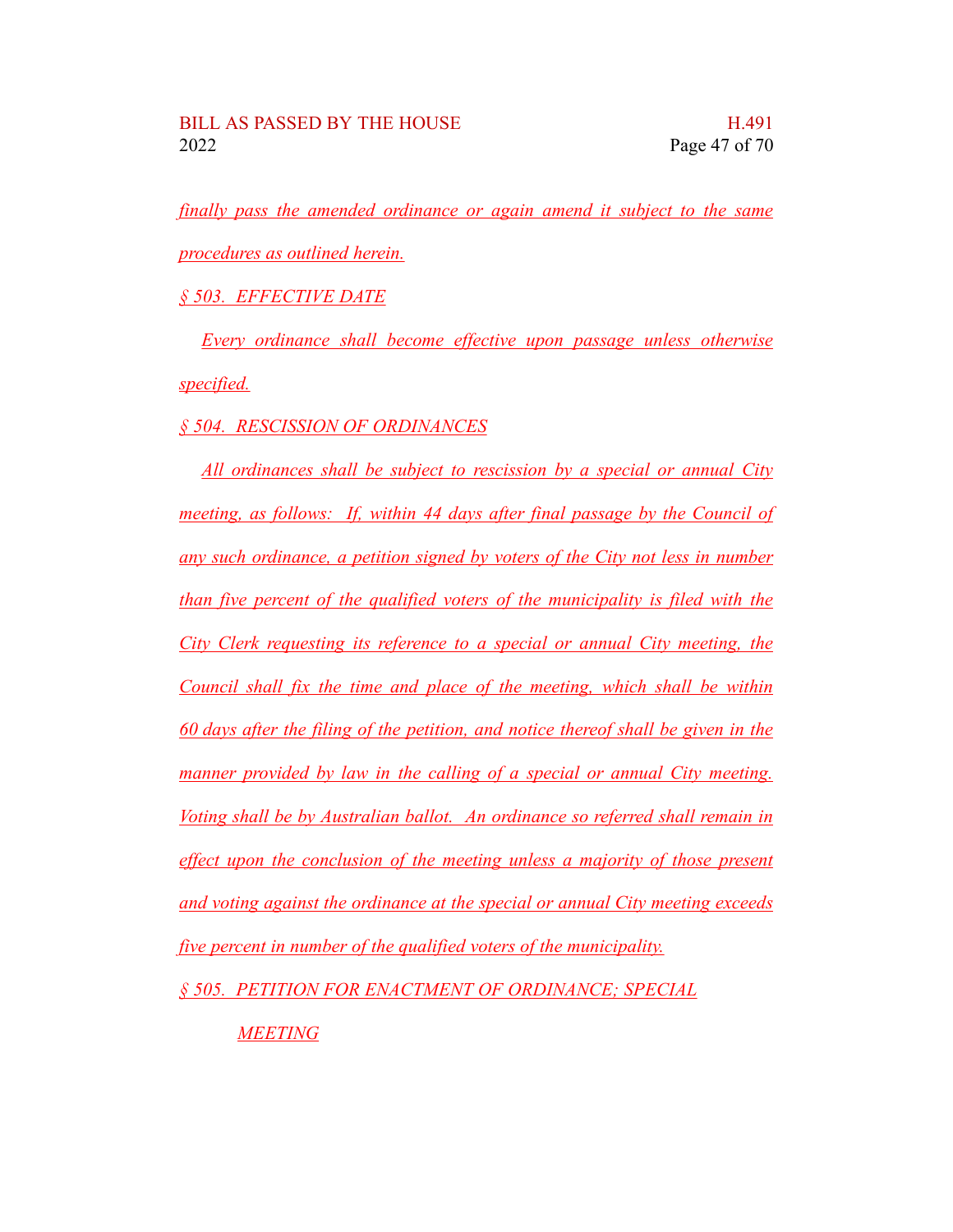*(a) Voters of the City may at any time petition for the enactment of any proposed lawful ordinance by filing the petition, including the text of the ordinance, with the City Clerk. The Council shall call a special City meeting (or include the ordinance as annual meeting business) to be held within 60 days after the date of the filing, unless prior to the meeting the ordinance shall be enacted by the Council. The warning for the meeting shall state the proposed ordinance in full or in concise summary and shall provide for an Australian ballot vote as to its enactment. The ordinance shall take effect on the 10th day after the conclusion of the meeting, provided that voters, constituting a majority of those voting thereon, shall have voted in the affirmative.*

*(b) The proposed ordinance shall be examined by the City Attorney before being submitted to the special City meeting. The City Attorney is authorized, subject to the approval of the Council, to correct the ordinance so as to avoid repetitions, illegalities, and unconstitutional provisions and to ensure accuracy in its text and references and clarity and precision in its phraseology, but the City Attorney shall not materially change its meaning and effect.*

*(c) The provisions of this section shall not apply to any appointments of officers, members of commissions, or boards made by the Council or to the appointment or designation of Council, or to rules governing the procedure of the Council.*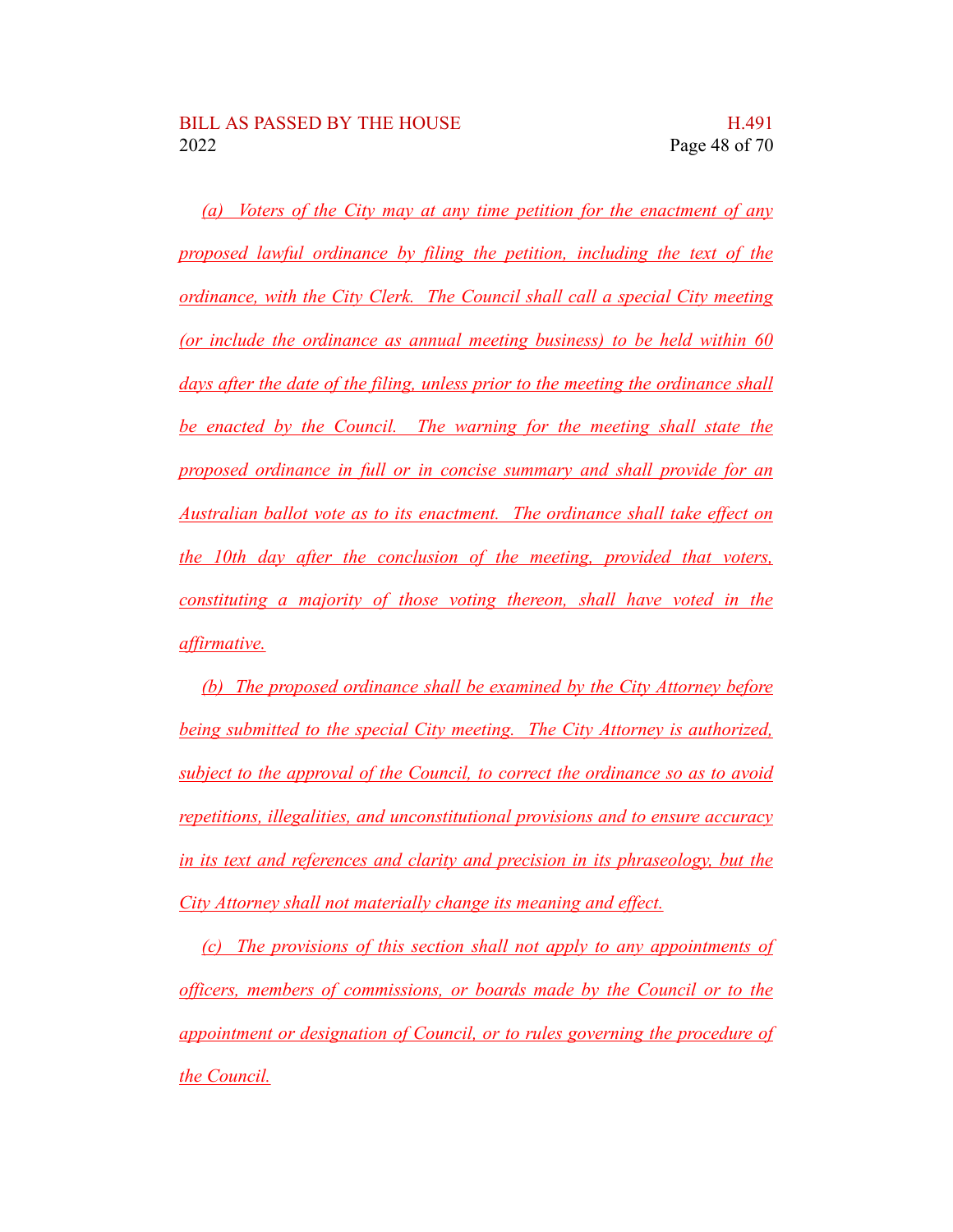#### *Subchapter 6. City Manager*

*§ 601. MANAGER; APPOINTMENT AND HIRING*

*The Council shall appoint a City Manager under and in accordance with Vermont Statutes Annotated.*

*§ 602. POWERS OF MANAGER*

*(a) The Manager shall be the chief administrative officer of the City of Essex Junction. The Manager shall be responsible to the Council for the administration of all City of Essex Junction affairs placed in the Manager's charge by or under this charter. The Manager shall have the following powers and duties in addition to those powers and duties delegated to municipal managers under the Vermont statutes.*

*(b) The Manager shall appoint and, when the Manager deems it necessary for the good of the service, suspend or remove all City of Essex Junction employees, including the Treasurer, and other employees provided for by or under this charter for cause, except as otherwise provided by law, this charter, collective bargaining unit contracts, or personnel rules adopted pursuant to this charter. The Manager may authorize any employee who is subject to the Manager's direction and supervision to exercise these powers with respect to subordinates in that employee's department, office, or agency. There shall be no discrimination in employment, in accordance with applicable State and federal laws, including 21 V.S.A. § 495. Appointments, lay-offs, suspensions,*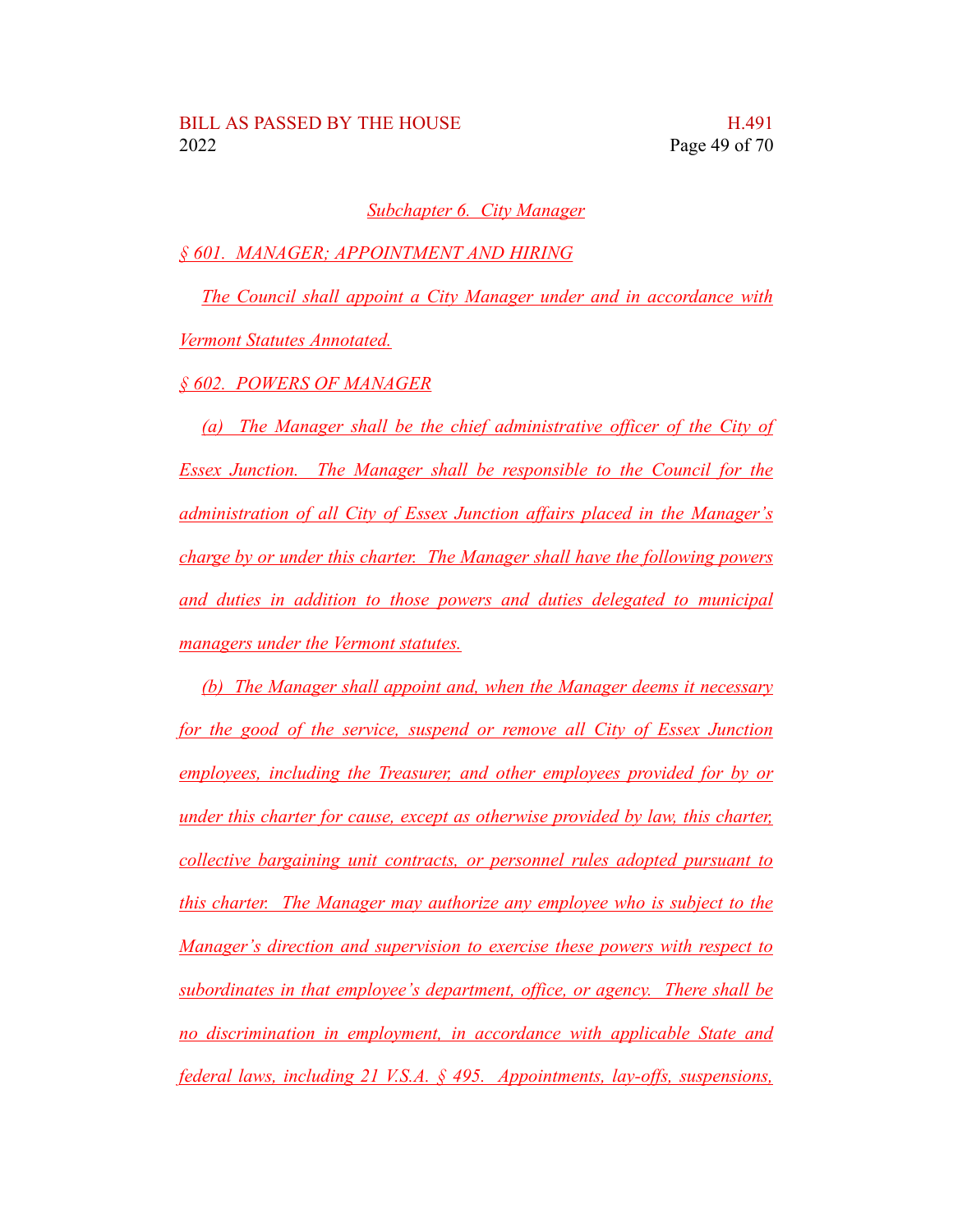*promotions, demotions, and removals shall be made primarily on the basis of training, experience, fitness, and performance of duties, in such manner as to ensure that the responsible administrative officer may secure efficient service.*

*(c) The Manager, or designee, shall direct and supervise the administration of all departments, offices, and agencies of the City of Essex Junction, except as otherwise provided by this charter or by law.*

*(d) The Manager shall recommend hiring of a City Attorney with Council approval and shall hire special attorneys as needed.*

*(e) The Manager or a staff member designated by the Manager shall attend all Council meetings and shall have the right to take part in discussion and make recommendations but may not vote. The Council may meet in executive session without the Manager for discussion of the Manager's performance or if the Manager is the subject of an investigation pursuant to subdivision 201(b)(4) of this charter.*

*(f) The Manager shall see that all laws, provisions of this charter, and acts of the Council, subject to enforcement by the Manager or by officers subject to the Manager's direction and supervision, are faithfully executed.*

*(g) The Manager shall prepare and submit the annual budget and capital program to the Council.*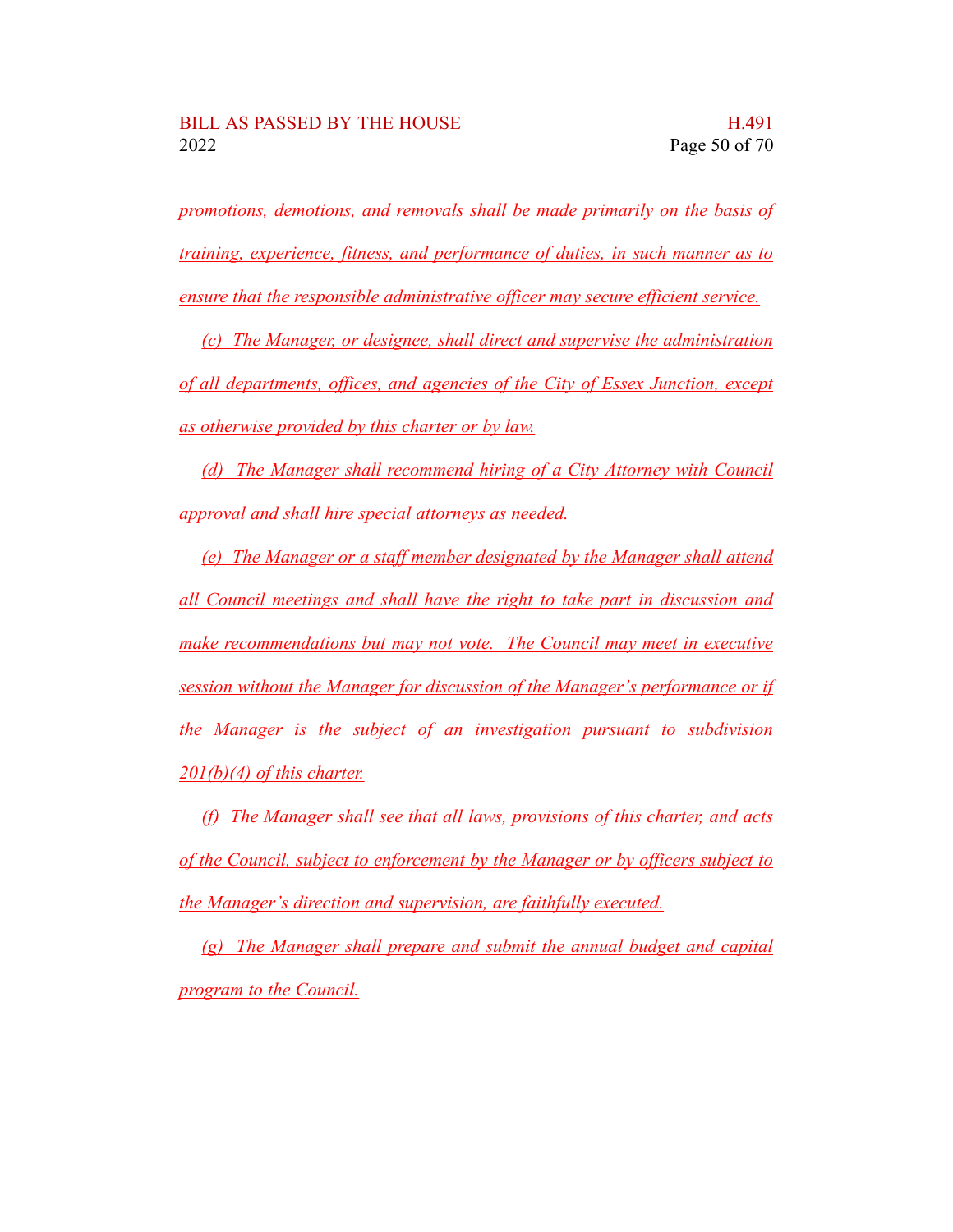*(h) The Manager shall submit to the Council and make available to the public a complete report on the finances and administrative activities of the City of Essex Junction as of the end of each fiscal year.*

*(i) The Manager shall make such other reports as the Council may require concerning the operations of the City of Essex Junction's departments, offices, and agencies subject to the Manager's direction and supervision.*

*(j) The Manager shall keep the Council fully advised as to the financial condition and future needs of the City of Essex Junction and make such recommendations to the Council concerning the affairs of the City of Essex Junction as the Manager deems desirable.*

*(k) The Manager shall be responsible for the enforcement of all City of Essex Junction ordinances and laws.*

*(l) The Manager may when advisable or proper delegate to subordinate officers and employees of the City of Essex Junction any duties conferred upon the Manager by this charter, the Vermont statutes, or the Council members.*

*(m) The Manager shall perform such other duties as are specified in this charter or in State law or as may be required by the Council.*

*(n) The Manager shall fix the compensation of City employees.*

*(o) The Manager shall recommend appointment of the City Clerk annually, with Council approval.*

*§ 603. MANAGER; REMOVAL; HEARING*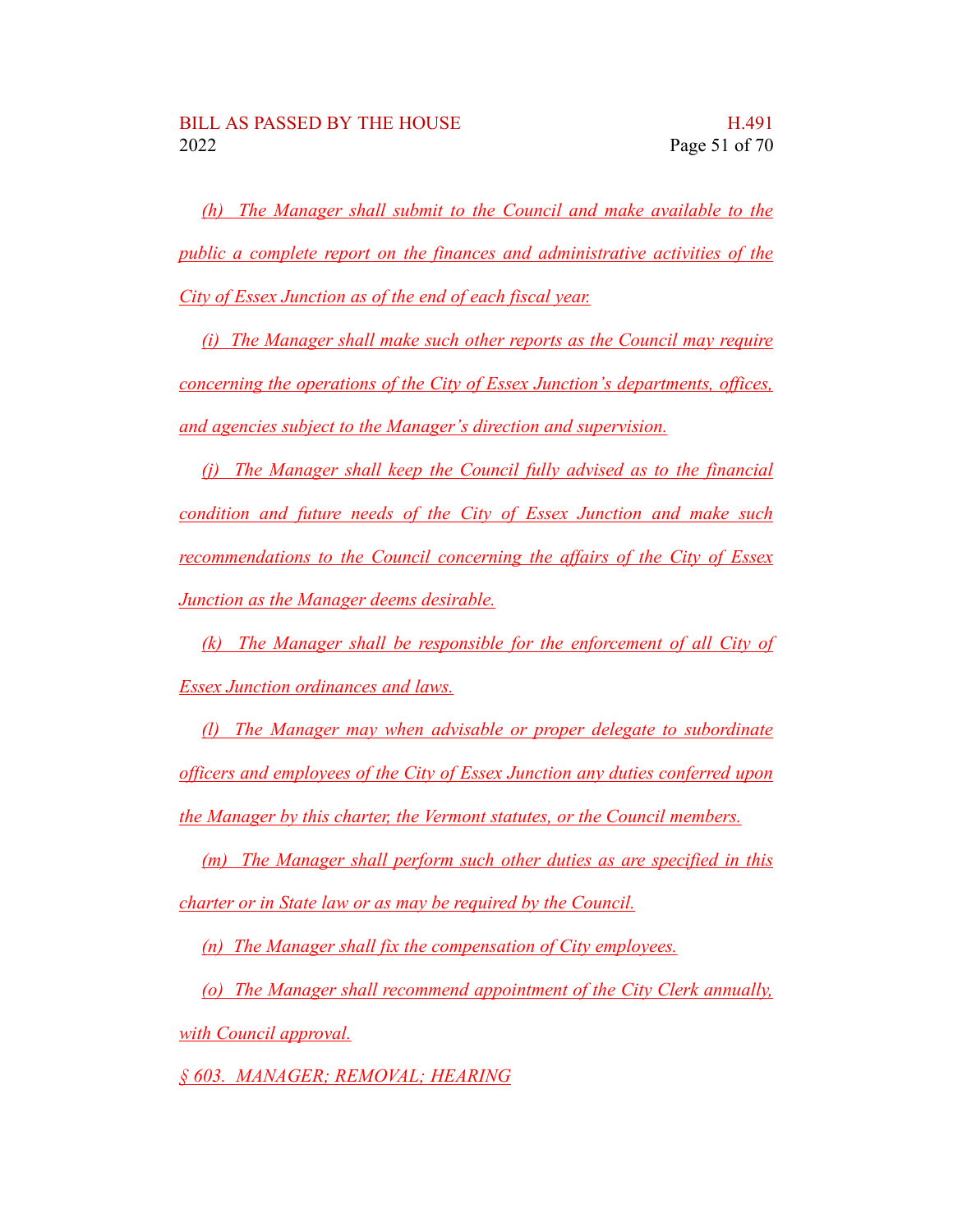*The Council may remove the Manager from office for cause in accordance with the following procedures:*

*(1) The Council shall adopt by affirmative vote of a majority of all its members a preliminary resolution that must state the reasons for removal and may suspend the Manager from duty for a period not to exceed 45 days. Within three days after the vote, a copy of the resolution shall be delivered to the Manager.*

*(2) Within five days after a copy of the resolution is delivered to the Manager, the Manager may file with the Council a written request for a hearing; the hearing shall be in a public or executive session by choice of the Manager. This hearing shall be held at a special Council meeting not earlier than 15 days nor later than 30 days after the request is filed. The Manager may file with the Council a written reply not later than five days before the hearing.*

*(3) The Council may adopt a final resolution of removal, which may be made effective immediately, by affirmative vote of a majority of all its members at any time after five days from the date when a copy of the preliminary resolution was delivered to the Manager, if the Manager has not requested a public hearing, or at any time after the public hearing, if the Manager has requested one.*

*§ 604. VACANCY IN OFFICE OF CITY MANAGER*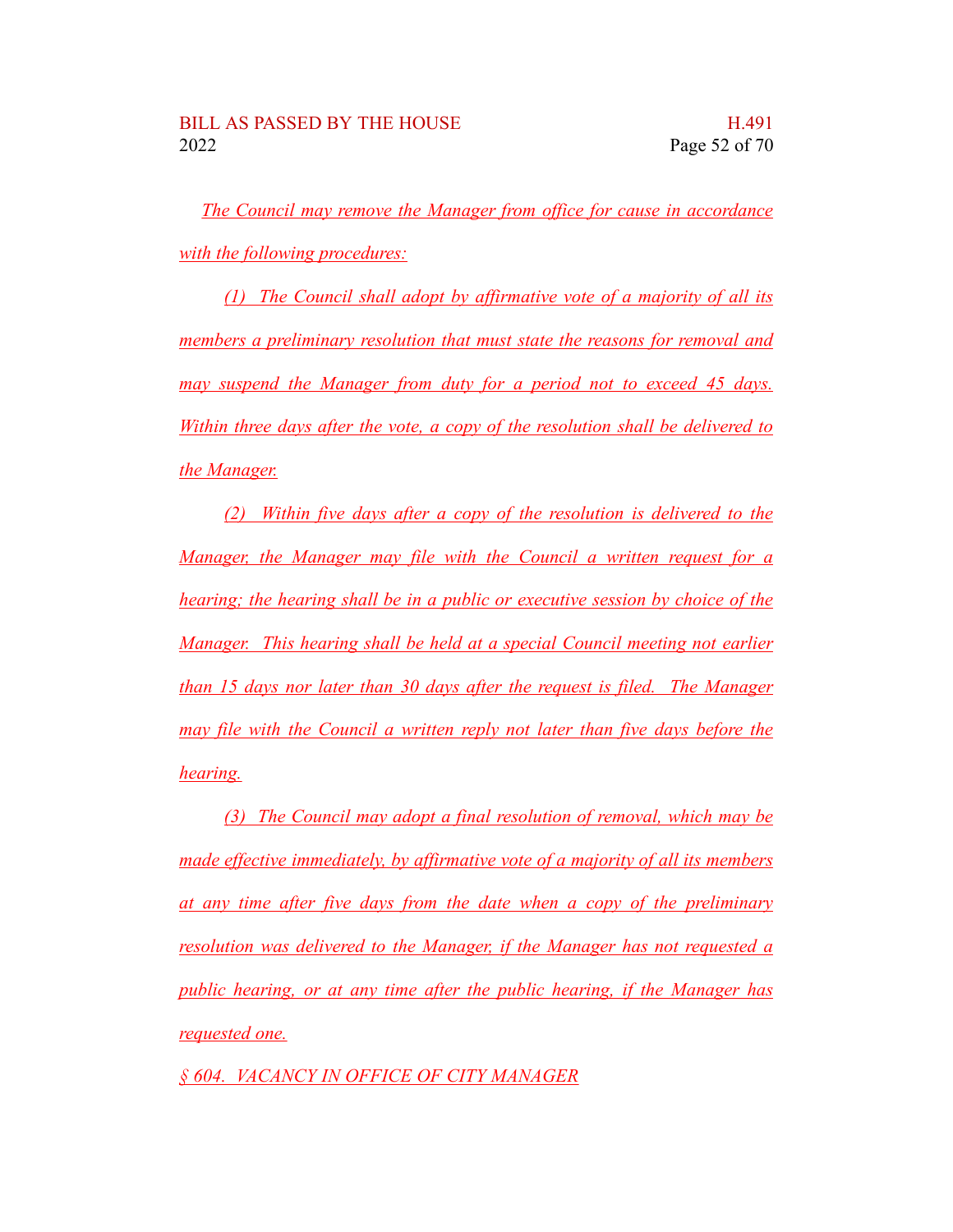*The Manager, by letter filed with the City Clerk, may appoint a staff member to perform the Manager's duties in the event of the Manager's absence due to disability, incapacitation, or vacation unless the Manager has previously appointed a staff member as assistant manager or deputy manager, who would automatically assume the Manager's responsibilities in the Manager's absence. If the Manager fails to make such designations, the Council may by resolution appoint an officer or employee of the City to perform the duties of the Manager until the Manager is able to return to duty. Subchapter 7. Boards and Commissions*

*§ 701. BOARD OF CIVIL AUTHORITY*

*The Board of Civil Authority shall be defined by 17 VSA § 2103(5).*

*§ 702. BOARD OF ABATEMENT OF TAXES*

*The Board of Civil Authority shall constitute a Board of Abatement as provided by law. The Board of Abatement shall meet and discharge its duties as required by the applicable statutory provisions.*

*§ 703. PLANNING COMMISSION*

*There shall be a Planning Commission, and its powers, obligations, and operation shall be under and in accordance with Vermont Statutes Annotated, as amended, and members will be appointed by the City Council from among the qualified voters of the City. Members of the Commission shall hold no*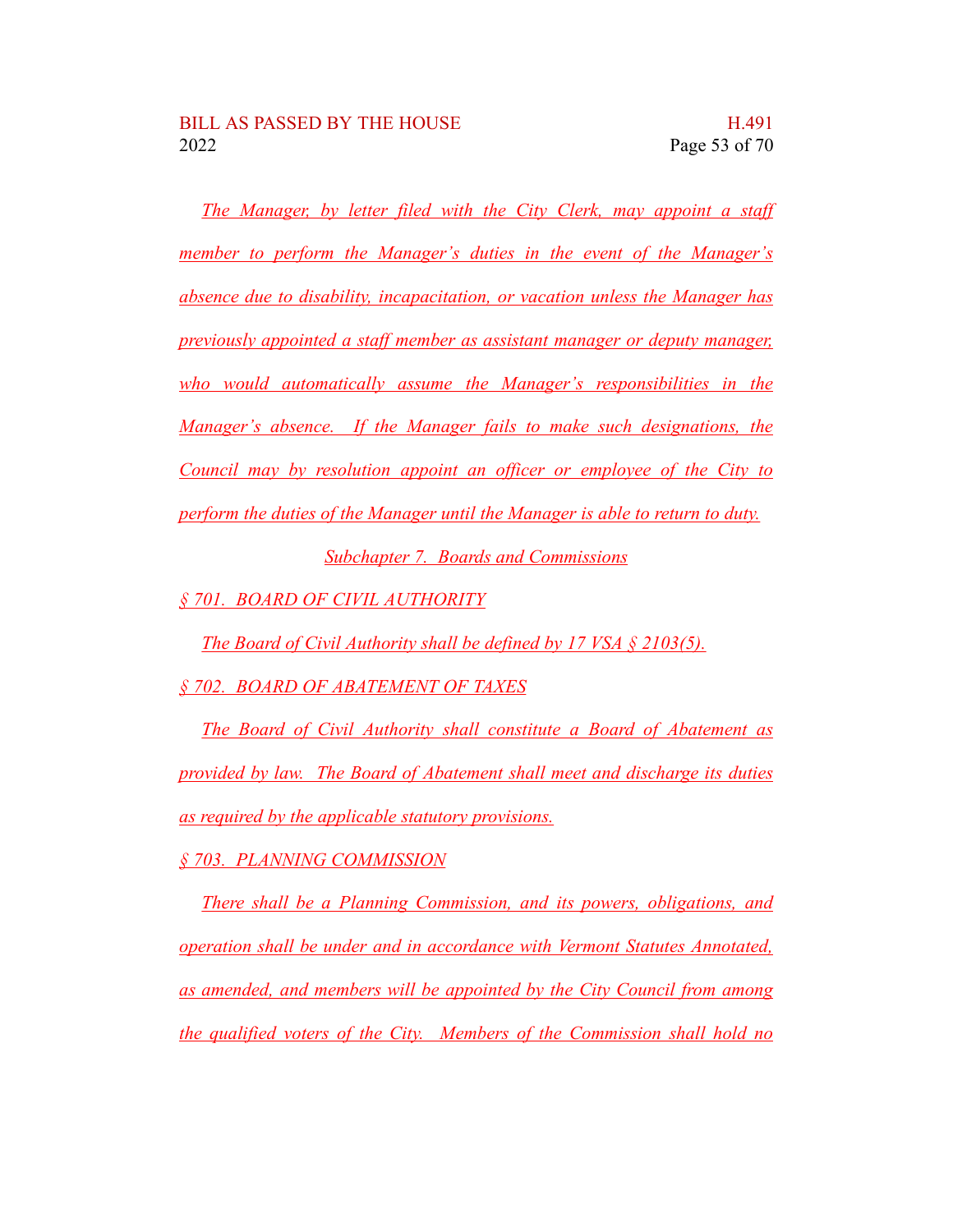*other City office. The City Council shall have the authority pursuant to 24 V.S.A. §4323(a) to set the terms of the Planning Commission members. § 704. DEVELOPMENT REVIEW BOARD*

*A Development Review Board shall be established, and its powers, obligations, and operation shall be under and in accordance with Vermont Statutes Annotated, as amended, and members will be appointed by the City Council for terms of three years from among the qualified voters of the City. § 705. BROWNELL LIBRARY TRUSTEES*

*The Brownell Library Board of Library Trustees that holds office at the time of enactment of this charter shall serve until their terms are completed. Any existing policies of the Library Trustees at the time of the enactment of this charter shall become the policies of the new Brownell Library Board of Trustees. The five permanent, self-perpetuating Library Trustees shall function in accordance with the terms of the Brownell Trust agreement dated May 25, 1925. The Library Trustees shall have the authority to establish any new policy for the operation of the Library or repeal or replace any existing policy and shall otherwise act in conformance with the Vermont statutes. Notwithstanding the forgoing, the Library is required to follow all financial and personnel policies adopted by the City Council.*

*Subchapter 8. Administrative Departments § 801. PERSONNEL ADMINISTRATION AND BENEFITS*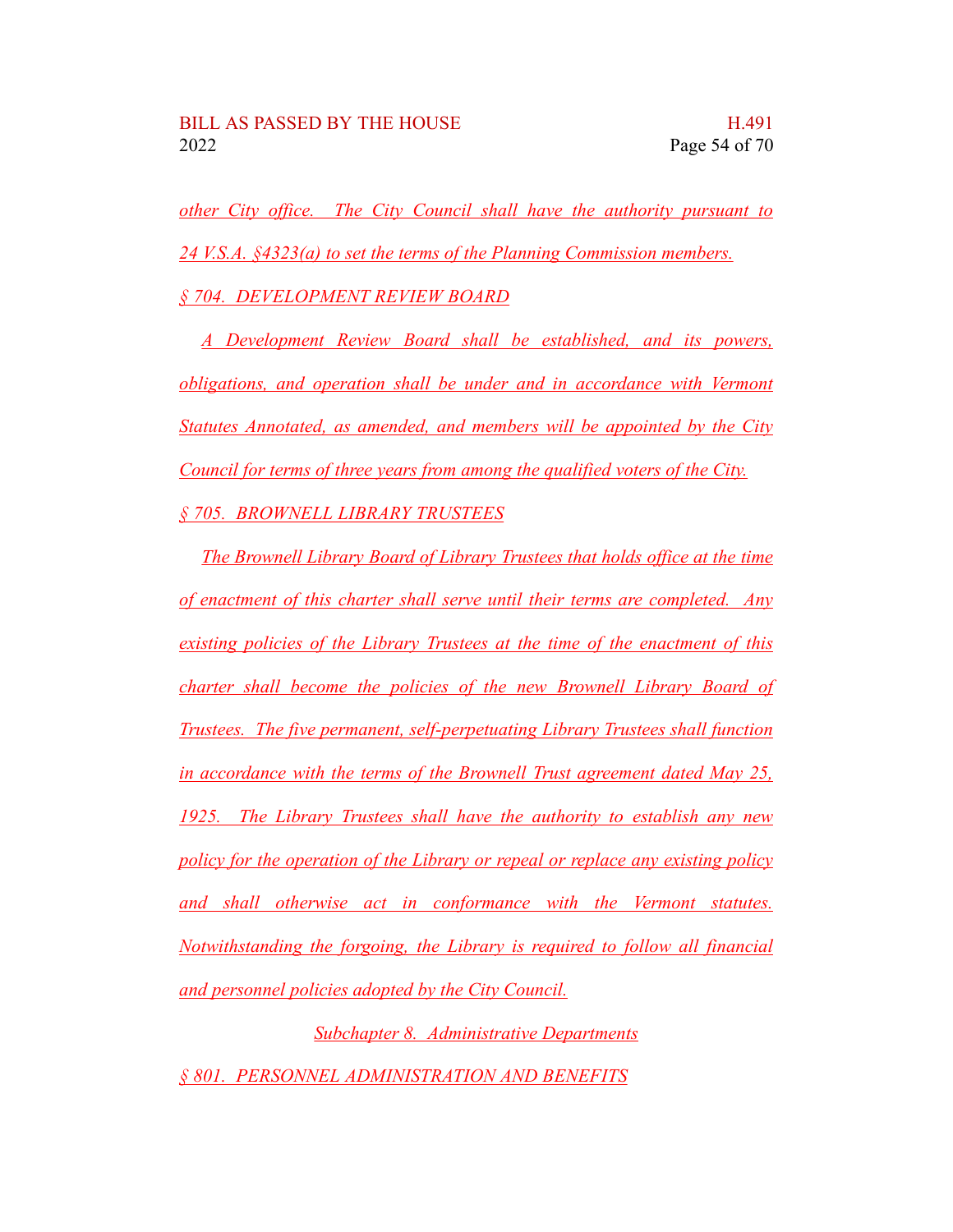*(a) The Manager or the Manager's appointee shall be the personnel director. The Manager shall maintain personnel rules and regulations protecting the interests of the City and of the employees. These rules and regulations must be approved by the Council and shall include the procedure for amending them and for placing them into practice. Each employee shall receive a copy of the rules and regulations when the employee is hired.*

*(b) The rules and regulations may deal with the following subjects or with other similar matters of personnel administration: job classification, jobs to be filled, tenure, retirement, pensions, leaves of absence, vacations, holidays, hours and days of work, group insurance, salary plans, rules governing hiring, temporary appointments, lay-off, reinstatement, promotion, transfer, demotion, settlement of disputes, dismissal, probationary periods, permanent or continuing status, in-service training, injury, employee records, and further regulations concerning the hearing of appeals.*

*(c) No person in the service of the City shall either directly or indirectly give, render, pay, or receive any service or other valuable thing for or on account of or in connection with any appointment, proposed appointment, promotion, or proposed promotion.*

#### *§ 802. REAL ESTATE ASSESSOR*

*There shall be either a real estate Assessor who is a certified real estate appraiser or an independent appraisal firm, headed by a certified real estate*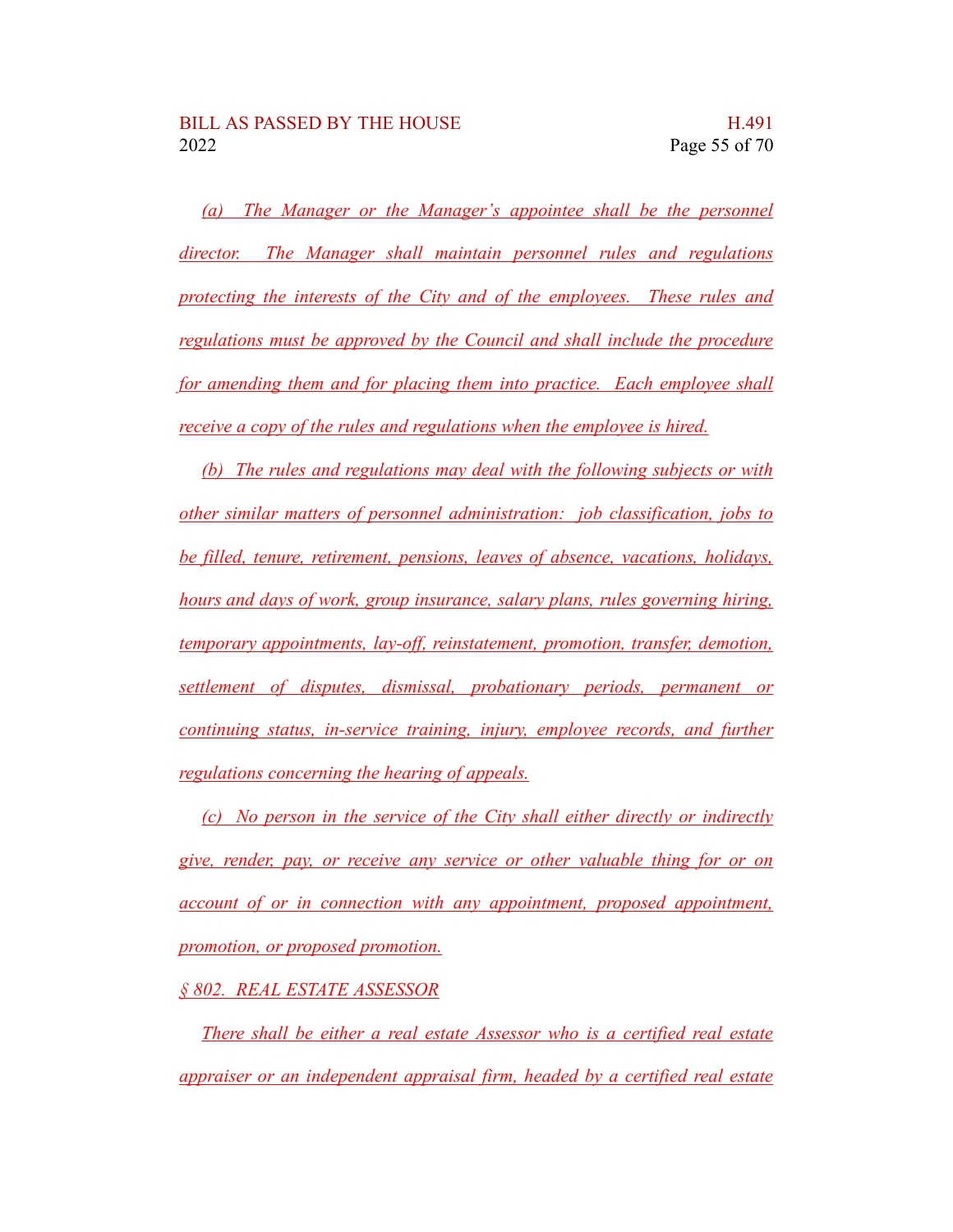*appraiser, appointed by the Manager that shall carry out the duties of assessor in the same manner and be subject to all of the same liabilities prescribed for listers under the law of the State of Vermont in assessing property within the City of Essex Junction and that shall establish the grand list thereof and shall return such list to the City Clerk within the time required by State statute. § 803. APPRAISAL OF PROPERTY*

*Appraisals shall be reviewed periodically and kept up to date.*

*§ 804. APPRAISAL OF BUSINESS PROPERTY FOR TAX PURPOSES*

*Appraisal of business personal property shall be in accordance with the provisions of 32 V.S.A. § 3618, as the same may from time to time be amended, provided that all business personal property acquired by a taxpayer after September 30, 1995, shall be exempt from tax.*

*§ 805. PURPOSE*

*The purpose of appointing an Assessor is in lieu of the election of listers. The City shall be governed by, and each taxpayer shall have rights granted by, the applicable State statutes concerning real and personal property taxation, appeal therefrom, and other statutes concerning taxation.*

*Subchapter 9. Budget Process*

*§ 901. FISCAL YEAR*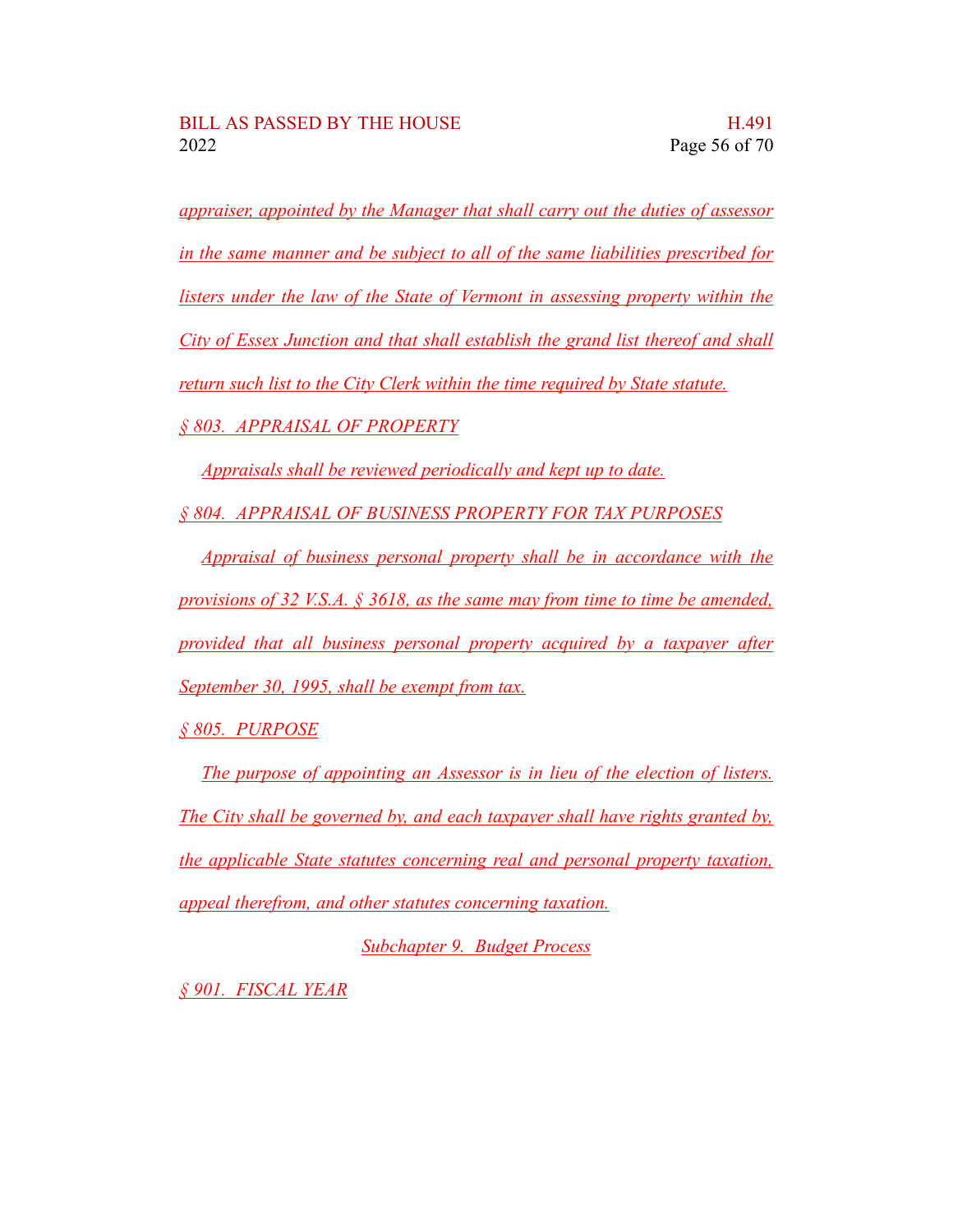*The fiscal year of the City shall begin on the first day of July and end on the last day of June of each calendar year. The fiscal year shall constitute the budget and accounting year as used in this charter.*

*§ 902. ANNUAL MUNICIPAL BUDGET*

*With support from the finance department, the Manager shall submit to the Council a budget for review before the annual City Meeting or at such previous time as may be directed by the Council. The budget shall contain:*

*(1) an estimate of the financial condition of the City as of the end of the fiscal year;*

*(2) an itemized statement of appropriations recommended for current expenses, and for capital improvements, during the next fiscal year, with comparative statements of appropriations and estimated expenditures for the current fiscal year and actual appropriations and expenditures for the immediate preceding fiscal year;*

*(3) an itemized statement of estimated revenues from all sources, other than taxation, for the next fiscal year and comparative figures of tax and other sources of revenue for the current and immediate preceding fiscal years;*

*(4) a capital budget for not fewer than the next five fiscal years, showing anticipated capital expenditures, financing, and tax requirements; and*

*(5) such other information as may be required by the Council. § 903. GOVERNING BODY'S ACTION ON BUDGET*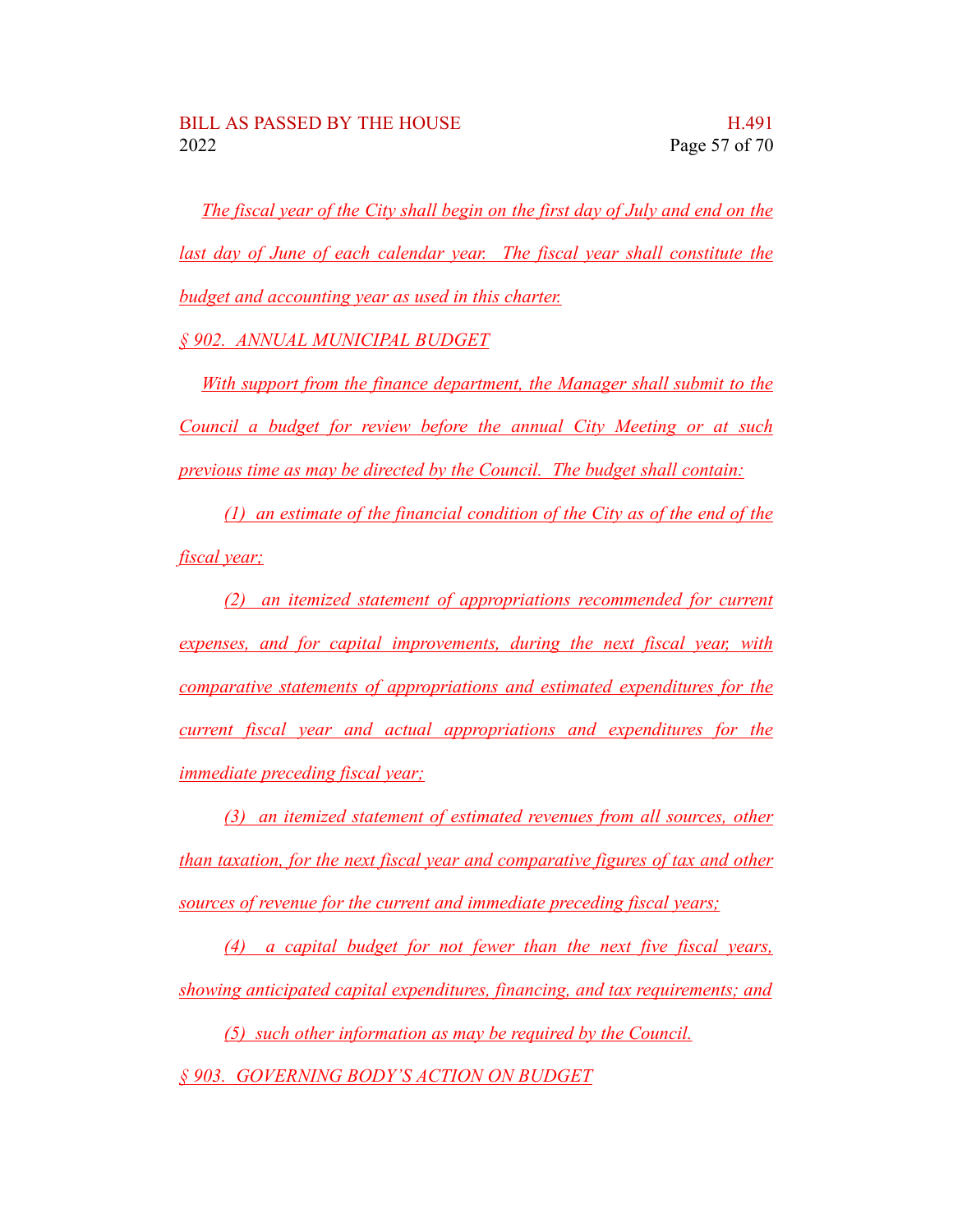*The Council shall review and approve the recommended budget with or without change. The budget shall be published not later than two weeks after its preliminary adoption by the Council. The Council shall fix the time and place for holding a public hearing for the budget and shall give public notice of the hearing.*

*§ 904. BUDGET MEETING; WARNING*

*(a) The Council shall hold at least one public hearing at least 30 days prior to the annual meeting to present and explain its proposed budget and shall give a public notice of such hearing.*

*(b) The Manager shall, not less than 30 days prior to the annual meeting, make available the Council's recommended budget and the final warning of the pending annual meeting.*

*(c) The annual City report shall be made available to the legal voters of the City not later than 10 days prior to the annual meeting.*

*§ 905. APPROPRIATION AND TRANSFERS*

*(a) An annual budget shall be adopted at the City Meeting by the vote of a majority of eligible voters by Australian ballot in accordance with section 401 of this charter. If, after the total budget has been appropriated, the Council finds additional appropriations necessary, the appropriations shall be made and reported at the next City Meeting as a specific item. The appropriations shall only be made in special circumstances or situations of an emergency*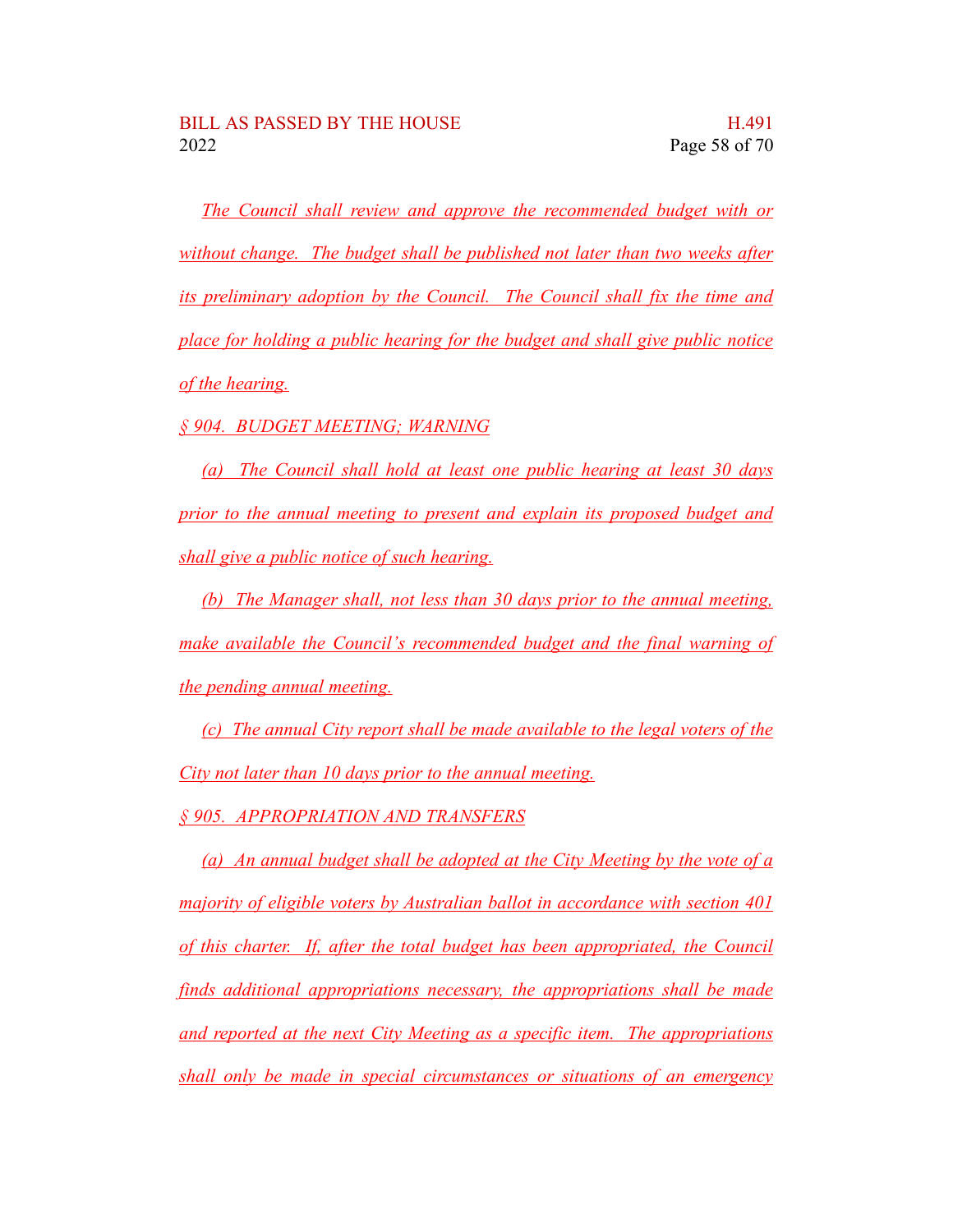*nature. No specific explanation need be given for any normal annual operating expense in any office, department, or agency that may be increased over the budget amount by an amount not more than 10 percent of the office's, department's, or agency's budget.*

*(b) From the effective date of the budget, the amounts stated therein, as approved by the voters, become appropriated to the several agencies and purposes therein named.*

*(c) The Manager may at any time transfer an unencumbered appropriation balance or portion thereof between general classifications of expenditures within an office, department, or agency. At the request of the Manager, the Council may, by resolution, transfer any unencumbered appropriation balance or portion thereof within the Council budget from one department, office, or agency to another.*

*(d) Notwithstanding the above, no unexpended balance in any appropriation not included in the Council budget shall be transferred or used for any other purpose.*

*§ 906. AMOUNT TO BE RAISED BY TAXATION*

*Upon passage of the budget by the voters, the amounts stated therein as the amount to be raised by taxes shall constitute a determination of the amount of the levy for the purposes of the City in the corresponding tax year, and the*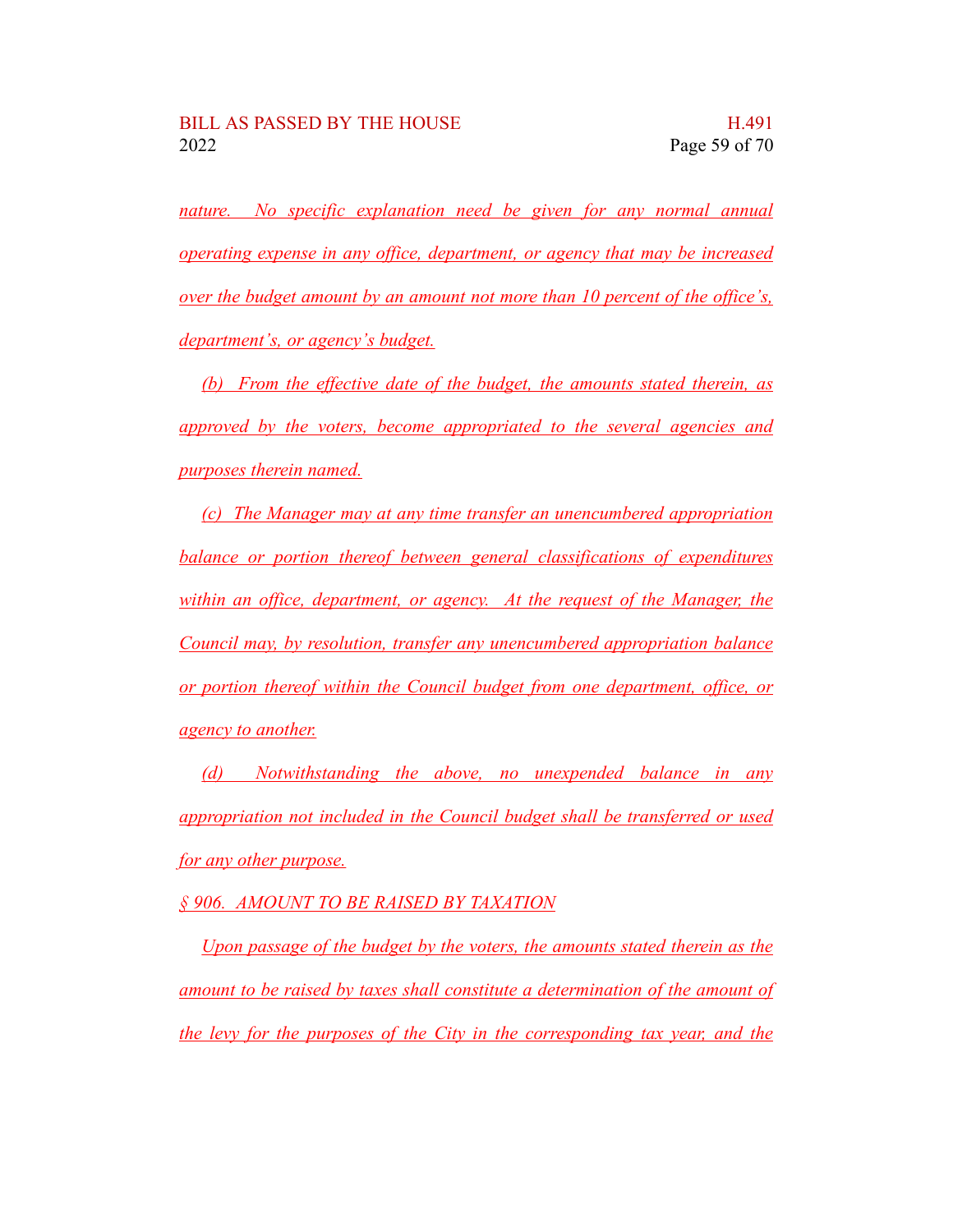*Council shall levy such taxes on the grand list as prepared by the assessor for*

*the corresponding tax year.*

### *Subchapter 10. Taxation*

*§ 1001. TAXES ON REAL PROPERTY*

*Taxes on real property shall be paid in equal installments on March 15 and September 15. The Council shall send notice to taxpayers not less than 30 days prior to when taxes are due.*

*§ 1002. PENALTY*

*An additional charge of eight percent shall be added to any tax not paid on or before the dates specified in section 1001 of this charter, and interest as authorized by Vermont statutes.*

*§ 1003. ASSESSMENT AND TAXATION AGREEMENT*

*Notwithstanding section 906 of this charter or any other provision of this charter and the requirements of the general laws of the State of Vermont, the Council is authorized and empowered to negotiate and execute assessment and taxation agreements between the City and a taxpayer or taxpayers within the City of Essex Junction consistent with applicable requirements of the Vermont Constitution.*

*§ 1003. ASSESSMENT AND TAXATION AGREEMENT*

*The Council is authorized and empowered to negotiate and execute assessment and taxation agreements between the City and a taxpayer or*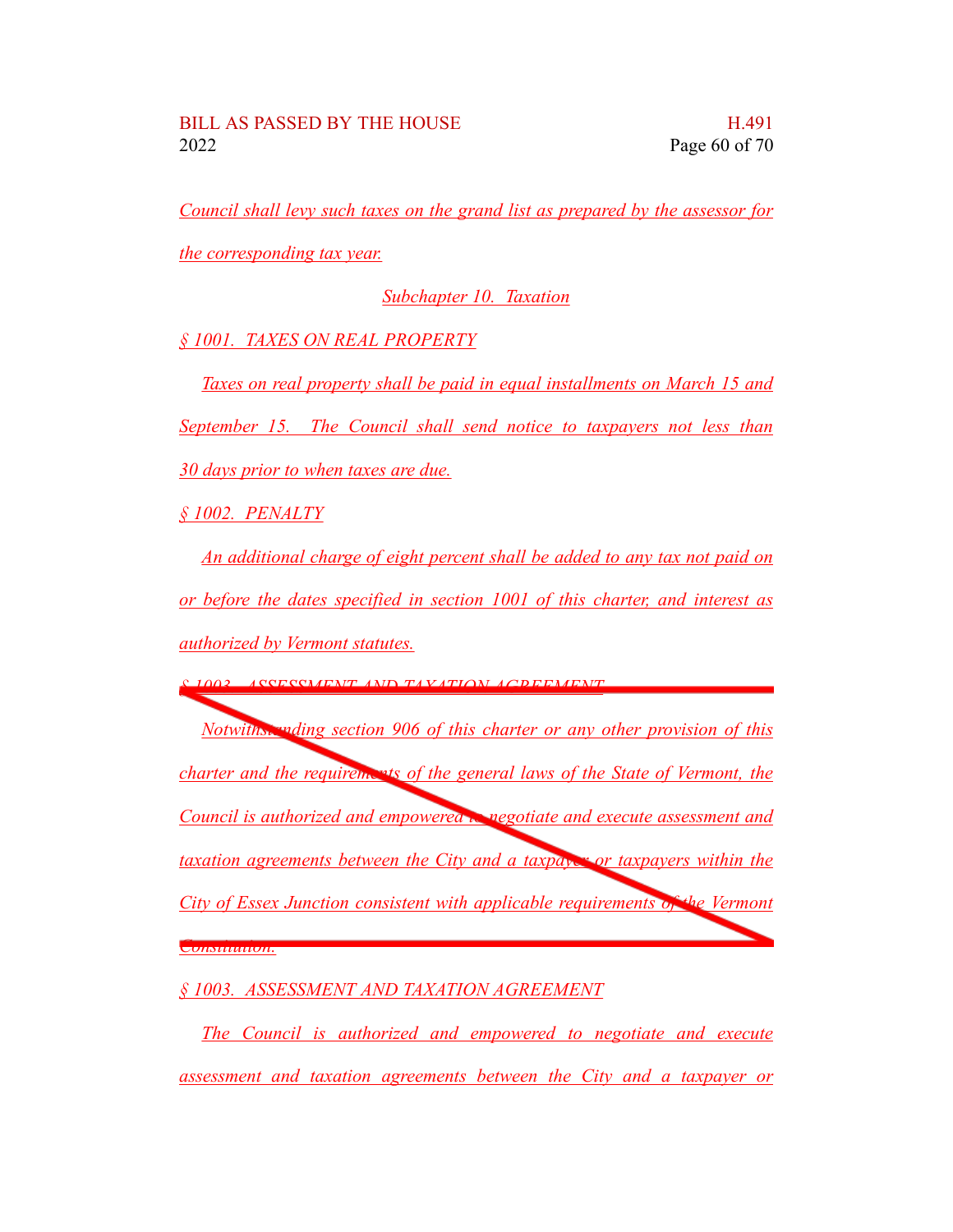*taxpayers within the City of Essex Junction consistent with applicable requirements of the Vermont Constitution. This section shall not be construed to supersede any provision of State law relating to the education property tax.*

*Subchapter 11. Capital Improvements*

*§ 1101. CAPITAL PROGRAMS*

*(a) Preparation of capital program. The Manager shall prepare and submit to the Council a capital program at least three months prior to the final date for submission of the budget.*

*(b) Contents. The capital program shall include:*

*(1) a clear general summary of its contents;*

*(2) a list of all capital improvements that are proposed to be undertaken*

*during not fewer than the next five fiscal years, with appropriate supporting information as to the necessity for such improvements;*

*(3) cost estimates, method of financing, and recommended time schedules for each such improvement; and*

*(4) the estimated annual cost of operating and maintaining the facilities to be constructed or acquired.*

*(c) Revision. The information required by this section may be revised and extended each year with regard to capital improvements still pending or in process of construction or acquisition.*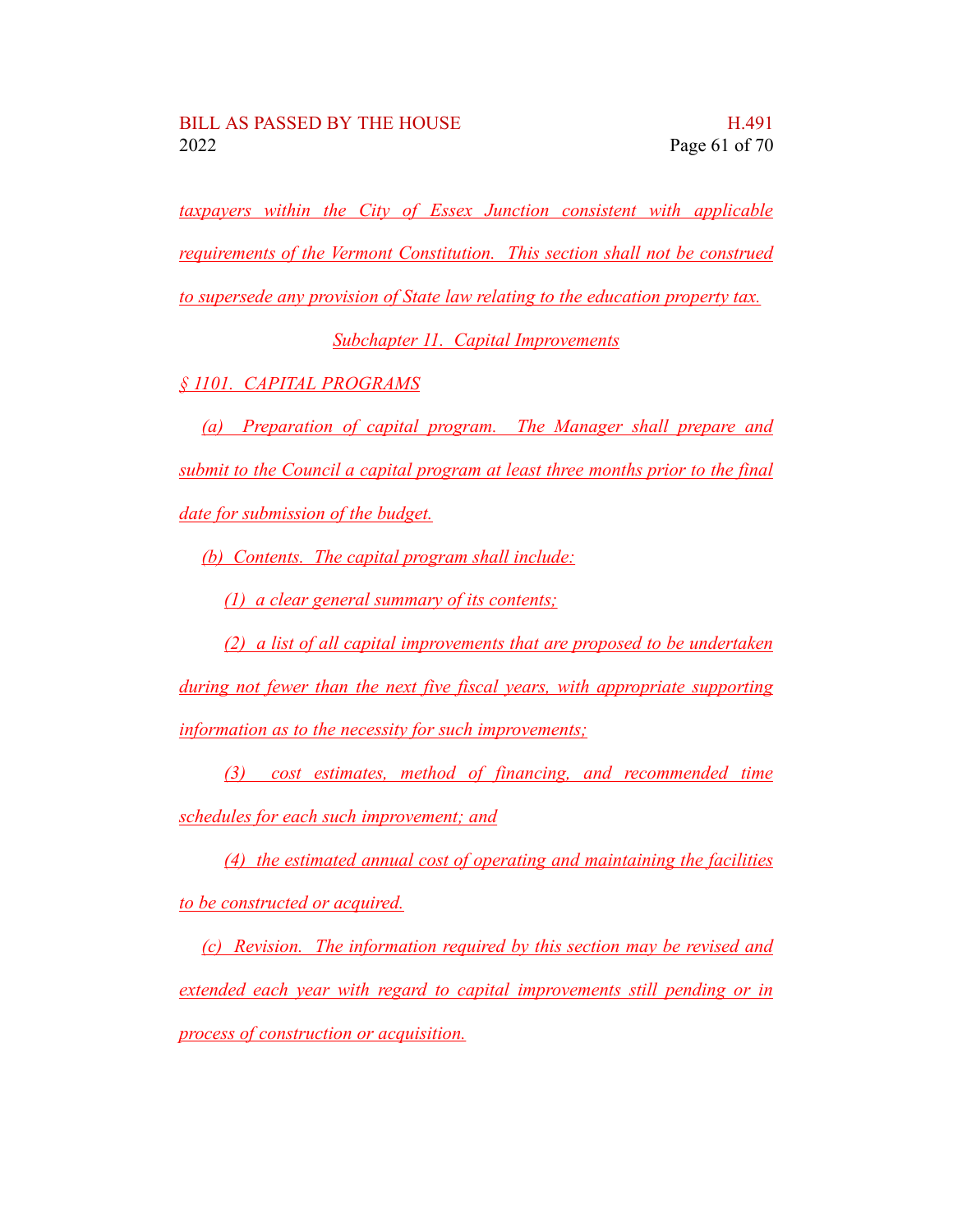*Subchapter 12. Amendment of Charter and Initiatives*

*§ 1201. GOVERNING LAW*

*This charter may be amended in accordance with the procedure provided*

*for by State statutes for amendment of municipal charters.*

*Subchapter 13. General Provisions*

*§ 1301. SAVINGS CLAUSE*

*Repeal or modification of this charter shall not affect the validity of a previously enacted ordinance, resolution, or bylaw.*

*§ 1302. SEVERABILITY*

*The provisions of this charter are declared to be severable. If any provisions of this charter are for any reason invalid, such invalidity shall not affect the remaining provisions, which can be given effect without the invalid provision.*

*§ 1303. SUPERSEDING LANGUAGE*

*The City of Essex Junction shall be formed notwithstanding the following language ("Notwithstanding the provisions of any other municipal charters, territory within the corporate limits [of the Town of Essex] shall not be annexed to or become a part of any other municipal corporation except by annexation procedures as set forth in the statutes of the State of Vermont.") contained in chapter 117, section 101 of this title.*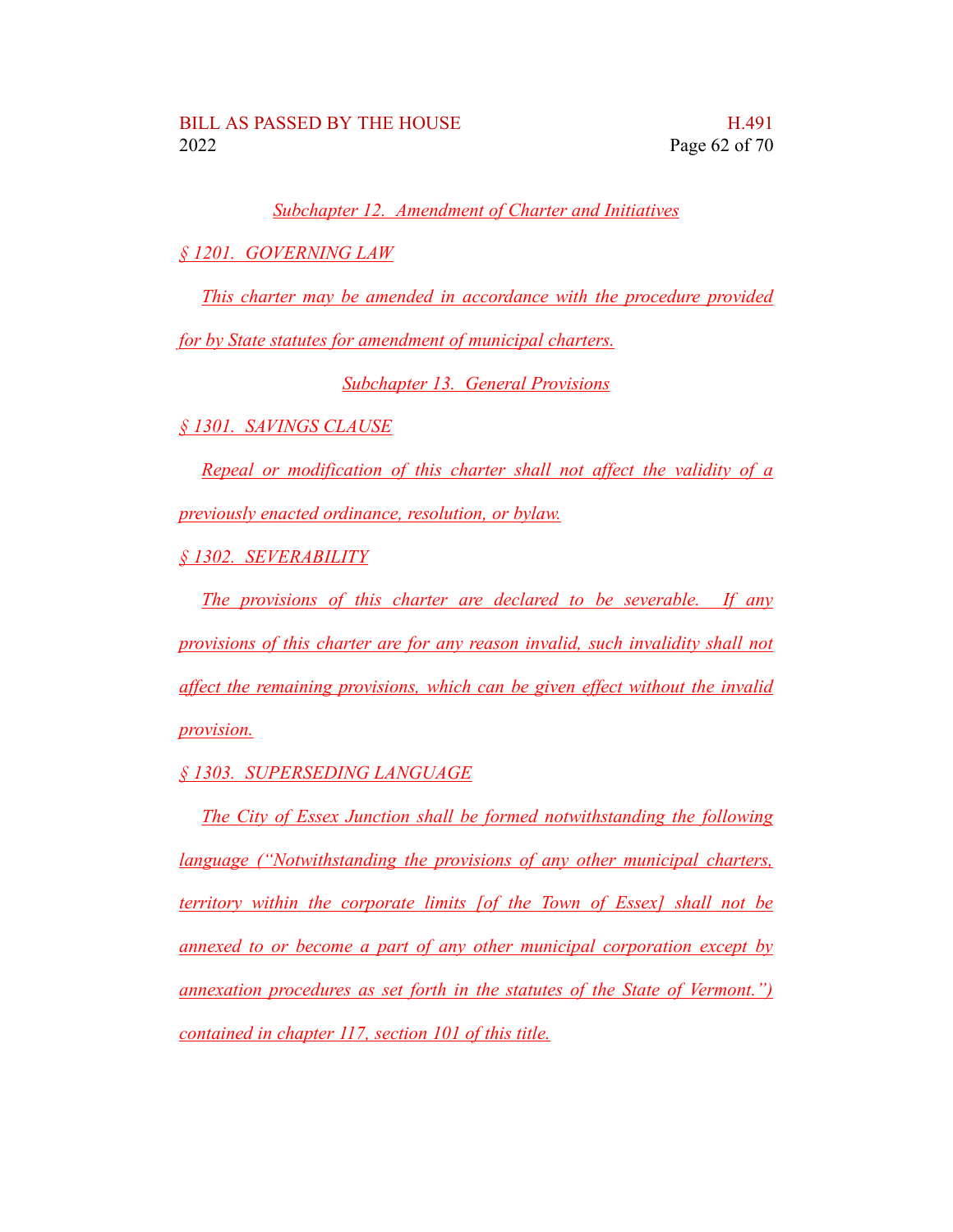*\* \* \* Transitional Provisions \* \* \**

*Sec. 3. TRANSITIONAL PROVISION; ASSIGNMENT AND*

*ASSUMPTION OF VILLAGE ASSETS AND LIABILITIES*

*(a) All assets and obligations formerly owned or held by the Village not otherwise transferred shall hereby be assigned and assumed by the City of Essex Junction upon the effective date of this act. This shall include all real property, easements, rights, and interests in land, buildings, and other improvements; vehicles, equipment, and other personal property; rents, and charges, together with lien rights and enforcement powers; moneys, rights of action in legal or administrative proceedings; insurance policies; documents and records; debts, claims, bonded indebtedness; without any further act, deed, or instrument being necessary.*

*(b) All contracts, agreements, trusts, and other binding written documents obligating the Village shall remain in effect on the effective date of this act, and the City of Essex Junction shall assume all the responsibilities formerly belonging to the Village unless previously allocated or otherwise specified. Sec. 4. TRANSITION PERIOD*

*(a) The charter will become effective and the City of Essex Junction shall be established on the effective date of this act. The transition period shall begin on July 1, 2022, following approval of the charter by the Legislature, and end on or before July 1, 2023. During the transition period, the City of*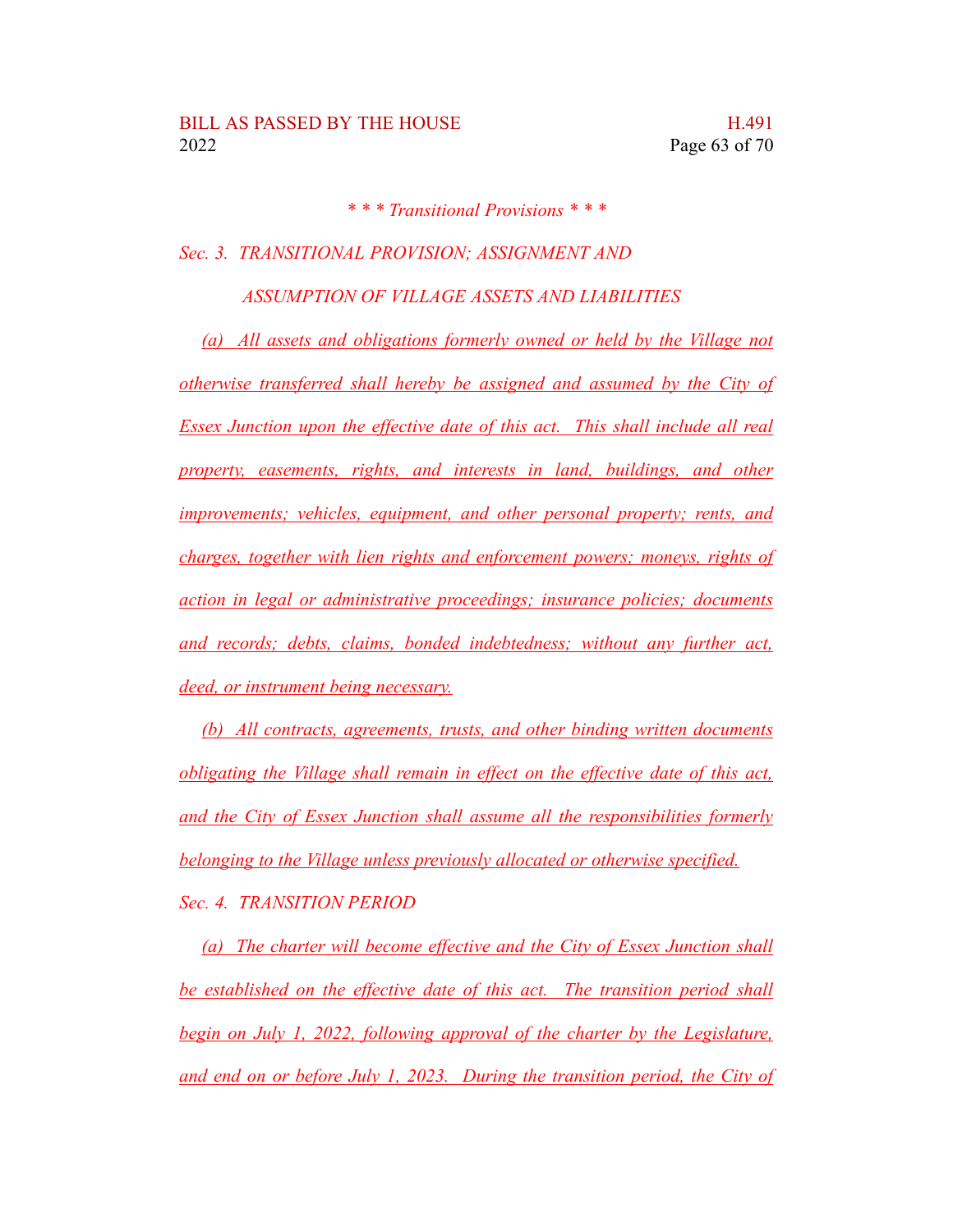*Essex Junction shall continue to receive and pay for consolidated services with the Town of Essex for assessing, clerk/treasurer, information technology, police, public works, and stormwater. The City Council shall set a tax rate and collect taxes to meet the obligations for the City's share of the Town of Essex municipal operations and all of the City of Essex Junction municipal operations throughout the transition period, per the budgets approved by the voters of the Town of Essex and the Village of Essex Junction (now the City of Essex Junction) the previous March and April. The taxes collected by the City for the Town of Essex shall be paid to the Town of Essex in two equal installments on or before October 15 and April 15. At the end of the transition period, the City of Essex Junction shall be fully organized.*

*(b) Nothing in this section shall affect or limit other provisions in this subchapter or in other subchapters, which serve a transitional purpose and which by their own provisions continue beyond the transitional period. In such cases, transitional provisions intended to extend beyond the transitional period shall be governed by specific sunset terms.*

*Sec. 5. TRANSITIONAL PROVISION; ORGANIZATIONAL MEETING*

*The first annual City Meeting shall occur on the date set forth by the voters at the most recent Village annual meeting, following approval of the charter. This shall be a meeting of the City of Essex Junction and shall be noticed and warned to all residents of the City of Essex Junction. This meeting shall be for*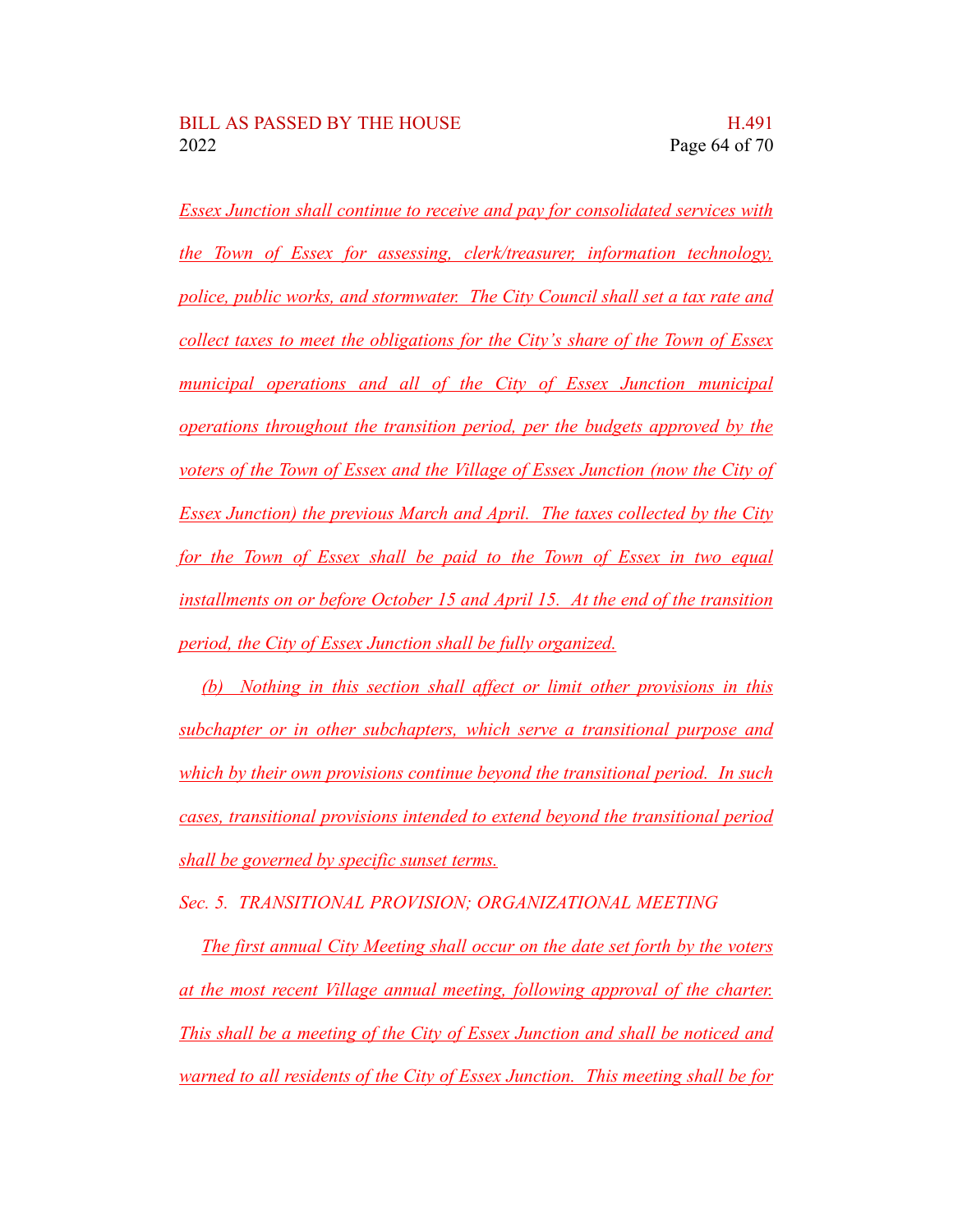*the purpose of presenting and discussing the budget only. Other City business may also be presented and discussed but not voted on. After presentation and discussion of the budget and any other business, the meeting shall adjourn. Voting on the budget and the election of councilors shall be by Australian ballot and shall occur on the date set forth by the voters at the most recent Village annual meeting.*

*Sec. 6. TRANSITIONAL PROVISION; VILLAGE CENTER AND*

*NEIGHBORHOOD DEVELOPMENT AREA DESIGNATIONS*

*The Village Center District and Neighborhood Development Area, as designated in the Essex Junction Land Development Code, shall continue in the new City for the purpose of continuing the downtown revitalization efforts as outlined in the Village's Comprehensive Plan, and shall retain any and all State designations for the purposes of redevelopment in force at the time of adoption of the charter or until such designations are withdrawn or amended as per routine statutory process.*

*Sec. 7. TRANSITIONAL PROVISION; GOVERNING BODY*

*(a) When the charter becomes effective and the City of Essex Junction is established on July 1, 2022, following approval of the charter by the Legislature, all members of the Village Board of Trustees shall become members of the City Council and shall continue to serve in their capacities and shall serve out their elected terms. The president, vice president, and clerk of*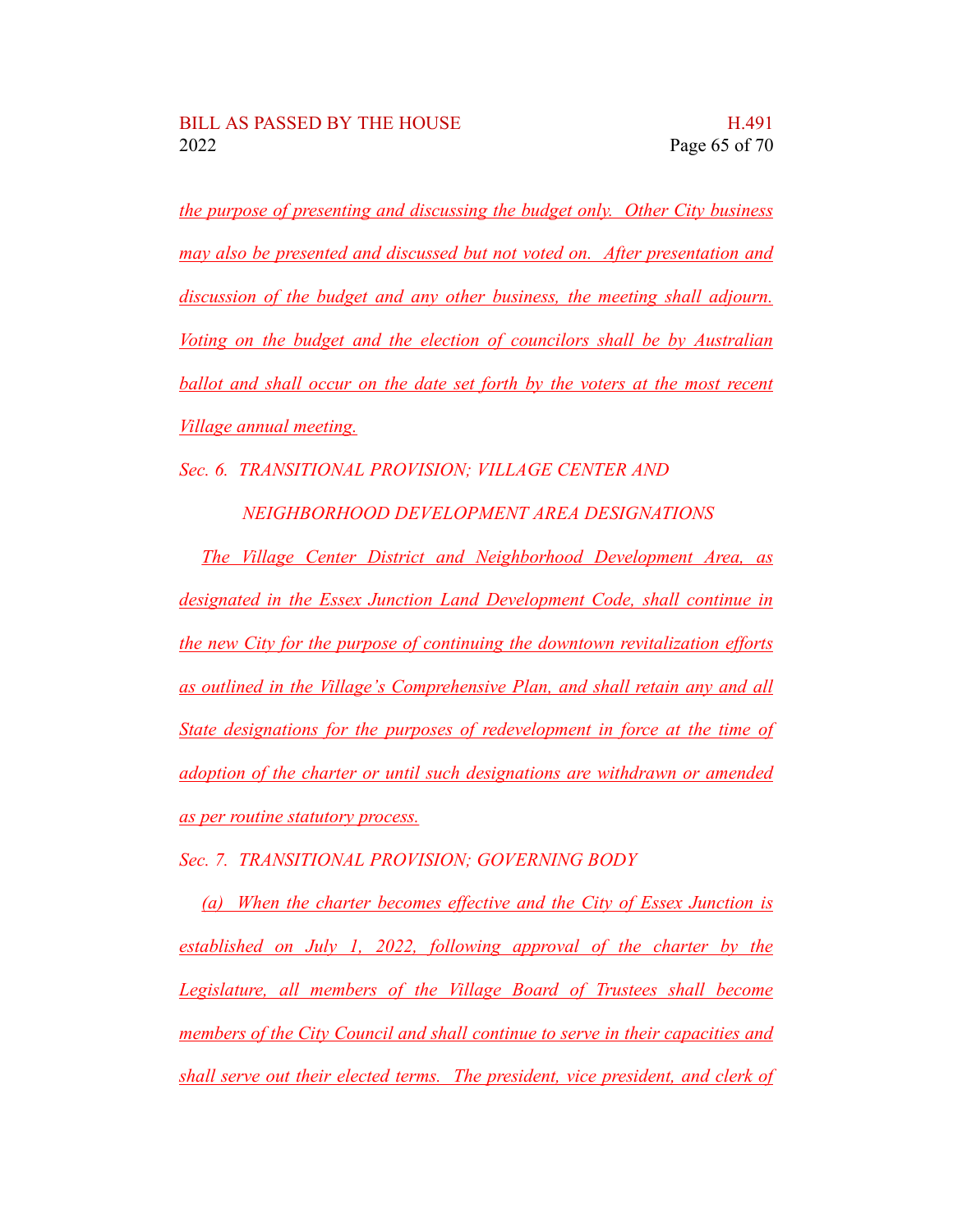*the Council shall continue to serve in their capacities until the board reorganizes pursuant to chapter 4, subsection 204(a) of this charter.*

*(b) The Councilors shall warn and hold meetings as appropriate. The Councilors shall address all details and issues relating to the transition from the Village of Essex Junction to the City of Essex Junction.*

*(c) The Council shall review, consider, and adopt all regulations, ordinances, and plans from the former Village of Essex Junction as its own.*

*(d) The City Council, with the assistance of the City Manager and staff, shall propose and warn in the manner pursuant to the charter, the first annual budget of the new City of Essex Junction for consideration by the voters at the first annual meeting.*

*Sec. 8. TRANSITIONAL PROVISION; BUDGET AND*

## *ADMINISTRATION*

*Following the approval of the charter by the Legislature, the City Manager will propose a budget for the City for the next fiscal year that addresses proper service levels, contractual obligations, capital projects, and debt, and that reflects any changes related to the incorporation of the City of Essex Junction.*

*Sec. 9. TRANSITIONAL PROVISION; SEPARATION OF CITY AND*

## *TOWN DEPARTMENTS*

*The City Council shall employ a City Manager. The City Manager shall plan and hire for the separation of all consolidated departments with the Town*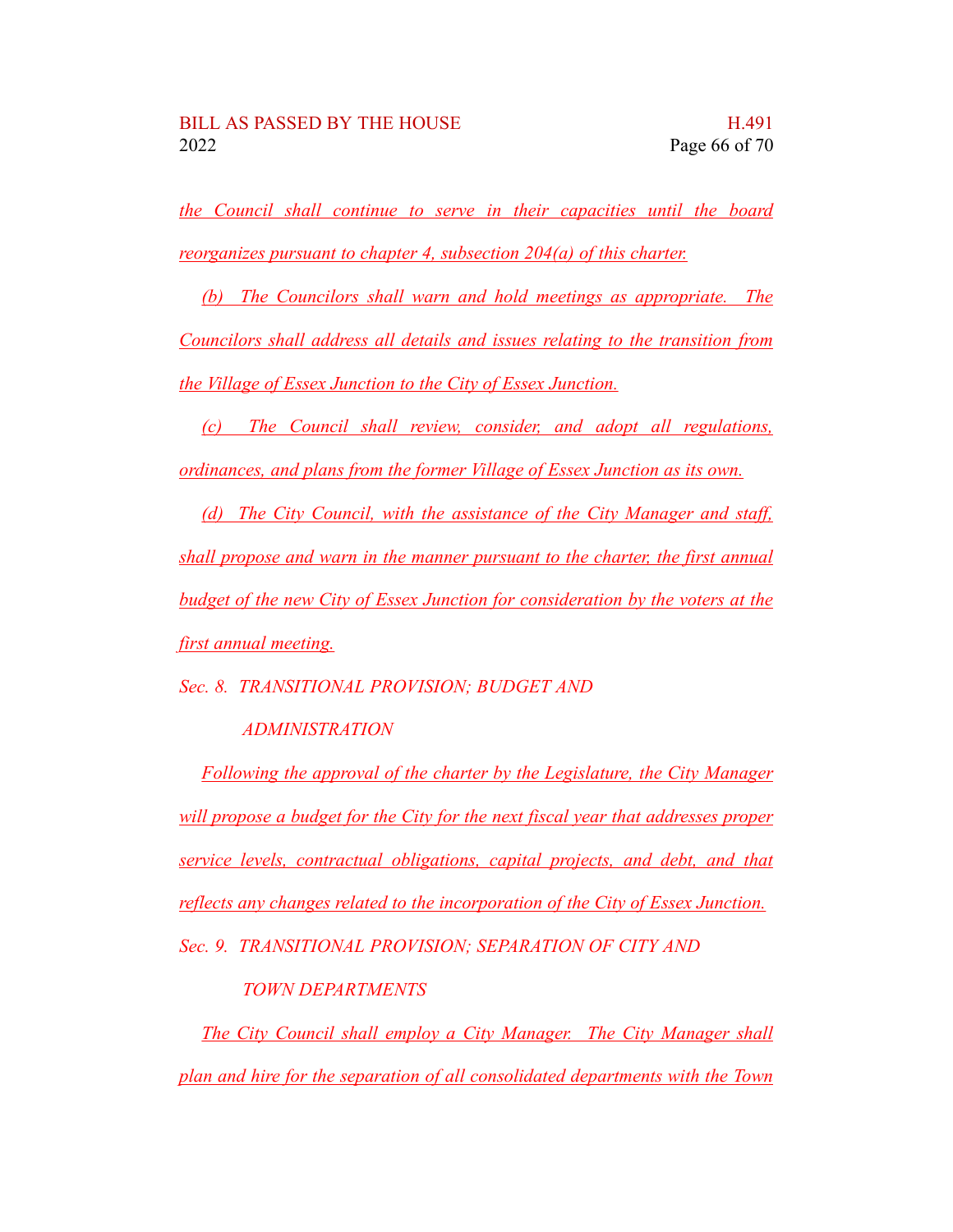*of Essex by the end of the transition period, unless contracts are signed stating otherwise, in which case the contracts shall dictate the terms for the sharing of services between the City of Essex Junction and Town of Essex.*

*Sec. 10. TRANSITIONAL PROVISION; PLANNING AND*

*DEVELOPMENT*

*(a) On the effective date of this charter, the former Village plan, the former Village's zoning bylaws and Land Development Code, and any Village Ordinances shall remain in effect until amended or revised by the new City Council.*

*(b) From the effective date of this charter, the Village of Essex Junction Planning Commission and the Village of Essex Junction Zoning Board of Adjustment shall become the Planning Commission and the Development Review Board of the City of Essex Junction, respectively.*

*Sec. 11. TRANSITIONAL PROVISION; APPOINTED COMMISSION*

*AND COMMITTEE MEMBERS*

*All current Trustee appointed commission and committee members shall serve out the remainders of their terms, and new positions shall be filled upon the existing schedules and as they become available.*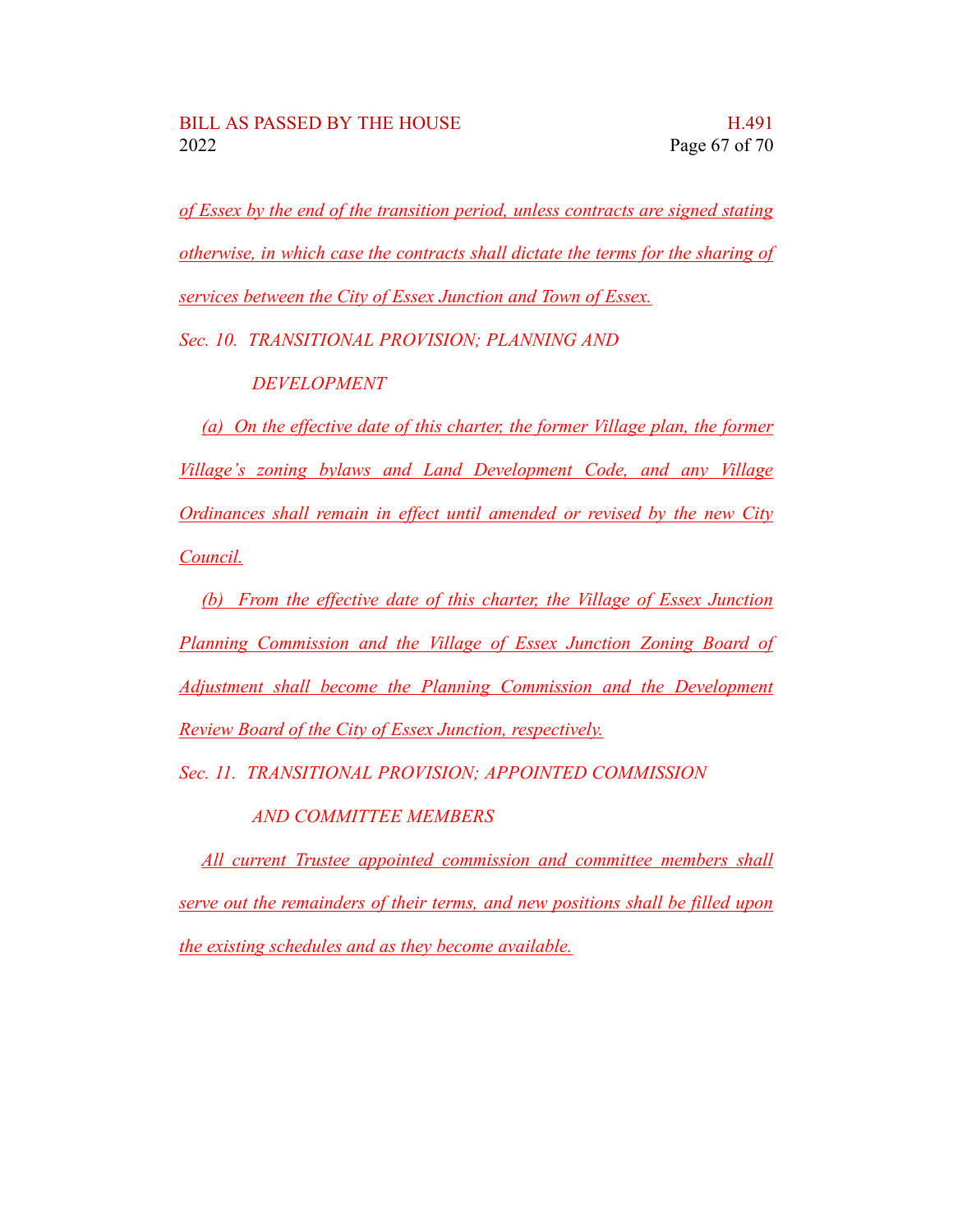*Sec. 12. TRANSITIONAL PROVISION; UNIFICATION AND ADOPTION OF ORDINANCES, BYLAWS, AND RULES*

*On the effective date of this charter, all ordinances and bylaws of the Village of Essex Junction shall become ordinances and bylaws of the new City of Essex Junction. The City Council shall be fully authorized to amend or repeal any ordinance according to the provisions of subchapter 5 of the charter. Whenever a power is granted by any such ordinance or bylaw to an officer or officers of the Village of Essex Junction, such power is conferred upon the appropriate officer or officers of the new City of Essex Junction. Sec. 13. TRANSITIONAL PROVISION; PERSONNEL*

*(a) On the effective date of this charter, all employees of the Village of Essex Junction shall become employees of The City of Essex Junction and any and all employment contracts of the Village shall be assumed by the City unless otherwise terminated, reexecuted, or renegotiated. Any and all personnel policies and regulations adopted by the Village shall become policies and regulations of the City of Essex Junction until further repealed, amended, or restated.*

*(b) The dates of hire with the Village of Essex Junction will be used as the dates of hire for purposes related to benefits with the new City of Essex Junction and all accrued benefits shall carry over.*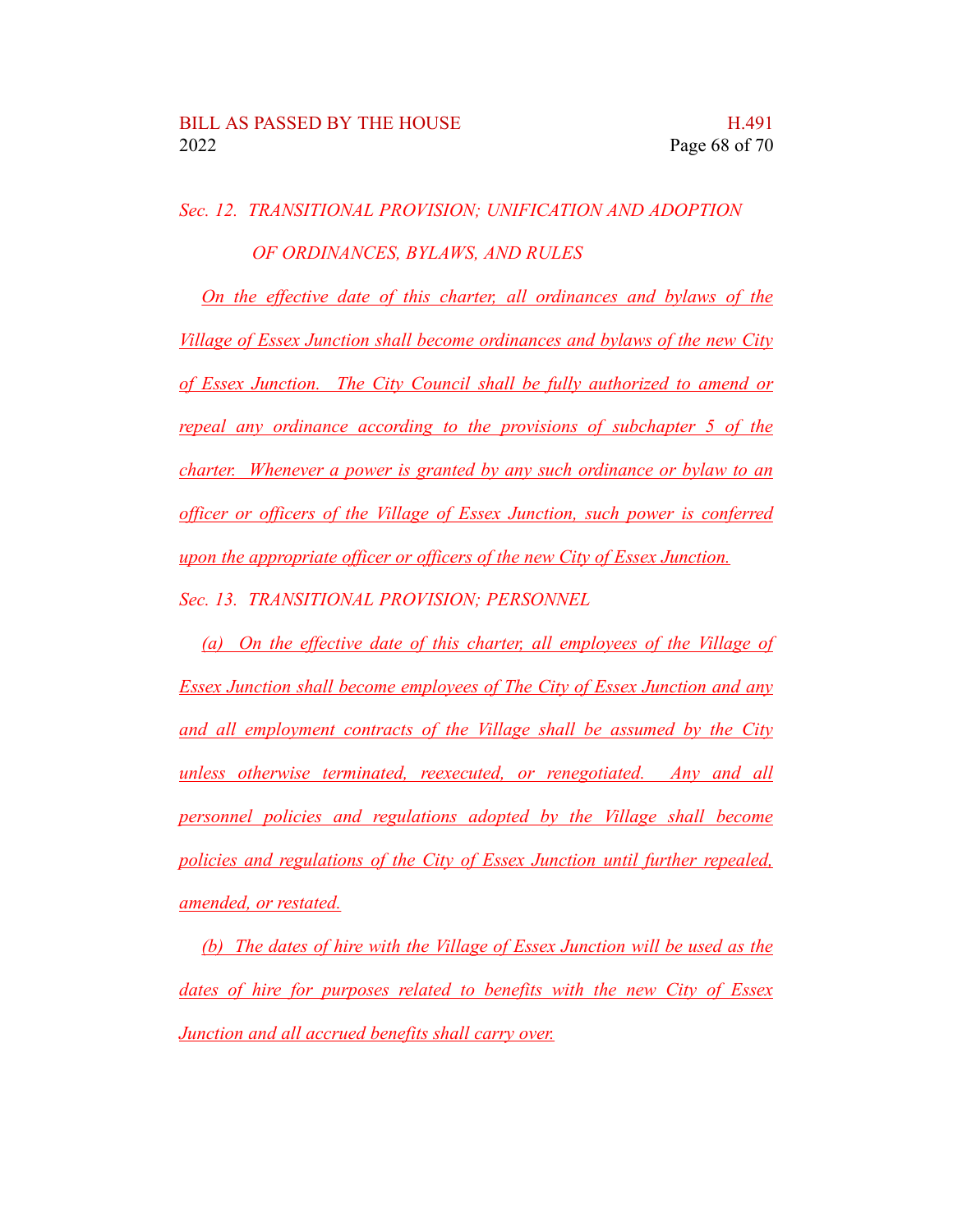*Sec. 14. TRANSITIONAL PROVISION; FINANCES*

*(a) Upon the effective date of this charter, the City of Essex Junction shall adopt any and all portions of the Town of Essex Grand List for properties located within the borders of the City. Any and all property tax payments due and delinquencies incurred for the Village of Essex Junction prior to the effective date of this charter shall be payable to the Town of Essex. Upon the effective date of this charter, any City taxes due and delinquencies incurred shall be payable to the City.*

*(b) All existing contractual agreements, including but not limited to tax stabilization agreements and any agreements related to the conveyance of real property, within the Village of Essex Junction shall hereby be assigned to the City of Essex Junction.*

*Sec. 15. TRANSITIONAL PROVISION; FUTURE GOVERNANCE*

#### *COMMISSION*

*Within three years after the approval of this charter by the Legislature, the Council shall appoint a special commission to study governance considerations such as, but not limited to, form of government, election of officials at-large or through wards or districts, governing body composition, term of office, term limits, and councilor compensation.*